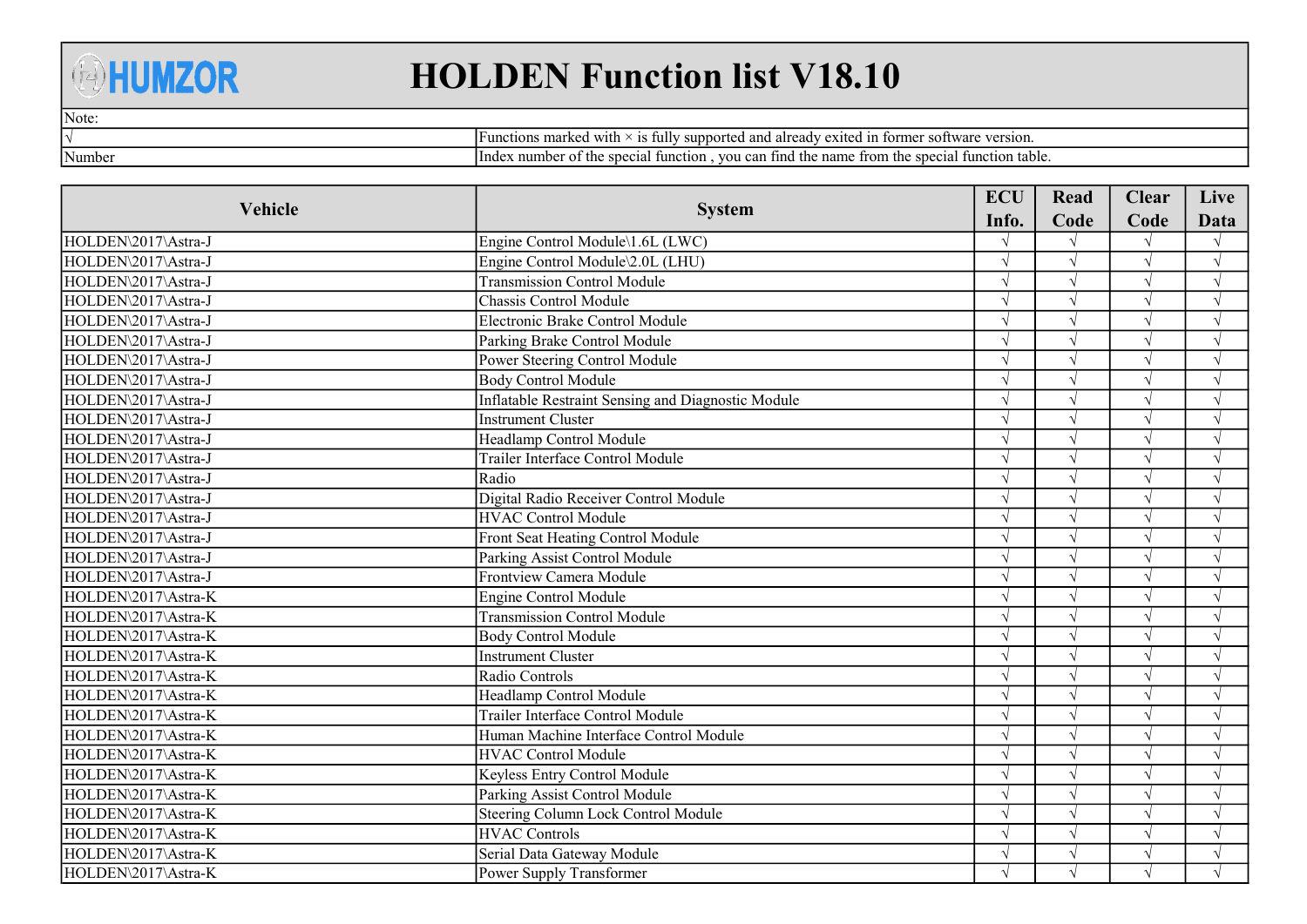| HOLDEN\2017\Barina  | Engine Control Module\1.6L (LDE)                   |               | $\sqrt{ }$ | $\sqrt{ }$    | $\sqrt{ }$    |
|---------------------|----------------------------------------------------|---------------|------------|---------------|---------------|
| HOLDEN\2017\Barina  | <b>Transmission Control Module</b>                 |               | $\sqrt{ }$ |               | $\sqrt{ }$    |
| HOLDEN\2017\Barina  | Body Control Module\Not Equipped                   |               | $\gamma$   | $\sqrt{ }$    | $\sqrt{ }$    |
| HOLDEN\2017\Barina  | Body Control Module\Rear Power Windows (A33)       |               |            | $\mathcal{L}$ | $\sqrt{ }$    |
| HOLDEN\2017\Barina  | Instrument Cluster                                 |               |            |               |               |
| HOLDEN\2017\Barina  | HVAC Control Module                                |               |            | $\sqrt{ }$    | $\sqrt{ }$    |
| HOLDEN\2017\Barina  | Parking Assist Control Module                      |               | $\gamma$   | $\sqrt{ }$    | $\sqrt{ }$    |
| HOLDEN\2017\Caprice | <b>Engine Control Module</b>                       |               | $\sim$     | $\sqrt{ }$    | $\sqrt{ }$    |
| HOLDEN\2017\Caprice | <b>Transmission Control Module</b>                 |               |            |               |               |
| HOLDEN\2017\Caprice | Electronic Brake Control Module                    |               |            |               |               |
| HOLDEN\2017\Caprice | Parking Brake Control Module                       |               |            | $\sqrt{ }$    |               |
| HOLDEN\2017\Caprice | Power Steering Control Module                      |               |            | $\sqrt{ }$    | $\sqrt{ }$    |
| HOLDEN\2017\Caprice | <b>Suspension Control Module</b>                   |               |            |               | $\sqrt{ }$    |
| HOLDEN\2017\Caprice | <b>Body Control Module</b>                         |               | $\sqrt{ }$ | $\sqrt{ }$    | $\sqrt{ }$    |
| HOLDEN\2017\Caprice | Inflatable Restraint Sensing and Diagnostic Module | $\mathcal{L}$ | $\sim$     | $\sqrt{ }$    | $\sqrt{ }$    |
| HOLDEN\2017\Caprice | Instrument Cluster                                 | $\mathcal{L}$ | $\gamma$   | $\sqrt{ }$    | $\sqrt{ }$    |
| HOLDEN\2017\Caprice | Radio Controls                                     |               | $\sim$     | $\sqrt{ }$    | $\sqrt{ }$    |
| HOLDEN\2017\Caprice | Headlamp Control Module                            |               | $\gamma$   |               |               |
| HOLDEN\2017\Caprice | Trailer Interface Control Module                   |               |            | $\sqrt{ }$    | $\mathcal{L}$ |
| HOLDEN\2017\Caprice | Radio                                              |               | $\gamma$   | $\sqrt{ }$    | $\sqrt{ }$    |
| HOLDEN\2017\Caprice | <b>HVAC Control Module</b>                         |               |            | $\sqrt{ }$    | $\sqrt{}$     |
| HOLDEN\2017\Caprice | Left Side Object Detection Control Module          |               | $\sim$     | $\sqrt{ }$    |               |
| HOLDEN\2017\Caprice | <b>Right Side Object Detection Control Module</b>  |               |            | $\sqrt{ }$    |               |
| HOLDEN\2017\Caprice | Parking Assist Control Module                      |               | $\gamma$   | $\sqrt{ }$    | $\sqrt{ }$    |
| HOLDEN\2017\Caprice | Frontview Camera Module                            |               | $\gamma$   | $\sqrt{ }$    | $\sqrt{ }$    |
| HOLDEN\2017\Caprice | Steering Column Lock Control Module                |               | $\gamma$   |               |               |
| HOLDEN\2017\Caprice | Head-Up Display Module                             |               | $\gamma$   | $\sqrt{ }$    | $\mathcal{N}$ |
| HOLDEN\2017\Caprice | Seat Memory Control Module - Driver                |               | $\gamma$   | $\sqrt{ }$    | $\sqrt{ }$    |
| HOLDEN\2017\Caprice | <b>HVAC Controls</b>                               |               | $\gamma$   | $\sqrt{ }$    | $\sqrt{ }$    |
| HOLDEN\2017\Caprice | Liftgate Control Module                            |               |            |               | $\sqrt{ }$    |
| HOLDEN\2017\Captiva | Engine Control Module\2.2L (LNQ)                   |               | $\gamma$   | $\sqrt{ }$    | $\sqrt{ }$    |
| HOLDEN\2017\Captiva | Engine Control Module\2.4L (LE9)                   |               | $\gamma$   | $\sqrt{ }$    | $\sqrt{ }$    |
| HOLDEN\2017\Captiva | Engine Control Module\3.0L (LFW)                   |               | $\gamma$   | $\sqrt{ }$    | $\sqrt{ }$    |
| HOLDEN\2017\Captiva | <b>Transmission Control Module</b>                 |               |            |               |               |
| HOLDEN\2017\Captiva | Rear Differential Clutch Control Module            |               | $\sqrt{ }$ | $\sqrt{ }$    |               |
| HOLDEN\2017\Captiva | Parking Brake Control Module                       | $\sqrt{ }$    | $\sqrt{ }$ | V             | $\sqrt{ }$    |
| HOLDEN\2017\Captiva | <b>Body Control Module</b>                         | $\sqrt{ }$    |            | $\sqrt{ }$    | $\sqrt{ }$    |
| HOLDEN\2017\Captiva | <b>Auxiliary Body Control Module</b>               |               |            |               | $\sqrt{ }$    |
| HOLDEN\2017\Captiva | Inflatable Restraint Sensing and Diagnostic Module |               |            | $\sqrt{ }$    | $\sqrt{ }$    |
| HOLDEN\2017\Captiva | Instrument Cluster                                 |               |            | $\sqrt{ }$    | $\sqrt{ }$    |
| HOLDEN\2017\Captiva | Headlamp Control Module                            |               |            | $\sqrt{ }$    | $\sqrt{ }$    |
| HOLDEN\2017\Captiva | Radio                                              |               |            | $\sqrt{ }$    | $\sqrt{ }$    |
| HOLDEN\2017\Captiva | <b>HVAC Control Module</b>                         | $\gamma$      | $\sqrt{ }$ | $\sqrt{ }$    |               |
| HOLDEN\2017\Captiva | Left Side Object Detection Control Module          | $\sqrt{ }$    | $\sqrt{ }$ | $\sqrt{ }$    |               |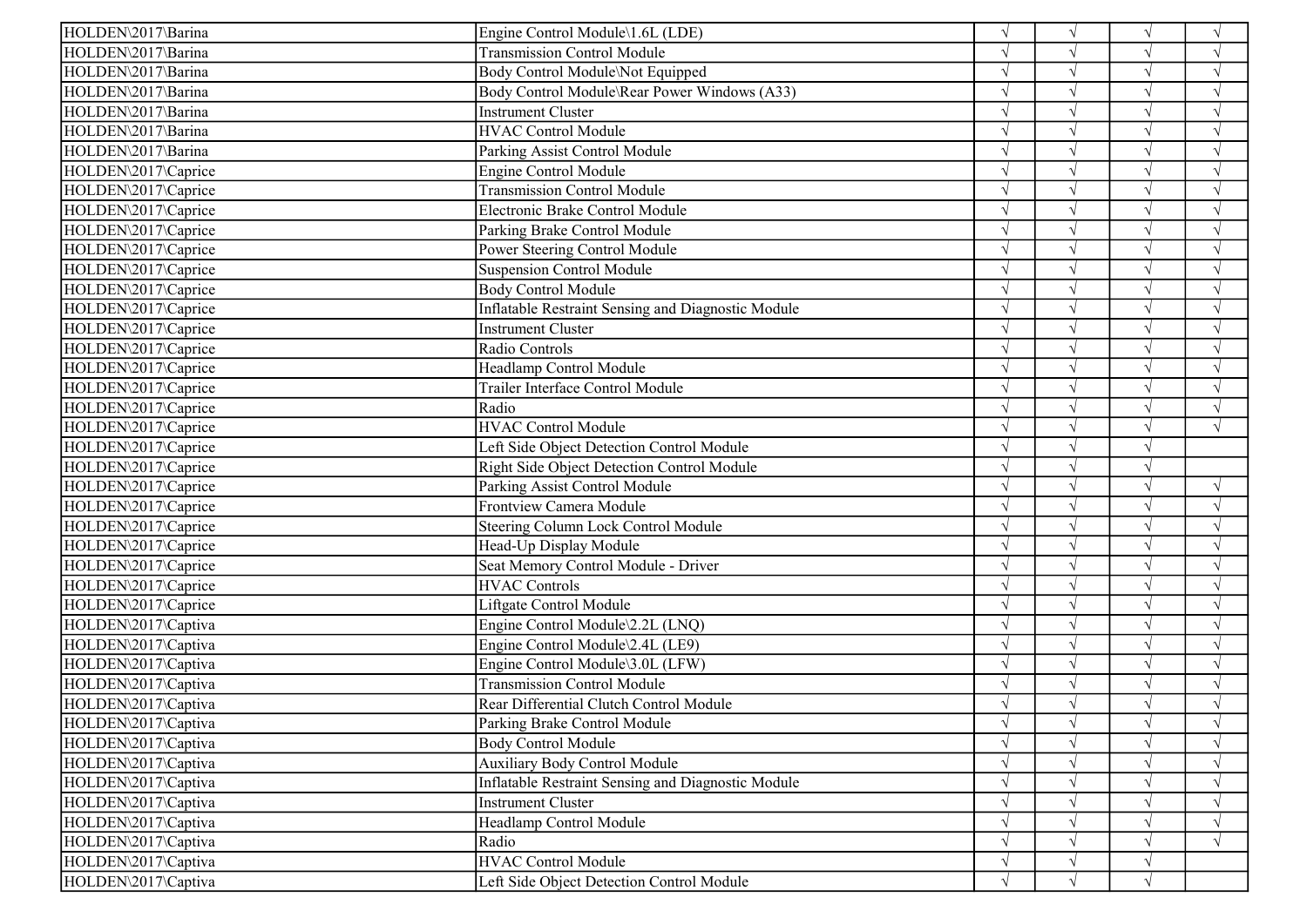| Remote Control Door Lock Receiver<br>HOLDEN\2017\Captiva<br>$\sqrt{ }$                   | $\sqrt{ }$         |
|------------------------------------------------------------------------------------------|--------------------|
|                                                                                          |                    |
| HOLDEN\2017\Cascada<br>Engine Control Module<br>$\sqrt{ }$                               | $\sqrt{ }$         |
| HOLDEN\2017\Cascada<br><b>Transmission Control Module</b><br>$\sqrt{ }$                  | $\mathcal{A}$      |
| Chassis Control Module<br>HOLDEN\2017\Cascada                                            |                    |
| HOLDEN\2017\Cascada<br>Electronic Brake Control Module<br>$\sqrt{ }$                     | $\sqrt{ }$         |
| HOLDEN\2017\Cascada<br>Parking Brake Control Module<br>$\sqrt{ }$                        | $\mathcal{L}$      |
| Power Steering Control Module<br>HOLDEN\2017\Cascada<br>$\sqrt{ }$                       | $\mathcal{L}$      |
| HOLDEN\2017\Cascada<br><b>Body Control Module</b>                                        |                    |
| HOLDEN\2017\Cascada<br><b>Inflatable Restraint Sensing and Diagnostic Module</b>         |                    |
| <b>Instrument Cluster</b><br>HOLDEN\2017\Cascada                                         |                    |
| HOLDEN\2017\Cascada<br>Headlamp Control Module<br>$\sqrt{}$<br>$\sqrt{ }$                | $\gamma$           |
| Radio<br>HOLDEN\2017\Cascada<br>$\sqrt{ }$                                               | $\mathcal{L}$      |
| HOLDEN\2017\Cascada<br>Digital Radio Receiver Control Module<br>$\sqrt{ }$               | $\sqrt{ }$         |
| <b>HVAC Control Module</b><br>HOLDEN\2017\Cascada<br>$\sqrt{ }$                          | $\sqrt{ }$         |
| HOLDEN\2017\Cascada<br>Front Seat Heating Control Module<br>$\sqrt{ }$<br>$\sqrt{ }$     | $\mathcal{L}$      |
| HOLDEN\2017\Cascada<br>Parking Assist Control Module<br>$\sqrt{ }$                       | $\mathcal{L}$      |
| Frontview Camera Module<br>HOLDEN\2017\Cascada<br>$\sqrt{ }$                             | $\sqrt{ }$         |
| HOLDEN\2017\Cascada<br>Folding Top Control Module<br>$\sqrt{ }$                          | $\mathcal{A}$      |
| HOLDEN\2017\Colorado<br>Engine Control Module\2.8L (LWN)<br>$\sqrt{ }$<br>$\sqrt{ }$     | $\mathcal{A}$      |
| <b>Transmission Control Module</b><br>$\sqrt{ }$<br>HOLDEN\2017\Colorado                 | $\mathbf{\hat{N}}$ |
| $\sqrt{ }$<br>HOLDEN\2017\Colorado<br>Electronic Brake Control Module                    | $\sqrt{ }$         |
| HOLDEN\2017\Colorado<br>Power Steering Control Module<br>$\sqrt{ }$<br>$\sqrt{ }$        | $\sqrt{ }$         |
| <b>Body Control Module</b><br>HOLDEN\2017\Colorado<br>$\sqrt{ }$<br>$\sqrt{ }$           | $\mathcal{L}$      |
| HOLDEN\2017\Colorado<br>Inflatable Restraint Sensing and Diagnostic Module<br>$\sqrt{ }$ | $\mathcal{L}$      |
| Instrument Cluster<br>$\sqrt{ }$<br>HOLDEN\2017\Colorado                                 | $\mathcal{L}$      |
| HOLDEN\2017\Colorado<br>Trailer Interface Control Module<br>$\sqrt{ }$                   | $\sqrt{ }$         |
| HOLDEN\2017\Colorado<br>Radio\Radio (IO6)<br>$\sqrt{ }$<br>$\sqrt{ }$                    | $\gamma$           |
| HOLDEN\2017\Colorado<br>Radio\Radio (IOB)<br>$\sqrt{ }$<br>$\sqrt{ }$                    | $\gamma$           |
| HOLDEN\2017\Colorado<br>Parking Assist Control Module<br>$\sqrt{ }$                      | $\sqrt{ }$         |
| Serial Data Gateway Module<br>HOLDEN\2017\Colorado<br>$\sqrt{ }$                         | $\sqrt{ }$         |
| HOLDEN\2017\Commodore<br>Engine Control Module\3.0L (LFW)<br>$\sqrt{ }$<br>$\sqrt{ }$    | $\sqrt{ }$         |
| HOLDEN\2017\Commodore<br>Engine Control Module\3.6L (LFX)<br>$\sqrt{ }$<br>$\sqrt{ }$    | $\sqrt{ }$         |
| HOLDEN\2017\Commodore<br>Engine Control Module\6.2L (LSA)                                |                    |
| HOLDEN\2017\Commodore<br>Engine Control Module\6.2L (LS3)<br>$\sqrt{ }$                  |                    |
| HOLDEN\2017\Commodore<br><b>Transmission Control Module</b><br>$\sqrt{}$<br>V<br>V       | $\sqrt{ }$         |
| HOLDEN\2017\Commodore<br>Electronic Brake Control Module<br>$\sqrt{ }$<br>$\sqrt{ }$     | $\sqrt{ }$         |
| HOLDEN\2017\Commodore<br>Parking Brake Control Module                                    |                    |
| HOLDEN\2017\Commodore<br>Power Steering Control Module                                   | $\sqrt{ }$         |
| HOLDEN\2017\Commodore<br><b>Suspension Control Module</b><br>$\mathcal{N}$               | $\gamma$           |
| HOLDEN\2017\Commodore<br><b>Body Control Module</b>                                      | $\sqrt{ }$         |
| HOLDEN\2017\Commodore<br>Inflatable Restraint Sensing and Diagnostic Module              | $\sqrt{ }$         |
| HOLDEN\2017\Commodore<br><b>Instrument Cluster</b><br>$\sqrt{ }$                         | $\sqrt{ }$         |
| HOLDEN\2017\Commodore<br>Radio Controls<br>V<br>$\sqrt{ }$                               | $\sqrt{ }$         |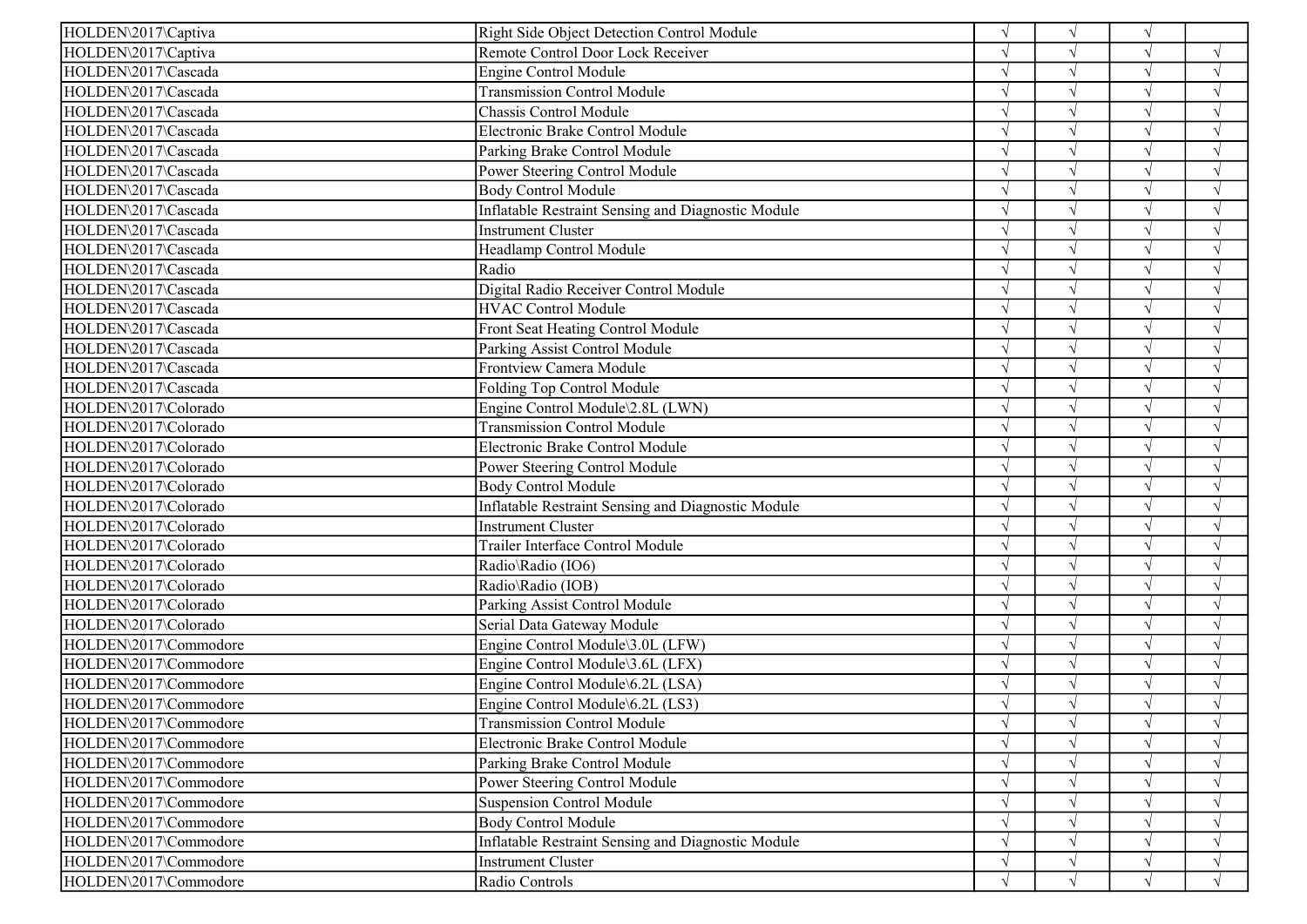| HOLDEN\2017\Commodore | Headlamp Control Module                                  |               | $\sqrt{ }$    |               | $\sqrt{ }$    |
|-----------------------|----------------------------------------------------------|---------------|---------------|---------------|---------------|
| HOLDEN\2017\Commodore | Trailer Interface Control Module                         |               |               |               | $\sqrt{ }$    |
| HOLDEN\2017\Commodore | Radio                                                    |               | $\sqrt{ }$    |               | $\sqrt{ }$    |
| HOLDEN\2017\Commodore | <b>HVAC Control Module</b>                               |               |               |               | $\sqrt{ }$    |
| HOLDEN\2017\Commodore | Parking Assist Control Module                            |               |               |               |               |
| HOLDEN\2017\Commodore | Steering Column Lock Control Module                      |               |               | $\sqrt{ }$    | $\sqrt{ }$    |
| HOLDEN\2017\Commodore | Head-Up Display Module                                   |               |               | $\mathcal{N}$ | N             |
| HOLDEN\2017\Commodore | <b>HVAC Controls</b>                                     |               |               | $\sqrt{ }$    | $\sqrt{ }$    |
| HOLDEN\2017\Commodore | Seat Memory Control Module - Driver                      |               |               |               |               |
| HOLDEN\2017\Commodore | Liftgate Control Module                                  |               |               |               | $\mathcal{L}$ |
| HOLDEN\2017\Cruze     | <b>Engine Control Module</b>                             |               | $\sqrt{ }$    | $\mathcal{N}$ | N             |
| HOLDEN\2017\Cruze     | Fuel Injector Control Module                             |               |               |               | $\mathcal{A}$ |
| HOLDEN\2017\Cruze     | <b>Body Control Module</b>                               |               | $\sqrt{ }$    | $\sqrt{ }$    | $\sqrt{ }$    |
| HOLDEN\2017\Cruze     | <b>Instrument Cluster</b>                                |               | $\sqrt{ }$    | $\sqrt{ }$    | $\sqrt{ }$    |
| HOLDEN\2017\Cruze     | Keyless Entry Control Module                             | $\mathcal{N}$ |               | $\sqrt{ }$    | $\sqrt{ }$    |
| HOLDEN\2017\Insignia  | Engine Control Module\2.8L (LAU)                         | $\sqrt{ }$    |               | $\sqrt{ }$    | $\sqrt{ }$    |
| HOLDEN\2017\Insignia  | Chassis Control Module                                   | $\Delta$      |               | $\sqrt{ }$    | $\sqrt{ }$    |
| HOLDEN\2017\Insignia  | Rear Differential Clutch Control Module                  |               |               |               | $\sqrt{ }$    |
| HOLDEN\2017\Insignia  | Electronic Brake Control Module                          |               |               | $\sqrt{ }$    | V             |
| HOLDEN\2017\Insignia  | Parking Brake Control Module                             |               |               | $\sqrt{ }$    | $\sqrt{ }$    |
| HOLDEN\2017\Insignia  | Distance Sensing Cruise Control Module                   |               | V             | $\sqrt{ }$    | $\sqrt{ }$    |
| HOLDEN\2017\Insignia  | Power Steering Control Module                            |               |               |               | $\sqrt{ }$    |
| HOLDEN\2017\Insignia  | <b>Body Control Module</b>                               |               |               | $\sqrt{ }$    | $\sqrt{ }$    |
| HOLDEN\2017\Insignia  | Inflatable Restraint Sensing and Diagnostic Module       |               | $\sqrt{ }$    | $\sqrt{ }$    | $\sqrt{ }$    |
| HOLDEN\2017\Insignia  | Instrument Cluster                                       |               | $\sqrt{ }$    | $\sqrt{ }$    | $\sqrt{ }$    |
| HOLDEN\2017\Insignia  | Headlamp Control Module                                  |               |               |               | N             |
| HOLDEN\2017\Insignia  | Trailer Interface Control Module                         |               |               |               | N             |
| HOLDEN\2017\Insignia  | Radio                                                    |               | $\mathcal{L}$ | $\lambda$     | $\sqrt{ }$    |
| HOLDEN\2017\Insignia  | Amplifier                                                |               | $\sqrt{ }$    | $\sqrt{ }$    | $\sqrt{ }$    |
| HOLDEN\2017\Insignia  | Human Machine Interface Control Module                   |               |               |               | $\sqrt{ }$    |
| HOLDEN\2017\Insignia  | <b>HVAC Control Module</b>                               | $\mathcal{N}$ |               | $\sqrt{ }$    | $\sqrt{ }$    |
| HOLDEN\2017\Insignia  | Keyless Entry Control Module                             |               | $\sqrt{ }$    | $\sqrt{ }$    | $\sqrt{ }$    |
| HOLDEN\2017\Insignia  | Left Side Object Detection Control Module                | $\mathcal{N}$ | $\sqrt{ }$    | $\sqrt{ }$    |               |
| HOLDEN\2017\Insignia  | Parking Assist Control Module                            |               |               |               | N             |
| HOLDEN\2017\Insignia  | Frontview Camera Module                                  |               |               |               | $\sqrt{ }$    |
| HOLDEN\2017\Insignia  | Steering Column Lock Control Module                      | $\sqrt{ }$    | $\sqrt{ }$    | $\sqrt{ }$    | $\sqrt{ }$    |
| HOLDEN\2017\Insignia  | <b>HVAC Controls</b>                                     | $\sqrt{ }$    |               |               | $\sqrt{ }$    |
| HOLDEN\2017\Insignia  | Front Seat Heating/Venting/Cooling/Memory Control Module |               |               |               | $\sqrt{ }$    |
| HOLDEN\2017\Spark     | Engine Control Module\1.4L (LV7)                         | $\sqrt{ }$    |               |               | V             |
| HOLDEN\2017\Spark     | <b>Transmission Control Module</b>                       | $\sqrt{ }$    |               |               | V             |
| HOLDEN\2017\Spark     | Electronic Brake Control Module                          | $\sqrt{ }$    |               |               | $\sqrt{ }$    |
| HOLDEN\2017\Spark     | Power Steering Control Module                            | $\sqrt{ }$    |               |               | $\sqrt{ }$    |
| HOLDEN\2017\Spark     | Body Control Module\Not Equipped                         | $\sqrt{ }$    | $\sqrt{ }$    | $\sqrt{ }$    | $\sqrt{ }$    |
| HOLDEN\2017\Spark     | Body Control Module\Rear Power Windows (A33)             | $\sqrt{ }$    | $\sqrt{ }$    | $\sqrt{ }$    | $\sqrt{ }$    |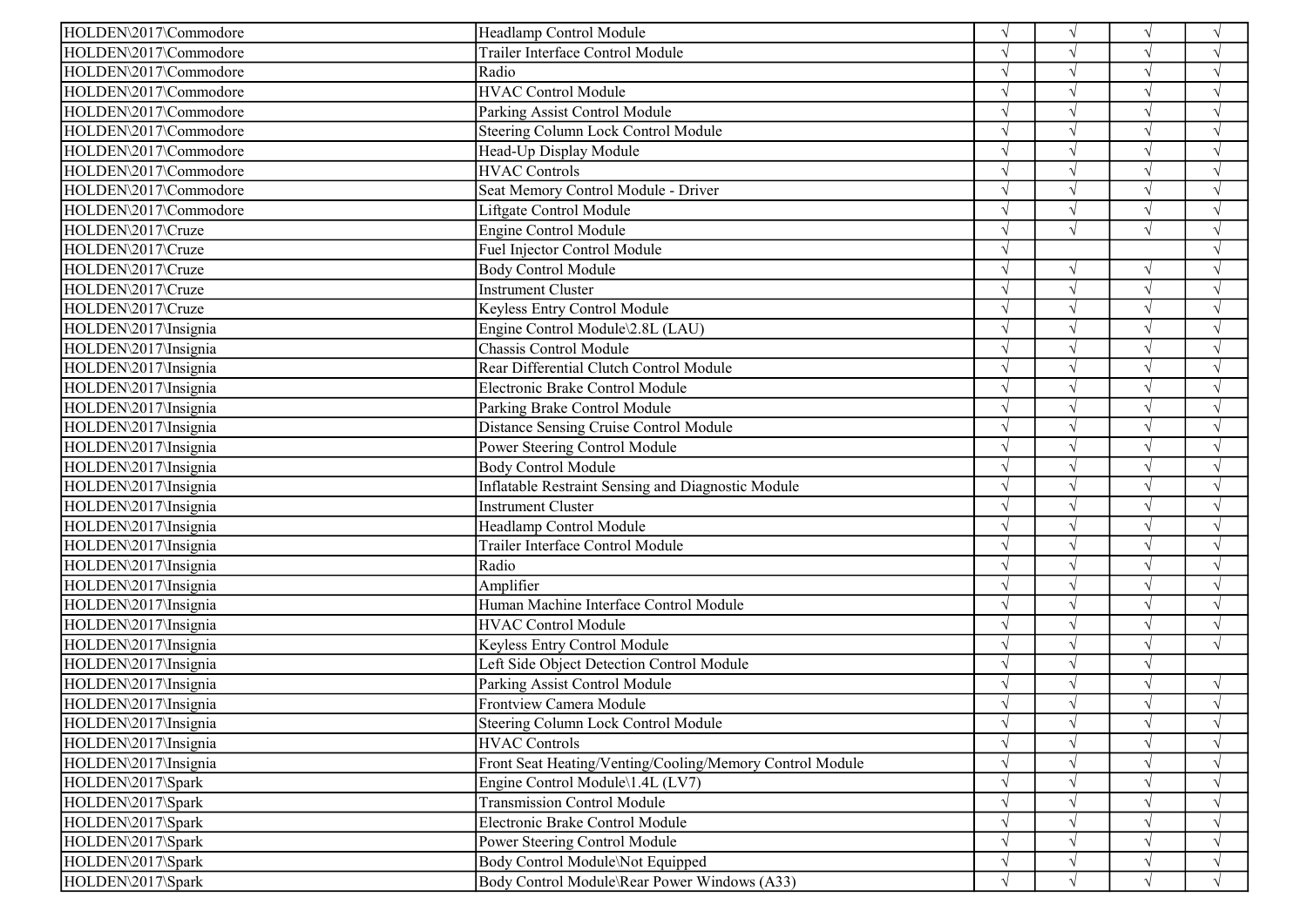| HOLDEN\2017\Spark<br>Inflatable Restraint Sensing and Diagnostic Module         | $\sqrt{ }$    | $\sqrt{ }$    | $\sqrt{ }$ | $\sqrt{ }$    |
|---------------------------------------------------------------------------------|---------------|---------------|------------|---------------|
| HOLDEN\2017\Spark<br><b>Instrument Cluster</b>                                  |               | $\mathcal{N}$ | $\sqrt{ }$ | $\sqrt{ }$    |
| HOLDEN\2017\Spark<br>Radio                                                      |               | $\gamma$      | $\sqrt{ }$ | $\sqrt{ }$    |
| Keyless Entry Control Module<br>HOLDEN\2017\Spark                               |               |               | $\sqrt{ }$ | $\sqrt{ }$    |
| Parking Assist Control Module<br>HOLDEN\2017\Spark                              |               | $\sqrt{ }$    | $\sqrt{ }$ | $\sqrt{ }$    |
| Steering Column Lock Control Module<br>HOLDEN\2017\Spark                        |               | $\sqrt{ }$    | $\sqrt{}$  | $\sqrt{ }$    |
| Serial Data Gateway Module<br>HOLDEN\2017\Spark                                 | $\mathcal{L}$ | $\sqrt{ }$    | $\sqrt{ }$ | $\sqrt{ }$    |
| HOLDEN\2017\Trailblazer<br>Engine Control Module\2.8L (LWN)                     |               | $\sqrt{ }$    | $\sqrt{ }$ | $\sqrt{ }$    |
| HOLDEN\2017\Trailblazer<br><b>Transmission Control Module</b>                   |               | $\sqrt{ }$    |            |               |
| HOLDEN\2017\Trailblazer<br>Electronic Brake Control Module                      |               | $\gamma$      | $\sqrt{ }$ | $\sqrt{ }$    |
| HOLDEN\2017\Trailblazer<br>Power Steering Control Module                        |               | $\gamma$      | $\sqrt{ }$ | $\sqrt{ }$    |
| HOLDEN\2017\Trailblazer<br><b>Body Control Module</b>                           |               |               | $\sqrt{ }$ | $\sqrt{ }$    |
| HOLDEN\2017\Trailblazer<br>Inflatable Restraint Sensing and Diagnostic Module   |               | $\sqrt{ }$    | $\sqrt{ }$ | $\sqrt{ }$    |
| HOLDEN\2017\Trailblazer<br><b>Instrument Cluster</b>                            |               | $\sqrt{ }$    | $\sqrt{ }$ | $\sqrt{ }$    |
| HOLDEN\2017\Trailblazer<br>Trailer Interface Control Module                     |               | $\sqrt{ }$    | $\sqrt{ }$ | $\sqrt{ }$    |
| HOLDEN\2017\Trailblazer<br>Radio\Radio (IO6)                                    |               | $\sqrt{ }$    | $\sqrt{ }$ | $\sqrt{ }$    |
| HOLDEN\2017\Trailblazer<br>Radio\Radio (IOB)                                    |               | $\gamma$      |            | $\sqrt{ }$    |
| HOLDEN\2017\Trailblazer<br>Left Side Object Detection Control Module            |               | $\sqrt{ }$    | $\sqrt{ }$ |               |
| HOLDEN\2017\Trailblazer<br>Right Side Object Detection Control Module           |               | $\gamma$      | $\sqrt{ }$ |               |
| HOLDEN\2017\Trailblazer<br>Parking Assist Control Module                        |               | $\sqrt{ }$    | $\sqrt{ }$ | $\sqrt{ }$    |
| Engine Control Module\1.4L (LUJ)<br>HOLDEN\2017\Trax                            |               |               |            | $\sqrt{ }$    |
| HOLDEN\2017\Trax<br>Engine Control Module\1.8L (2H0)                            |               | $\sqrt{ }$    | $\sqrt{ }$ | $\sqrt{ }$    |
| Rear Differential Clutch Control Module<br>HOLDEN\2017\Trax                     |               |               | $\sqrt{ }$ | $\sqrt{ }$    |
| HOLDEN\2017\Trax<br>Body Control Module\Not Equipped                            |               | $\gamma$      | $\sqrt{ }$ | $\sqrt{ }$    |
| HOLDEN\2017\Trax<br>Body Control Module\Rear Power Windows (A33)                |               |               |            |               |
| Body Control Module\Rear Power Windows with Express Up/Down<br>HOLDEN\2017\Trax |               | $\gamma$      |            |               |
| HOLDEN\2017\Trax<br><b>Instrument Cluster</b>                                   |               |               | $\sqrt{ }$ | $\mathcal{N}$ |
| HOLDEN\2017\Trax<br>Radio Controls                                              |               | $\sim$        | $\sqrt{ }$ | $\sqrt{ }$    |
| Trailer Interface Control Module<br>HOLDEN\2017\Trax                            |               |               | $\sqrt{ }$ | $\sqrt{ }$    |
| HOLDEN\2017\Trax<br><b>HVAC Control Module</b>                                  |               | $\sqrt{ }$    | $\sqrt{ }$ | $\sqrt{ }$    |
| HOLDEN\2017\Trax<br>Keyless Entry Control Module                                | $\mathcal{L}$ | $\sqrt{ }$    | $\sqrt{ }$ | $\sqrt{ }$    |
| Parking Assist Control Module<br>HOLDEN\2017\Trax                               | $\mathcal{L}$ | $\sqrt{ }$    | $\sqrt{ }$ | $\sqrt{ }$    |
| <b>HVAC Controls</b><br>HOLDEN\2017\Trax                                        |               | $\gamma$      | $\sqrt{ }$ | $\sqrt{ }$    |
| HOLDEN\2016\Astra-J<br>Engine Control Module\2.0L (LHU)                         |               | $\sqrt{ }$    |            |               |
| HOLDEN\2016\Astra-J<br>Engine Control Module\1.6L (LWC)                         |               |               | $\sqrt{ }$ | N             |
| HOLDEN\2016\Astra-J<br><b>Transmission Control Module</b>                       | $\sqrt{ }$    | $\sqrt{ }$    | $\sqrt{ }$ | $\sqrt{ }$    |
| HOLDEN\2016\Astra-J<br>Chassis Control Module                                   |               |               |            | $\sqrt{ }$    |
| HOLDEN\2016\Astra-J<br>Electronic Brake Control Module                          |               |               |            | $\sqrt{ }$    |
| HOLDEN\2016\Astra-J<br>Parking Brake Control Module                             | $\sqrt{ }$    |               | $\sqrt{ }$ | $\sqrt{ }$    |
| HOLDEN\2016\Astra-J<br>Power Steering Control Module                            | $\sqrt{ }$    |               | $\sqrt{ }$ |               |
| HOLDEN\2016\Astra-J<br><b>Body Control Module</b>                               |               |               |            |               |
| Inflatable Restraint Sensing and Diagnostic Module<br>HOLDEN\2016\Astra-J       |               |               |            | $\sqrt{ }$    |
| HOLDEN\2016\Astra-J<br><b>Instrument Cluster</b>                                |               | $\sqrt{ }$    | $\sqrt{ }$ | $\sqrt{ }$    |
| Headlamp Control Module<br>HOLDEN\2016\Astra-J                                  |               | $\sqrt{ }$    | $\sqrt{ }$ | $\sqrt{ }$    |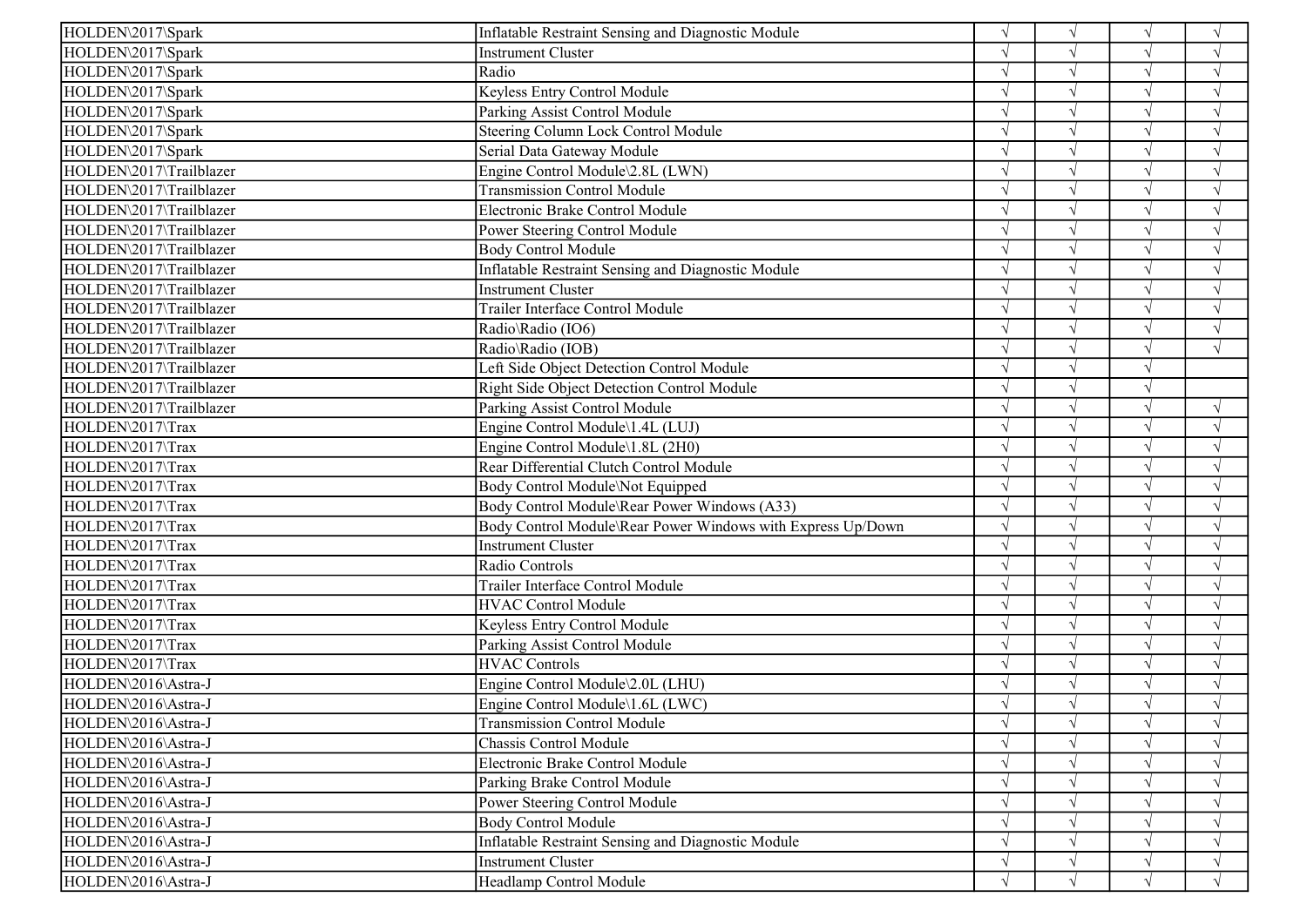| HOLDEN\2016\Astra-J<br>Radio<br>$\sqrt{ }$<br>$\sqrt{ }$<br>HOLDEN\2016\Astra-J<br>Digital Radio Receiver Control Module<br>$\sqrt{ }$<br>$\sqrt{ }$<br><b>HVAC Control Module</b><br>HOLDEN\2016\Astra-J<br>$\sqrt{ }$<br>$\sqrt{ }$<br>$\gamma$<br>Front Seat Heating Control Module<br>$\sqrt{ }$<br>HOLDEN\2016\Astra-J<br>$\sqrt{ }$<br>Parking Assist Control Module<br>$\sqrt{ }$<br>HOLDEN\2016\Astra-J<br>$\sqrt{ }$<br>$\sqrt{ }$<br>Frontview Camera Module<br>HOLDEN\2016\Astra-J<br>$\sqrt{ }$<br>$\sqrt{ }$ |
|---------------------------------------------------------------------------------------------------------------------------------------------------------------------------------------------------------------------------------------------------------------------------------------------------------------------------------------------------------------------------------------------------------------------------------------------------------------------------------------------------------------------------|
|                                                                                                                                                                                                                                                                                                                                                                                                                                                                                                                           |
|                                                                                                                                                                                                                                                                                                                                                                                                                                                                                                                           |
|                                                                                                                                                                                                                                                                                                                                                                                                                                                                                                                           |
|                                                                                                                                                                                                                                                                                                                                                                                                                                                                                                                           |
|                                                                                                                                                                                                                                                                                                                                                                                                                                                                                                                           |
|                                                                                                                                                                                                                                                                                                                                                                                                                                                                                                                           |
| HOLDEN\2016\Barina<br>Engine Control Module\1.4L (LUJ)<br>$\sqrt{ }$<br>$\sqrt{ }$<br>$\gamma$<br>$\mathcal{L}$                                                                                                                                                                                                                                                                                                                                                                                                           |
| $\sqrt{ }$<br>HOLDEN\2016\Barina<br>Engine Control Module\1.6L (LDE)<br>$\gamma$<br>$\sqrt{ }$                                                                                                                                                                                                                                                                                                                                                                                                                            |
| <b>Transmission Control Module</b><br>HOLDEN\2016\Barina<br>$\gamma$                                                                                                                                                                                                                                                                                                                                                                                                                                                      |
| HOLDEN\2016\Barina<br>Chassis Control Module<br>$\sqrt{ }$<br>$\mathcal{N}$                                                                                                                                                                                                                                                                                                                                                                                                                                               |
| HOLDEN\2016\Barina<br>Electronic Brake Control Module<br>$\sqrt{ }$<br>$\gamma$<br>$\sqrt{ }$                                                                                                                                                                                                                                                                                                                                                                                                                             |
| HOLDEN\2016\Barina<br>Power Steering Control Module<br>$\sqrt{ }$<br>$\gamma$<br>$\sqrt{ }$                                                                                                                                                                                                                                                                                                                                                                                                                               |
| HOLDEN\2016\Barina<br>Body Control Module\Not Equipped<br>$\sqrt{ }$<br>$\sqrt{ }$                                                                                                                                                                                                                                                                                                                                                                                                                                        |
| HOLDEN\2016\Barina<br>Body Control Module\Rear Power Windows (A33)<br>$\sqrt{ }$<br>$\sqrt{ }$                                                                                                                                                                                                                                                                                                                                                                                                                            |
| HOLDEN\2016\Barina<br>Instrument Cluster<br>$\sqrt{ }$<br>$\sqrt{ }$<br>$\gamma$                                                                                                                                                                                                                                                                                                                                                                                                                                          |
| HOLDEN\2016\Barina<br>Radio<br>$\sqrt{ }$<br>$\sqrt{ }$<br>$\sqrt{ }$                                                                                                                                                                                                                                                                                                                                                                                                                                                     |
| HOLDEN\2016\Barina<br><b>HVAC Control Module</b><br>$\sqrt{ }$<br>$\gamma$                                                                                                                                                                                                                                                                                                                                                                                                                                                |
| HOLDEN\2016\Barina<br>Front Seat Heating Control Module<br>$\mathcal{L}$<br>$\gamma$<br>$\sqrt{ }$                                                                                                                                                                                                                                                                                                                                                                                                                        |
| HOLDEN\2016\Barina<br>Parking Assist Control Module<br>$\sqrt{ }$<br>$\gamma$<br>$\mathcal{L}$                                                                                                                                                                                                                                                                                                                                                                                                                            |
| HOLDEN\2016\Caprice<br>Engine Control Module\6.2L (LS3)<br>$\sqrt{}$<br>$\sqrt{ }$                                                                                                                                                                                                                                                                                                                                                                                                                                        |
| <b>Transmission Control Module</b><br>HOLDEN\2016\Caprice                                                                                                                                                                                                                                                                                                                                                                                                                                                                 |
| HOLDEN\2016\Caprice<br>Chassis Control Module\6.2L (LS3)<br>$\sqrt{ }$<br>$\sqrt{ }$                                                                                                                                                                                                                                                                                                                                                                                                                                      |
| Electronic Brake Control Module<br>HOLDEN\2016\Caprice<br>$\sqrt{ }$<br>$\mathcal{N}$                                                                                                                                                                                                                                                                                                                                                                                                                                     |
| HOLDEN\2016\Caprice<br>Parking Brake Control Module<br>$\sqrt{ }$<br>$\sqrt{ }$<br>$\gamma$                                                                                                                                                                                                                                                                                                                                                                                                                               |
| Power Steering Control Module<br>HOLDEN\2016\Caprice                                                                                                                                                                                                                                                                                                                                                                                                                                                                      |
| <b>Suspension Control Module</b><br>HOLDEN\2016\Caprice<br>$\gamma$                                                                                                                                                                                                                                                                                                                                                                                                                                                       |
| Body Control Module<br>HOLDEN\2016\Caprice<br>$\sqrt{ }$<br>$\mathcal{L}$                                                                                                                                                                                                                                                                                                                                                                                                                                                 |
| Inflatable Restraint Sensing and Diagnostic Module<br>HOLDEN\2016\Caprice<br>$\sqrt{ }$<br>$\sqrt{ }$<br>$\gamma$                                                                                                                                                                                                                                                                                                                                                                                                         |
| $\sqrt{ }$<br>HOLDEN\2016\Caprice<br><b>Instrument Cluster</b><br>$\sqrt{ }$                                                                                                                                                                                                                                                                                                                                                                                                                                              |
| $\sqrt{ }$<br>HOLDEN\2016\Caprice<br>Radio Controls<br>$\sqrt{ }$<br>$\sqrt{ }$                                                                                                                                                                                                                                                                                                                                                                                                                                           |
| HOLDEN\2016\Caprice<br>Headlamp Control Module<br>$\sqrt{ }$<br>$\sqrt{ }$                                                                                                                                                                                                                                                                                                                                                                                                                                                |
| HOLDEN\2016\Caprice<br>Trailer Interface Control Module<br>$\sqrt{ }$<br>$\sqrt{ }$<br>$\gamma$                                                                                                                                                                                                                                                                                                                                                                                                                           |
| Radio<br>HOLDEN\2016\Caprice<br>$\sqrt{ }$<br>$\sqrt{ }$                                                                                                                                                                                                                                                                                                                                                                                                                                                                  |
| <b>HVAC Control Module</b><br>HOLDEN\2016\Caprice<br>$\sqrt{ }$                                                                                                                                                                                                                                                                                                                                                                                                                                                           |
| HOLDEN\2016\Caprice<br>Keyless Entry Control Module<br>$\sqrt{ }$<br>$\sqrt{ }$<br>$\sqrt{ }$<br>V                                                                                                                                                                                                                                                                                                                                                                                                                        |
| HOLDEN\2016\Caprice<br>Left Side Object Detection Control Module<br>$\sqrt{ }$<br>$\mathcal{A}$                                                                                                                                                                                                                                                                                                                                                                                                                           |
| HOLDEN\2016\Caprice<br>Right Side Object Detection Control Module                                                                                                                                                                                                                                                                                                                                                                                                                                                         |
| HOLDEN\2016\Caprice<br>Parking Assist Control Module<br>$\sqrt{ }$<br>$\sqrt{ }$<br>$\sqrt{ }$                                                                                                                                                                                                                                                                                                                                                                                                                            |
| Frontview Camera Module<br>HOLDEN\2016\Caprice<br>$\sqrt{ }$<br>$\sqrt{ }$                                                                                                                                                                                                                                                                                                                                                                                                                                                |
| HOLDEN\2016\Caprice<br>Steering Column Lock Control Module<br>$\sqrt{ }$                                                                                                                                                                                                                                                                                                                                                                                                                                                  |
| HOLDEN\2016\Caprice<br>Head-Up Display Module<br>$\sqrt{ }$<br>$\Delta$<br>$\sqrt{ }$                                                                                                                                                                                                                                                                                                                                                                                                                                     |
| Seat Memory Control Module - Driver<br>HOLDEN\2016\Caprice<br>$\sqrt{ }$<br>$\sqrt{ }$                                                                                                                                                                                                                                                                                                                                                                                                                                    |
| <b>HVAC Controls</b><br>HOLDEN\2016\Caprice<br>$\sqrt{ }$<br>$\sqrt{ }$<br>$\sqrt{ }$                                                                                                                                                                                                                                                                                                                                                                                                                                     |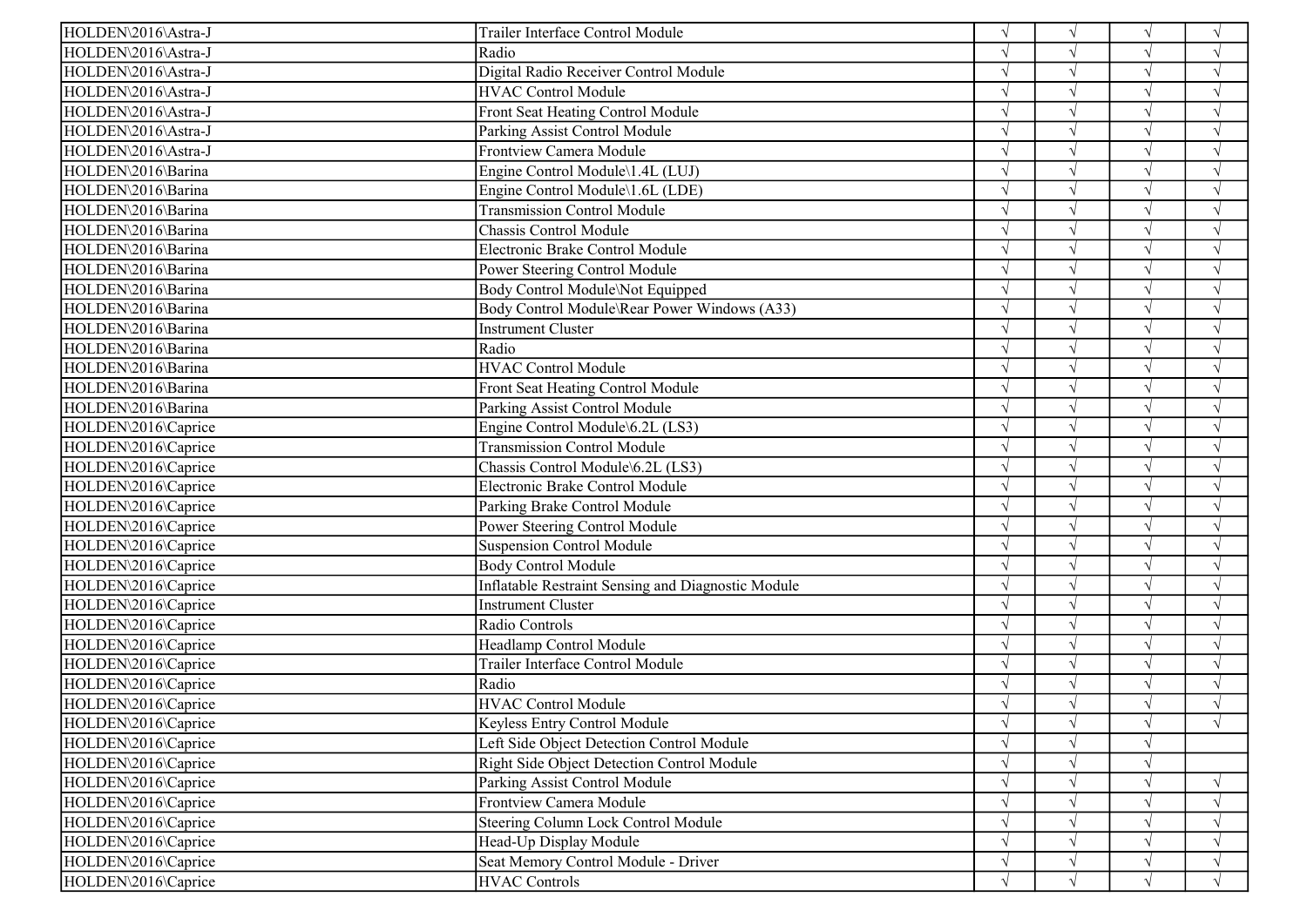| HOLDEN\2016\Captiva    | Engine Control Module\2.2L (LNQ)                   | $\sqrt{ }$    | $\sqrt{ }$ | $\sqrt{ }$ | $\sqrt{ }$         |
|------------------------|----------------------------------------------------|---------------|------------|------------|--------------------|
| HOLDEN\2016\Captiva    | Engine Control Module\2.4L (LE9)                   |               | $\sqrt{ }$ |            | $\sqrt{ }$         |
| HOLDEN\2016\Captiva    | Engine Control Module\3.0L (LFW)                   |               | $\sqrt{ }$ |            | $\mathcal{A}$      |
| HOLDEN\2016\Captiva    | <b>Transmission Control Module</b>                 |               | $\sqrt{ }$ | $\sqrt{ }$ | $\gamma$           |
| HOLDEN\2016\Captiva    | Chassis Control Module                             |               | $\sqrt{ }$ |            | $\mathbf{\hat{N}}$ |
| HOLDEN\2016\Captiva    | Rear Differential Clutch Control Module            |               | $\sqrt{ }$ |            | $\sqrt{ }$         |
| HOLDEN\2016\Captiva    | Electronic Brake Control Module                    |               | $\sqrt{ }$ | $\sqrt{ }$ | $\sqrt{ }$         |
| HOLDEN\2016\Captiva    | Parking Brake Control Module                       |               | $\sqrt{ }$ | $\sqrt{ }$ | $\mathcal{A}$      |
| HOLDEN\2016\Captiva    | <b>Body Control Module</b>                         |               | $\sqrt{ }$ |            | $\mathcal{L}$      |
| HOLDEN\2016\Captiva    | <b>Auxiliary Body Control Module</b>               |               | $\sqrt{ }$ |            | $\mathcal{L}$      |
| HOLDEN\2016\Captiva    | <b>Instrument Cluster</b>                          |               | $\sqrt{ }$ |            |                    |
| HOLDEN\2016\Captiva    | Headlamp Control Module                            |               | $\sqrt{ }$ |            | $\gamma$           |
| HOLDEN\2016\Captiva    | Radio                                              |               | $\sqrt{ }$ | $\sqrt{ }$ | $\sqrt{ }$         |
| HOLDEN\2016\Captiva    | <b>HVAC Control Module</b>                         |               | $\sqrt{ }$ |            |                    |
| HOLDEN\2016\Captiva    | Left Side Object Detection Control Module          |               | $\sqrt{ }$ |            |                    |
| HOLDEN\2016\Captiva    | Right Side Object Detection Control Module         |               | $\sqrt{ }$ | $\sqrt{ }$ |                    |
| HOLDEN\2016\Captiva    | Remote Control Door Lock Receiver                  |               | $\sqrt{ }$ | $\sqrt{ }$ | $\sqrt{ }$         |
| HOLDEN\2016\Cascada    | Engine Control Module\1.6L (LWC)                   |               | $\sqrt{ }$ |            | $\mathcal{L}$      |
| HOLDEN\2016\Cascada    | <b>Transmission Control Module</b>                 |               | $\sqrt{ }$ |            | $\sqrt{ }$         |
| HOLDEN\2016\Cascada    | Chassis Control Module                             |               | $\sqrt{ }$ |            | $\mathcal{L}$      |
| HOLDEN\2016\Cascada    | Electronic Brake Control Module                    |               | $\sqrt{ }$ |            | $\mathcal{A}$      |
| HOLDEN\2016\Cascada    | Parking Brake Control Module                       |               |            |            |                    |
| HOLDEN\2016\Cascada    | Power Steering Control Module                      |               | $\sqrt{ }$ |            | $\sqrt{ }$         |
| HOLDEN\2016\Cascada    | <b>Body Control Module</b>                         |               | $\sqrt{ }$ |            | $\mathcal{L}$      |
| HOLDEN\2016\Cascada    | Inflatable Restraint Sensing and Diagnostic Module |               | $\sqrt{ }$ |            | $\mathcal{L}$      |
| HOLDEN\2016\Cascada    | <b>Instrument Cluster</b>                          |               |            |            |                    |
| HOLDEN\2016\Cascada    | Headlamp Control Module                            |               | $\sqrt{ }$ |            | $\mathcal{L}$      |
| HOLDEN\2016\Cascada    | Radio                                              |               | $\sqrt{ }$ |            |                    |
| HOLDEN\2016\Cascada    | Digital Radio Receiver Control Module              |               | $\sqrt{ }$ | $\sqrt{ }$ | $\sqrt{ }$         |
| HOLDEN\2016\Cascada    | <b>HVAC Control Module</b>                         |               | $\sqrt{ }$ |            | $\mathbf{\hat{N}}$ |
| HOLDEN\2016\Cascada    | Front Seat Heating Control Module                  |               | $\sqrt{ }$ |            | $\sqrt{ }$         |
| HOLDEN\2016\Cascada    | Parking Assist Control Module                      |               | $\sqrt{ }$ |            | $\sqrt{ }$         |
| HOLDEN\2016\Cascada    | Frontview Camera Module                            | $\sqrt{ }$    | $\sqrt{ }$ | $\sqrt{ }$ | $\sqrt{ }$         |
| HOLDEN\2016\Colorado   | Engine Control Module\2.8L (LWN)                   |               | $\sqrt{ }$ |            |                    |
| HOLDEN\2016\Colorado   | <b>Transmission Control Module</b>                 |               | $\sqrt{ }$ |            |                    |
| HOLDEN\2016\Colorado   | Electronic Brake Control Module                    | $\sqrt{ }$    | V          | V          | $\sqrt{ }$         |
| HOLDEN\2016\Colorado   | <b>Body Control Module</b>                         | $\sqrt{ }$    | $\sqrt{ }$ |            | $\sqrt{ }$         |
| HOLDEN\2016\Colorado   | Inflatable Restraint Sensing and Diagnostic Module |               | $\sqrt{ }$ |            | $\sqrt{ }$         |
| HOLDEN\2016\Colorado   | <b>Instrument Cluster</b>                          |               |            |            | $\sqrt{ }$         |
| HOLDEN\2016\Colorado   | Trailer Interface Control Module                   | $\sqrt{ }$    |            |            | $\sqrt{ }$         |
| HOLDEN\2016\Colorado   | Radio                                              | $\mathcal{N}$ |            |            | $\mathcal{L}$      |
| HOLDEN\2016\Colorado   | Parking Assist Control Module                      | $\sqrt{ }$    | $\sqrt{ }$ |            | $\sqrt{ }$         |
| HOLDEN\2016\Colorado   | <b>Transfer Case Control Module</b>                |               | $\sqrt{ }$ |            | $\sqrt{ }$         |
| HOLDEN\2016\Colorado 7 | Engine Control Module\2.8L (LWN)                   | $\sqrt{ }$    | $\sqrt{ }$ |            | $\sqrt{ }$         |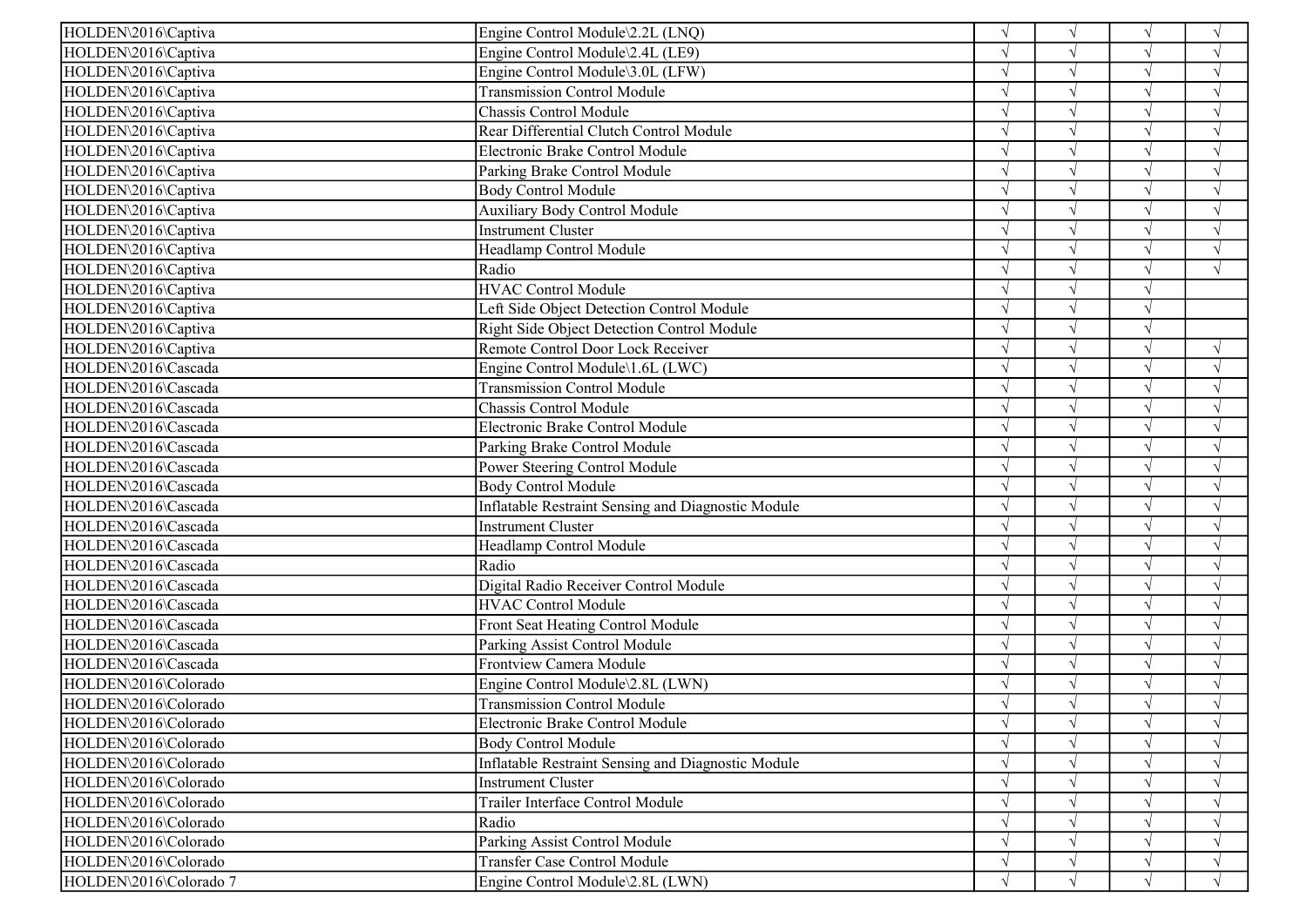| HOLDEN\2016\Colorado 7 | <b>Transmission Control Module</b>                 |               | $\sqrt{ }$ | $\sqrt{ }$ | $\sqrt{ }$    |
|------------------------|----------------------------------------------------|---------------|------------|------------|---------------|
| HOLDEN\2016\Colorado 7 | Electronic Brake Control Module                    |               | $\sqrt{ }$ |            | $\sqrt{ }$    |
| HOLDEN\2016\Colorado 7 | <b>Body Control Module</b>                         |               | $\sqrt{ }$ | $\sqrt{ }$ | $\sqrt{ }$    |
| HOLDEN\2016\Colorado 7 | Inflatable Restraint Sensing and Diagnostic Module |               | $\sqrt{ }$ | $\sqrt{ }$ | $\sqrt{ }$    |
| HOLDEN\2016\Colorado 7 | <b>Instrument Cluster</b>                          |               |            |            | $\sqrt{ }$    |
| HOLDEN\2016\Colorado 7 | Radio                                              |               | $\sqrt{ }$ | $\sqrt{ }$ | $\sqrt{ }$    |
| HOLDEN\2016\Colorado 7 | Parking Assist Control Module                      |               | $\gamma$   | $\sqrt{ }$ | $\sqrt{ }$    |
| HOLDEN\2016\Colorado 7 | <b>Transfer Case Control Module</b>                |               | $\gamma$   | $\sqrt{ }$ | $\sqrt{ }$    |
| HOLDEN\2016\Commodore  | Engine Control Module\3.0L (LFW)                   |               |            |            |               |
| HOLDEN\2016\Commodore  | Engine Control Module\3.6L (LFX)                   |               |            |            |               |
| HOLDEN\2016\Commodore  | Engine Control Module\6.2L (LSA)                   |               |            | $\sqrt{ }$ | $\mathcal{N}$ |
| HOLDEN\2016\Commodore  | Engine Control Module\6.2L (LS3)                   |               |            | $\sqrt{ }$ | $\sqrt{ }$    |
| HOLDEN\2016\Commodore  | <b>Transmission Control Module</b>                 |               |            |            | $\sqrt{}$     |
| HOLDEN\2016\Commodore  | Chassis Control Module\3.0L (LFW)                  |               | $\sqrt{ }$ | $\sqrt{ }$ | $\sqrt{ }$    |
| HOLDEN\2016\Commodore  | Chassis Control Module\3.6L (LFX)                  | $\mathcal{L}$ | $\sim$     | $\sqrt{ }$ | $\sqrt{ }$    |
| HOLDEN\2016\Commodore  | Chassis Control Module\6.2L (LSA)                  | $\mathcal{L}$ | $\gamma$   | $\sqrt{ }$ | $\sqrt{ }$    |
| HOLDEN\2016\Commodore  | Chassis Control Module\6.2L (LS3)                  |               | $\gamma$   | $\sqrt{}$  | $\sqrt{ }$    |
| HOLDEN\2016\Commodore  | Electronic Brake Control Module                    |               | $\sqrt{ }$ |            |               |
| HOLDEN\2016\Commodore  | Parking Brake Control Module                       |               |            | $\sqrt{ }$ | $\sqrt{ }$    |
| HOLDEN\2016\Commodore  | Power Steering Control Module                      |               | $\gamma$   | $\sqrt{ }$ | $\sqrt{ }$    |
| HOLDEN\2016\Commodore  | <b>Suspension Control Module</b>                   |               | $\gamma$   | $\sqrt{ }$ | $\sqrt{}$     |
| HOLDEN\2016\Commodore  | <b>Body Control Module</b>                         |               | $\sqrt{ }$ | $\sqrt{ }$ | $\sqrt{ }$    |
| HOLDEN\2016\Commodore  | Inflatable Restraint Sensing and Diagnostic Module |               |            | $\sqrt{ }$ | $\sqrt{ }$    |
| HOLDEN\2016\Commodore  | Instrument Cluster                                 |               | $\gamma$   | $\sqrt{ }$ | $\sqrt{ }$    |
| HOLDEN\2016\Commodore  | Radio Controls                                     |               | $\gamma$   | $\sqrt{ }$ | $\sqrt{ }$    |
| HOLDEN\2016\Commodore  | Headlamp Control Module                            |               | $\sqrt{ }$ |            |               |
| HOLDEN\2016\Commodore  | Trailer Interface Control Module                   |               | $\sqrt{ }$ | $\sqrt{ }$ | $\sqrt{ }$    |
| HOLDEN\2016\Commodore  | Radio                                              |               | $\gamma$   | $\sqrt{ }$ | $\sqrt{ }$    |
| HOLDEN\2016\Commodore  | <b>HVAC Control Module</b>                         |               | $\sqrt{ }$ | $\sqrt{ }$ | $\sqrt{ }$    |
| HOLDEN\2016\Commodore  | Keyless Entry Control Module                       |               |            | $\sqrt{ }$ | $\sqrt{ }$    |
| HOLDEN\2016\Commodore  | Left Side Object Detection Control Module          |               | $\sqrt{ }$ | $\sqrt{ }$ |               |
| HOLDEN\2016\Commodore  | Right Side Object Detection Control Module         |               | $\gamma$   | $\sqrt{ }$ |               |
| HOLDEN\2016\Commodore  | Parking Assist Control Module                      |               | $\gamma$   | $\sqrt{ }$ | $\sqrt{ }$    |
| HOLDEN\2016\Commodore  | Frontview Camera Module                            |               |            |            | $\sqrt{ }$    |
| HOLDEN\2016\Commodore  | Steering Column Lock Control Module                |               | $\sqrt{ }$ |            |               |
| HOLDEN\2016\Commodore  | Head-Up Display Module                             | V             | $\sqrt{ }$ | V          | $\sqrt{ }$    |
| HOLDEN\2016\Commodore  | Seat Memory Control Module - Driver                |               |            |            | $\sqrt{ }$    |
| HOLDEN\2016\Commodore  | Liftgate Control Module                            |               |            |            |               |
| HOLDEN\2016\Commodore  | <b>HVAC Controls</b>                               |               | $\sqrt{ }$ | $\sqrt{ }$ | $\sqrt{ }$    |
| HOLDEN\2016\Cruze      | Fuel Injector Control Module                       |               |            |            |               |
| HOLDEN\2016\Cruze      | Inflatable Restraint Sensing and Diagnostic Module | $\mathcal{L}$ | $\sqrt{ }$ | $\sqrt{ }$ | $\sqrt{ }$    |
| HOLDEN\2016\Insignia   | Engine Control Module\2.8L (LAU)                   |               |            |            | $\sqrt{ }$    |
| HOLDEN\2016\Insignia   | Transmission Control Module\Automatic              |               | $\sqrt{ }$ |            | $\sqrt{ }$    |
| HOLDEN\2016\Insignia   | Chassis Control Module                             | $\gamma$      | $\sqrt{ }$ | $\sqrt{ }$ | $\sqrt{ }$    |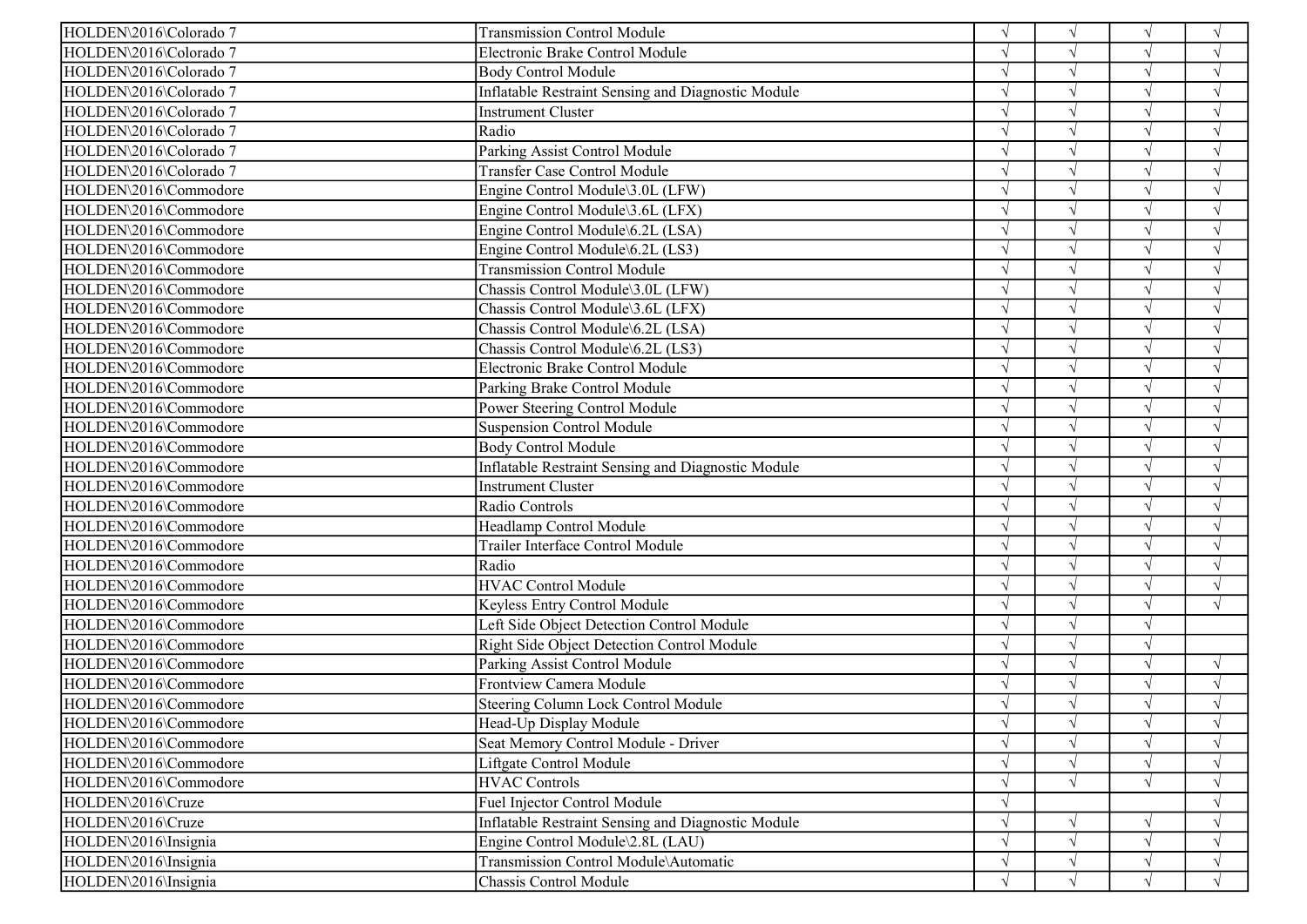| HOLDEN\2016\Insignia | Electronic Brake Control Module                                 | $\sqrt{ }$    | $\sqrt{ }$    |            | $\mathcal{L}$      |
|----------------------|-----------------------------------------------------------------|---------------|---------------|------------|--------------------|
| HOLDEN\2016\Insignia | Parking Brake Control Module                                    |               | $\sqrt{ }$    |            | $\sqrt{ }$         |
| HOLDEN\2016\Insignia | Distance Sensing Cruise Control Module                          |               | $\sqrt{ }$    |            | $\gamma$           |
| HOLDEN\2016\Insignia | Power Steering Control Module                                   |               | $\sqrt{ }$    |            | $\gamma$           |
| HOLDEN\2016\Insignia | <b>Body Control Module</b>                                      |               |               |            |                    |
| HOLDEN\2016\Insignia | Inflatable Restraint Sensing and Diagnostic Module              |               | $\sqrt{ }$    |            | $\sqrt{ }$         |
| HOLDEN\2016\Insignia | <b>Instrument Cluster</b>                                       |               | $\sqrt{ }$    |            | $\mathcal{L}$      |
| HOLDEN\2016\Insignia | Radio Controls                                                  |               | $\sqrt{ }$    | $\sqrt{ }$ | $\mathcal{L}$      |
| HOLDEN\2016\Insignia | Headlamp Control Module                                         |               | $\mathcal{L}$ |            |                    |
| HOLDEN\2016\Insignia | Trailer Interface Control Module                                |               |               |            |                    |
| HOLDEN\2016\Insignia | Radio                                                           |               | $\mathcal{L}$ |            |                    |
| HOLDEN\2016\Insignia | Amplifier                                                       |               | $\sqrt{ }$    | $\sqrt{2}$ | $\gamma$           |
| HOLDEN\2016\Insignia | Human Machine Interface Control Module                          |               | $\sqrt{ }$    | $\sqrt{ }$ | $\mathcal{A}$      |
| HOLDEN\2016\Insignia | <b>HVAC Control Module</b>                                      |               | $\sqrt{ }$    |            | $\sqrt{ }$         |
| HOLDEN\2016\Insignia | Keyless Entry Control Module\Standard Range Passive Entry (ATS) | $\sqrt{ }$    | $\sqrt{ }$    | $\sqrt{ }$ | $\sqrt{ }$         |
| HOLDEN\2016\Insignia | Left Side Object Detection Control Module                       | $\sqrt{ }$    | $\sqrt{ }$    | $\sqrt{ }$ |                    |
| HOLDEN\2016\Insignia | Parking Assist Control Module                                   |               | $\sqrt{ }$    | $\sqrt{ }$ | $\mathcal{L}$      |
| HOLDEN\2016\Insignia | Frontview Camera Module                                         |               | $\sqrt{ }$    |            | $\sqrt{ }$         |
| HOLDEN\2016\Insignia | Steering Column Lock Control Module                             | $\mathcal{L}$ | $\sqrt{ }$    | $\sqrt{ }$ | $\mathcal{A}$      |
| HOLDEN\2016\Insignia | Front Seat Heating/Venting/Cooling/Memory Control Module        |               | $\sqrt{ }$    | $\sqrt{}$  | $\gamma$           |
| HOLDEN\2016\Insignia | <b>HVAC Controls</b>                                            |               | $\sqrt{ }$    |            | $\mathbf{\hat{N}}$ |
| HOLDEN\2016\Spark    | Engine Control Module\1.4L (LV7)                                |               | $\sqrt{ }$    |            | $\sqrt{ }$         |
| HOLDEN\2016\Spark    | <b>Transmission Control Module</b>                              | $\sqrt{ }$    | $\sqrt{ }$    | $\sqrt{ }$ | $\sqrt{ }$         |
| HOLDEN\2016\Spark    | Electronic Brake Control Module                                 | $\mathcal{N}$ | $\sqrt{ }$    | $\sqrt{ }$ | $\mathcal{L}$      |
| HOLDEN\2016\Spark    | Power Steering Control Module                                   |               | $\sqrt{ }$    |            | $\Delta$           |
| HOLDEN\2016\Spark    | Body Control Module\Not Equipped                                |               | $\sqrt{ }$    |            | $\mathcal{L}$      |
| HOLDEN\2016\Spark    | Body Control Module\Rear Power Windows (A33)                    |               | $\sqrt{ }$    |            | $\gamma$           |
| HOLDEN\2016\Spark    | Inflatable Restraint Sensing and Diagnostic Module              |               | $\sqrt{ }$    | $\sqrt{ }$ | $\gamma$           |
| HOLDEN\2016\Spark    | <b>Instrument Cluster</b>                                       |               | $\sqrt{ }$    | $\sqrt{ }$ | $\gamma$           |
| HOLDEN\2016\Spark    | Radio                                                           |               | $\sqrt{ }$    |            | $\mathcal{A}$      |
| HOLDEN\2016\Spark    | Keyless Entry Control Module                                    | $\sqrt{ }$    | $\sqrt{ }$    | $\sqrt{ }$ | $\sqrt{ }$         |
| HOLDEN\2016\Spark    | Parking Assist Control Module                                   |               | $\sqrt{ }$    | $\sqrt{ }$ | $\mathcal{A}$      |
| HOLDEN\2016\Spark    | Steering Column Lock Control Module                             |               | $\sqrt{ }$    | $\sqrt{ }$ | $\mathcal{L}$      |
| HOLDEN\2016\Trax     | Engine Control Module\1.4L (LUJ)                                |               | $\mathcal{L}$ |            |                    |
| HOLDEN\2016\Trax     | Engine Control Module\1.8L (2H0)                                |               | $\sqrt{ }$    |            |                    |
| HOLDEN\2016\Trax     | <b>Transmission Control Module</b>                              | V             | $\sqrt{}$     | V          | $\sqrt{ }$         |
| HOLDEN\2016\Trax     | Rear Differential Clutch Control Module                         |               |               |            | $\sqrt{ }$         |
| HOLDEN\2016\Trax     | Electronic Brake Control Module                                 |               |               |            |                    |
| HOLDEN\2016\Trax     | Power Steering Control Module                                   |               |               |            | $\sqrt{ }$         |
| HOLDEN\2016\Trax     | Body Control Module\Rear Power Windows (A33)                    | $\mathcal{N}$ |               |            | $\gamma$           |
| HOLDEN\2016\Trax     | Body Control Module\Rear Power Windows with Express Up/Down     | $\sqrt{ }$    |               |            | $\mathcal{A}$      |
| HOLDEN\2016\Trax     | Inflatable Restraint Sensing and Diagnostic Module              |               |               |            |                    |
| HOLDEN\2016\Trax     | <b>Instrument Cluster</b>                                       | $\sqrt{ }$    | $\sqrt{ }$    |            | $\sqrt{ }$         |
| HOLDEN\2016\Trax     | Trailer Interface Control Module                                | $\sqrt{ }$    | $\sqrt{ }$    |            | $\sqrt{ }$         |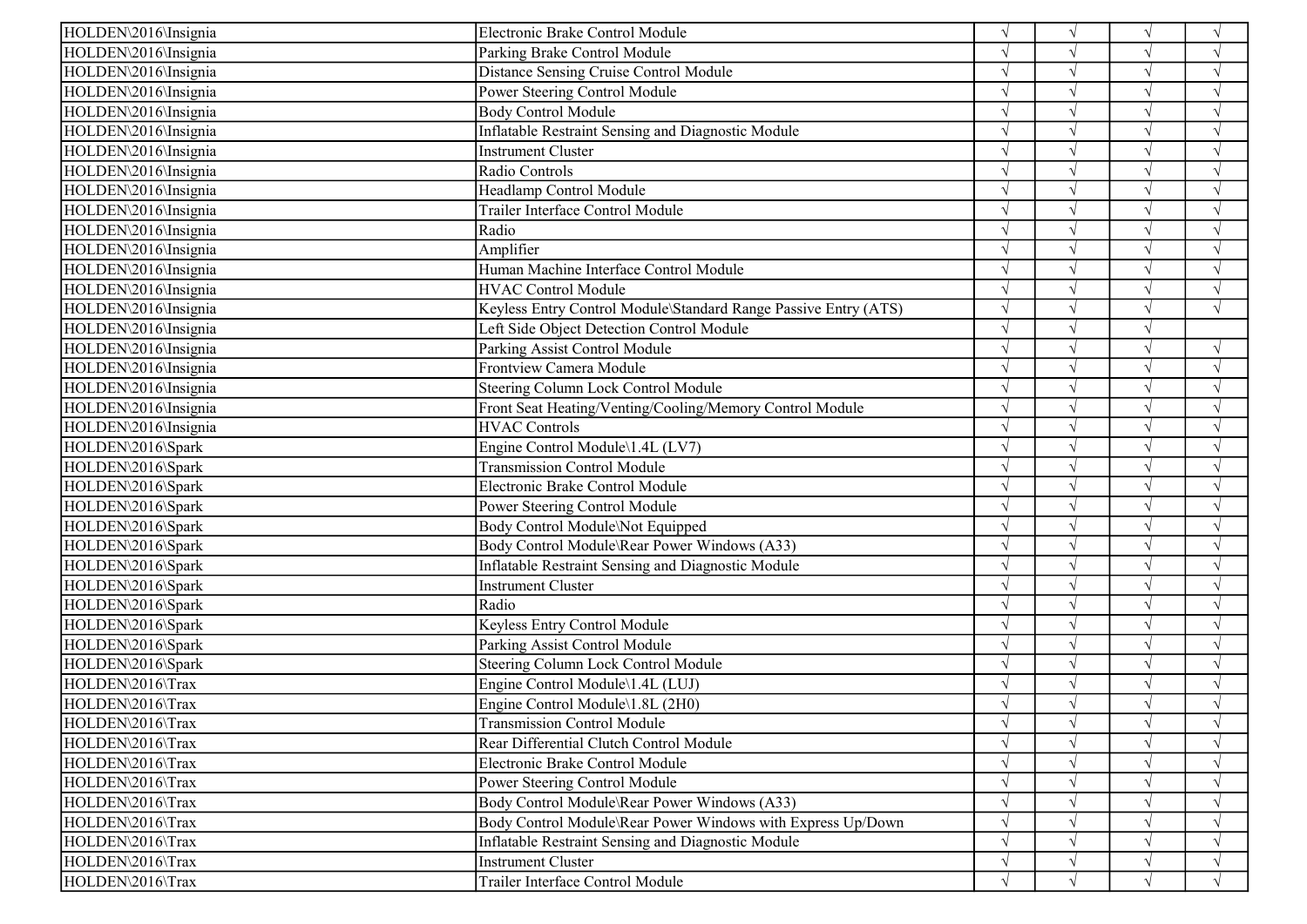| HOLDEN\2016\Trax         | Radio                                                              | $\sqrt{ }$ | $\sqrt{ }$ | $\sqrt{ }$ | $\sqrt{ }$ |
|--------------------------|--------------------------------------------------------------------|------------|------------|------------|------------|
| HOLDEN\2016\Trax         | <b>HVAC Control Module</b>                                         |            |            |            | $\sqrt{ }$ |
| HOLDEN\2016\Trax         | Front Seat Heating Control Module                                  |            |            | $\sqrt{ }$ | $\sqrt{ }$ |
| HOLDEN\2016\Trax         | Parking Assist Control Module                                      |            |            | $\sqrt{ }$ | $\sqrt{ }$ |
| HOLDEN\2015\Astra-J      | Engine Control Module\1.6L (LWC)                                   |            |            |            | $\sqrt{ }$ |
| HOLDEN\2015\Astra-J      | Engine Control Module\2.0L (LHU)                                   |            |            |            | $\sqrt{ }$ |
| HOLDEN\2015\Astra-J      | Transmission Control Module\Automatic                              | N          |            | $\sqrt{ }$ | $\sqrt{ }$ |
| HOLDEN\2015\Astra-J      | Chassis Control Module                                             |            |            | $\sqrt{ }$ | $\sqrt{ }$ |
| HOLDEN\2015\Astra-J      | Electronic Brake Control Module                                    |            | $\sqrt{ }$ | $\sqrt{ }$ | $\sqrt{ }$ |
| HOLDEN\2015\Astra-J      | Parking Brake Control Module                                       |            |            |            | $\sqrt{ }$ |
| HOLDEN\2015\Astra-J      | Power Steering Control Module                                      |            |            |            | V          |
| HOLDEN\2015\Astra-J      | <b>Body Control Module</b>                                         |            |            |            | $\sqrt{ }$ |
| HOLDEN\2015\Astra-J      | <b>Inflatable Restraint Sensing and Diagnostic Module</b>          |            | $\sqrt{ }$ |            | $\sqrt{ }$ |
| HOLDEN\2015\Astra-J      | <b>Instrument Cluster</b>                                          |            |            |            | $\sqrt{ }$ |
| HOLDEN\2015\Astra-J      | Headlamp Control Module                                            |            |            | $\sqrt{ }$ | $\sqrt{ }$ |
| HOLDEN\2015\Astra-J      | Trailer Interface Control Module                                   |            |            | $\sqrt{ }$ | $\sqrt{ }$ |
| HOLDEN\2015\Astra-J      | Radio                                                              |            |            | $\sqrt{ }$ | $\sqrt{ }$ |
| HOLDEN\2015\Astra-J      | Digital Radio Receiver Control Module                              |            |            |            | $\sqrt{ }$ |
| HOLDEN\2015\Astra-J      | <b>HVAC Control Module</b>                                         |            |            |            | $\sqrt{ }$ |
| HOLDEN\2015\Astra-J      | Front Seat Heating Control Module                                  |            |            |            | V          |
| HOLDEN\2015\Astra-J      | Parking Assist Control Module                                      |            |            |            | $\sqrt{ }$ |
| HOLDEN\2015\Astra-J      | Frontview Camera Module                                            |            |            |            |            |
| HOLDEN\2015\Barina       | Engine Control Module\1.3L (LSF)                                   |            |            |            |            |
| HOLDEN\2015\Barina       | Engine Control Module\1.4L (LUJ)                                   |            |            |            | $\sqrt{ }$ |
| HOLDEN\2015\Barina       | Engine Control Module\1.6L (LDE)                                   |            |            |            | $\sqrt{ }$ |
| HOLDEN\2015\Barina       | Transmission Control Module\1.4L (LUJ)                             |            |            |            |            |
| HOLDEN\2015\Barina       | Transmission Control Module\1.6L (LDE)                             |            |            |            | $\sqrt{ }$ |
| HOLDEN\2015\Barina       | Chassis Control Module\1.4L (LUJ)                                  |            |            |            | N          |
| HOLDEN\2015\Barina       | Chassis Control Module\1.6L (LDE)                                  |            |            | $\sqrt{ }$ | $\sqrt{ }$ |
| HOLDEN\2015\Barina       | Electronic Brake Control Module                                    |            |            |            | $\sqrt{ }$ |
| HOLDEN\2015\Barina       | Power Steering Control Module                                      |            |            | $\sqrt{ }$ | $\sqrt{ }$ |
| HOLDEN\2015\Barina       | <b>Body Control Module</b>                                         |            |            | $\sqrt{ }$ | $\sqrt{ }$ |
| HOLDEN\2015\Barina       | Inflatable Restraint Sensing and Diagnostic Module                 |            |            | $\sqrt{ }$ | $\sqrt{ }$ |
| HOLDEN\2015\Barina       | Instrument Cluster                                                 |            |            |            | $\sqrt{ }$ |
| HOLDEN\2015\Barina       | <b>HVAC Control Module</b>                                         |            |            |            |            |
| HOLDEN\2015\Barina       | Parking Assist Control Module                                      | $\sqrt{ }$ | V          | V          | $\sqrt{ }$ |
| HOLDEN\2015\Barina Spark | Engine Control Module\1.2L (LL0)                                   | $\sqrt{ }$ |            |            | $\sqrt{ }$ |
| HOLDEN\2015\Barina Spark | Engine Control Module\1.2L (LMU)                                   |            |            |            | $\sqrt{ }$ |
| HOLDEN\2015\Barina Spark | Transmission Control Module\1.2L (LL0)                             | $\sqrt{ }$ |            |            | $\sqrt{ }$ |
| HOLDEN\2015\Barina Spark | Electronic Brake Control Module\Not Equipped                       | $\sqrt{ }$ |            |            | $\sqrt{ }$ |
| HOLDEN\2015\Barina Spark | Electronic Brake Control Module\GMLAN on Data Link Connector (WHB) | $\sqrt{ }$ |            |            | $\sqrt{ }$ |
| HOLDEN\2015\Barina Spark | Power Steering Control Module                                      | $\sqrt{ }$ |            |            | $\sqrt{ }$ |
| HOLDEN\2015\Barina Spark | Body Control Module\GMLAN on Data Link Connector (WHB)             | $\sqrt{ }$ | $\sqrt{ }$ |            | $\sqrt{ }$ |
| HOLDEN\2015\Barina Spark | <b>Inflatable Restraint Sensing and Diagnostic Module</b>          | $\sqrt{ }$ | $\sqrt{ }$ | $\sqrt{ }$ | $\sqrt{ }$ |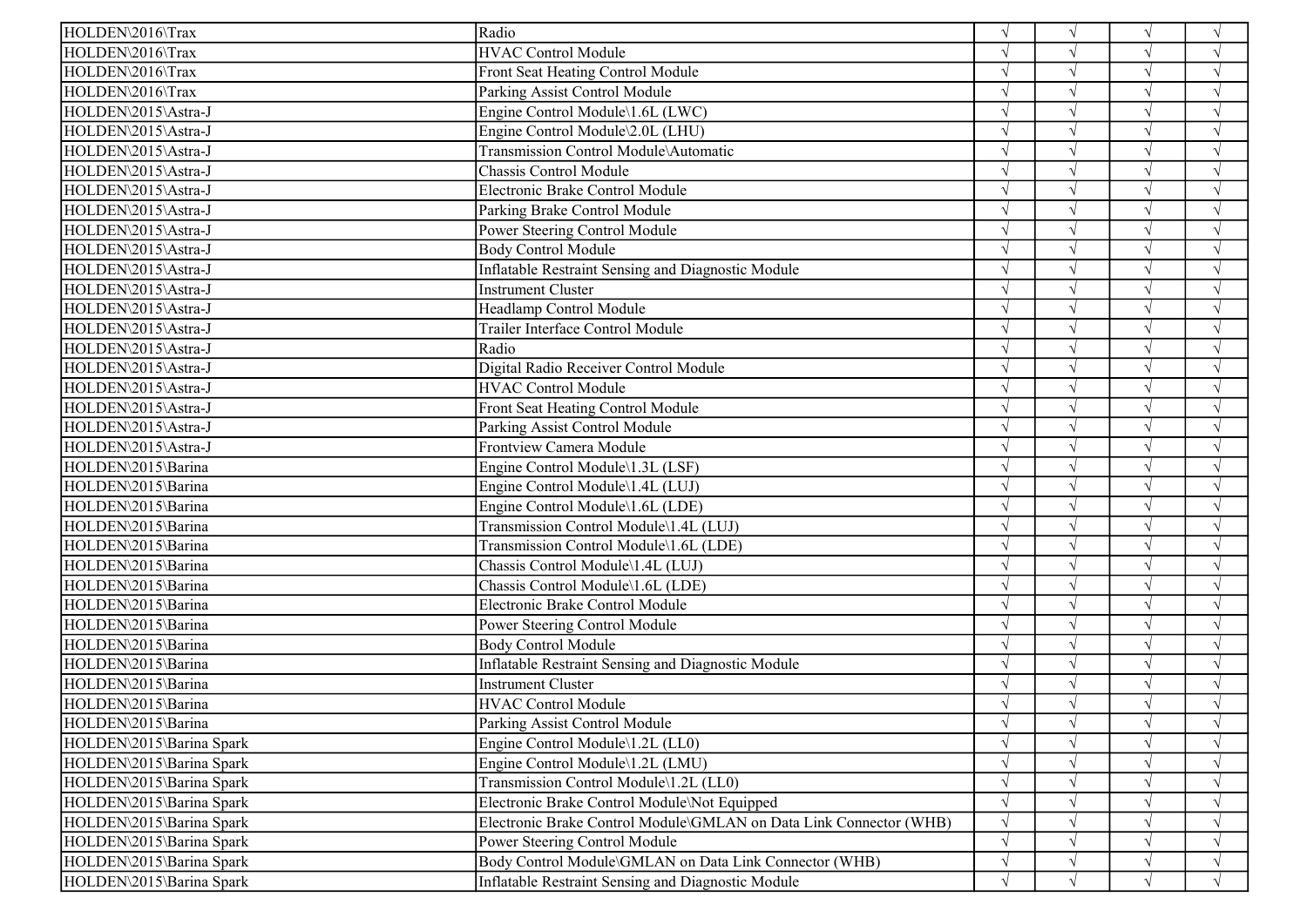| HOLDEN\2015\Barina Spark<br>Radio<br>$\sqrt{ }$<br>$\sqrt{ }$<br>Keyless Entry Control Module\Not Equipped<br>HOLDEN\2015\Barina Spark<br>$\mathcal{L}$<br>Engine Control Module\3.6L (LFX)<br>$\sqrt{ }$<br>$\sqrt{ }$<br>$\sqrt{}$<br>$\sqrt{ }$<br>$\sqrt{ }$<br>$\sqrt{ }$<br>$\sqrt{}$<br>Engine Control Module\3.6L (LWR)<br>$\mathbf{\hat{N}}$<br>$\sqrt{ }$<br>Engine Control Module\6.0L (L77)<br>$\sqrt{ }$<br>$\sqrt{ }$<br>$\sqrt{ }$<br>Engine Control Module\6.2L (LS3)<br>$\sqrt{ }$<br>$\sqrt{ }$<br>Fuel Injector Control Module<br>$\sqrt{ }$<br>$\mathcal{L}$<br>HOLDEN\2015\Caprice<br>Chassis Control Module\3.6L (LWR)<br>$\sqrt{ }$<br>$\mathcal{L}$<br>$\sqrt{ }$<br>$\sqrt{ }$<br>$\sqrt{ }$<br>HOLDEN\2015\Caprice<br>Chassis Control Module\6.0L (L77)<br>$\mathcal{L}$<br>HOLDEN\2015\Caprice<br>Chassis Control Module\6.2L (LS3)<br>$\sqrt{ }$<br>Electronic Brake Control Module<br>$\sqrt{ }$<br>$\gamma$<br>Parking Brake Control Module<br>$\sqrt{ }$<br>$\sqrt{ }$<br>$\gamma$<br>Power Steering Control Module<br>$\sqrt{ }$<br>$\mathcal{L}$<br><b>Suspension Control Module</b><br>$\sqrt{ }$<br>$\sqrt{ }$<br><b>Body Control Module</b><br>$\sqrt{ }$<br>$\sqrt{ }$<br>$\gamma$<br>$\mathcal{N}$<br>Inflatable Restraint Sensing and Diagnostic Module<br>$\sqrt{ }$<br>$\sqrt{ }$<br>$\sqrt{ }$<br>$\sqrt{ }$<br>HOLDEN\2015\Caprice<br><b>Instrument Cluster</b><br>$\sqrt{ }$<br>Radio Controls<br>$\sqrt{ }$<br>$\sqrt{ }$<br>Headlamp Control Module<br>HOLDEN\2015\Caprice<br>$\sqrt{ }$<br>$\mathcal{L}$<br>Trailer Interface Control Module<br>$\sqrt{ }$<br>$\mathcal{A}$<br>Radio<br><b>HVAC Control Module</b><br>HOLDEN\2015\Caprice<br>$\sqrt{ }$<br>$\sqrt{ }$<br>HOLDEN\2015\Caprice<br>Keyless Entry Control Module<br>$\sqrt{ }$<br>$\mathcal{L}$<br>Left Side Object Detection Control Module<br>$\sqrt{ }$<br>Right Side Object Detection Control Module<br>Parking Assist Control Module<br>HOLDEN\2015\Caprice<br>$\sqrt{ }$<br>$\sqrt{ }$<br>Frontview Camera Module<br>$\sqrt{ }$<br>$\mathcal{L}$<br>Steering Column Lock Control Module<br>$\sqrt{ }$<br>$\sqrt{ }$<br>$\sqrt{ }$<br><b>HVAC Controls</b><br>$\sqrt{ }$<br>$\gamma$<br>Seat Memory Control Module - Driver<br>$\sqrt{ }$<br>$\sqrt{ }$<br>Engine Control Module\2.4L (LE9)<br>$\sqrt{ }$<br>$\sqrt{ }$<br>$\sqrt{ }$<br>$\sqrt{ }$<br>Engine Control Module\2.2L (LNQ)<br>$\sqrt{ }$<br>$\sqrt{ }$<br>$\sqrt{ }$<br>$\sqrt{ }$<br>Transmission Control Module\2.4L (LE9)<br>$\sqrt{ }$<br>Transmission Control Module\2.2L (LNQ)<br>$\sqrt{ }$<br>Chassis Control Module<br>$\sqrt{}$<br>V<br>V<br>$\sqrt{ }$<br>Rear Differential Clutch Control Module<br>HOLDEN\2015\Captiva 5<br>$\sqrt{ }$<br>$\sqrt{ }$<br>$\sqrt{ }$<br>$\sqrt{ }$<br>Electronic Brake Control Module<br>$\sqrt{ }$<br>$\sqrt{ }$<br>HOLDEN\2015\Captiva 5<br>Parking Brake Control Module<br>$\sqrt{ }$<br>$\sqrt{ }$<br>HOLDEN\2015\Captiva 5<br><b>Body Control Module</b><br>$\sqrt{ }$<br>$\sqrt{ }$<br><b>Auxiliary Body Control Module</b><br>HOLDEN\2015\Captiva 5<br>$\mathcal{L}$<br>Inflatable Restraint Sensing and Diagnostic Module<br>$\sqrt{ }$<br>$\sqrt{ }$<br>$\sqrt{ }$ | HOLDEN\2015\Barina Spark | <b>Instrument Cluster</b> | $\sqrt{ }$ | $\sqrt{ }$ | $\sqrt{ }$ | $\sqrt{ }$ |
|-----------------------------------------------------------------------------------------------------------------------------------------------------------------------------------------------------------------------------------------------------------------------------------------------------------------------------------------------------------------------------------------------------------------------------------------------------------------------------------------------------------------------------------------------------------------------------------------------------------------------------------------------------------------------------------------------------------------------------------------------------------------------------------------------------------------------------------------------------------------------------------------------------------------------------------------------------------------------------------------------------------------------------------------------------------------------------------------------------------------------------------------------------------------------------------------------------------------------------------------------------------------------------------------------------------------------------------------------------------------------------------------------------------------------------------------------------------------------------------------------------------------------------------------------------------------------------------------------------------------------------------------------------------------------------------------------------------------------------------------------------------------------------------------------------------------------------------------------------------------------------------------------------------------------------------------------------------------------------------------------------------------------------------------------------------------------------------------------------------------------------------------------------------------------------------------------------------------------------------------------------------------------------------------------------------------------------------------------------------------------------------------------------------------------------------------------------------------------------------------------------------------------------------------------------------------------------------------------------------------------------------------------------------------------------------------------------------------------------------------------------------------------------------------------------------------------------------------------------------------------------------------------------------------------------------------------------------------------------------------------------------------------------------------------------------------------------------------------------------------------------------------------------------------------------------------------------|--------------------------|---------------------------|------------|------------|------------|------------|
|                                                                                                                                                                                                                                                                                                                                                                                                                                                                                                                                                                                                                                                                                                                                                                                                                                                                                                                                                                                                                                                                                                                                                                                                                                                                                                                                                                                                                                                                                                                                                                                                                                                                                                                                                                                                                                                                                                                                                                                                                                                                                                                                                                                                                                                                                                                                                                                                                                                                                                                                                                                                                                                                                                                                                                                                                                                                                                                                                                                                                                                                                                                                                                                                     |                          |                           |            |            |            |            |
|                                                                                                                                                                                                                                                                                                                                                                                                                                                                                                                                                                                                                                                                                                                                                                                                                                                                                                                                                                                                                                                                                                                                                                                                                                                                                                                                                                                                                                                                                                                                                                                                                                                                                                                                                                                                                                                                                                                                                                                                                                                                                                                                                                                                                                                                                                                                                                                                                                                                                                                                                                                                                                                                                                                                                                                                                                                                                                                                                                                                                                                                                                                                                                                                     |                          |                           |            |            |            |            |
|                                                                                                                                                                                                                                                                                                                                                                                                                                                                                                                                                                                                                                                                                                                                                                                                                                                                                                                                                                                                                                                                                                                                                                                                                                                                                                                                                                                                                                                                                                                                                                                                                                                                                                                                                                                                                                                                                                                                                                                                                                                                                                                                                                                                                                                                                                                                                                                                                                                                                                                                                                                                                                                                                                                                                                                                                                                                                                                                                                                                                                                                                                                                                                                                     | HOLDEN\2015\Caprice      |                           |            |            |            |            |
|                                                                                                                                                                                                                                                                                                                                                                                                                                                                                                                                                                                                                                                                                                                                                                                                                                                                                                                                                                                                                                                                                                                                                                                                                                                                                                                                                                                                                                                                                                                                                                                                                                                                                                                                                                                                                                                                                                                                                                                                                                                                                                                                                                                                                                                                                                                                                                                                                                                                                                                                                                                                                                                                                                                                                                                                                                                                                                                                                                                                                                                                                                                                                                                                     | HOLDEN\2015\Caprice      |                           |            |            |            |            |
|                                                                                                                                                                                                                                                                                                                                                                                                                                                                                                                                                                                                                                                                                                                                                                                                                                                                                                                                                                                                                                                                                                                                                                                                                                                                                                                                                                                                                                                                                                                                                                                                                                                                                                                                                                                                                                                                                                                                                                                                                                                                                                                                                                                                                                                                                                                                                                                                                                                                                                                                                                                                                                                                                                                                                                                                                                                                                                                                                                                                                                                                                                                                                                                                     | HOLDEN\2015\Caprice      |                           |            |            |            |            |
|                                                                                                                                                                                                                                                                                                                                                                                                                                                                                                                                                                                                                                                                                                                                                                                                                                                                                                                                                                                                                                                                                                                                                                                                                                                                                                                                                                                                                                                                                                                                                                                                                                                                                                                                                                                                                                                                                                                                                                                                                                                                                                                                                                                                                                                                                                                                                                                                                                                                                                                                                                                                                                                                                                                                                                                                                                                                                                                                                                                                                                                                                                                                                                                                     | HOLDEN\2015\Caprice      |                           |            |            |            |            |
|                                                                                                                                                                                                                                                                                                                                                                                                                                                                                                                                                                                                                                                                                                                                                                                                                                                                                                                                                                                                                                                                                                                                                                                                                                                                                                                                                                                                                                                                                                                                                                                                                                                                                                                                                                                                                                                                                                                                                                                                                                                                                                                                                                                                                                                                                                                                                                                                                                                                                                                                                                                                                                                                                                                                                                                                                                                                                                                                                                                                                                                                                                                                                                                                     | HOLDEN\2015\Caprice      |                           |            |            |            |            |
|                                                                                                                                                                                                                                                                                                                                                                                                                                                                                                                                                                                                                                                                                                                                                                                                                                                                                                                                                                                                                                                                                                                                                                                                                                                                                                                                                                                                                                                                                                                                                                                                                                                                                                                                                                                                                                                                                                                                                                                                                                                                                                                                                                                                                                                                                                                                                                                                                                                                                                                                                                                                                                                                                                                                                                                                                                                                                                                                                                                                                                                                                                                                                                                                     |                          |                           |            |            |            |            |
|                                                                                                                                                                                                                                                                                                                                                                                                                                                                                                                                                                                                                                                                                                                                                                                                                                                                                                                                                                                                                                                                                                                                                                                                                                                                                                                                                                                                                                                                                                                                                                                                                                                                                                                                                                                                                                                                                                                                                                                                                                                                                                                                                                                                                                                                                                                                                                                                                                                                                                                                                                                                                                                                                                                                                                                                                                                                                                                                                                                                                                                                                                                                                                                                     |                          |                           |            |            |            |            |
|                                                                                                                                                                                                                                                                                                                                                                                                                                                                                                                                                                                                                                                                                                                                                                                                                                                                                                                                                                                                                                                                                                                                                                                                                                                                                                                                                                                                                                                                                                                                                                                                                                                                                                                                                                                                                                                                                                                                                                                                                                                                                                                                                                                                                                                                                                                                                                                                                                                                                                                                                                                                                                                                                                                                                                                                                                                                                                                                                                                                                                                                                                                                                                                                     |                          |                           |            |            |            |            |
|                                                                                                                                                                                                                                                                                                                                                                                                                                                                                                                                                                                                                                                                                                                                                                                                                                                                                                                                                                                                                                                                                                                                                                                                                                                                                                                                                                                                                                                                                                                                                                                                                                                                                                                                                                                                                                                                                                                                                                                                                                                                                                                                                                                                                                                                                                                                                                                                                                                                                                                                                                                                                                                                                                                                                                                                                                                                                                                                                                                                                                                                                                                                                                                                     | HOLDEN\2015\Caprice      |                           |            |            |            |            |
|                                                                                                                                                                                                                                                                                                                                                                                                                                                                                                                                                                                                                                                                                                                                                                                                                                                                                                                                                                                                                                                                                                                                                                                                                                                                                                                                                                                                                                                                                                                                                                                                                                                                                                                                                                                                                                                                                                                                                                                                                                                                                                                                                                                                                                                                                                                                                                                                                                                                                                                                                                                                                                                                                                                                                                                                                                                                                                                                                                                                                                                                                                                                                                                                     | HOLDEN\2015\Caprice      |                           |            |            |            |            |
|                                                                                                                                                                                                                                                                                                                                                                                                                                                                                                                                                                                                                                                                                                                                                                                                                                                                                                                                                                                                                                                                                                                                                                                                                                                                                                                                                                                                                                                                                                                                                                                                                                                                                                                                                                                                                                                                                                                                                                                                                                                                                                                                                                                                                                                                                                                                                                                                                                                                                                                                                                                                                                                                                                                                                                                                                                                                                                                                                                                                                                                                                                                                                                                                     | HOLDEN\2015\Caprice      |                           |            |            |            |            |
|                                                                                                                                                                                                                                                                                                                                                                                                                                                                                                                                                                                                                                                                                                                                                                                                                                                                                                                                                                                                                                                                                                                                                                                                                                                                                                                                                                                                                                                                                                                                                                                                                                                                                                                                                                                                                                                                                                                                                                                                                                                                                                                                                                                                                                                                                                                                                                                                                                                                                                                                                                                                                                                                                                                                                                                                                                                                                                                                                                                                                                                                                                                                                                                                     | HOLDEN\2015\Caprice      |                           |            |            |            |            |
|                                                                                                                                                                                                                                                                                                                                                                                                                                                                                                                                                                                                                                                                                                                                                                                                                                                                                                                                                                                                                                                                                                                                                                                                                                                                                                                                                                                                                                                                                                                                                                                                                                                                                                                                                                                                                                                                                                                                                                                                                                                                                                                                                                                                                                                                                                                                                                                                                                                                                                                                                                                                                                                                                                                                                                                                                                                                                                                                                                                                                                                                                                                                                                                                     | HOLDEN\2015\Caprice      |                           |            |            |            |            |
|                                                                                                                                                                                                                                                                                                                                                                                                                                                                                                                                                                                                                                                                                                                                                                                                                                                                                                                                                                                                                                                                                                                                                                                                                                                                                                                                                                                                                                                                                                                                                                                                                                                                                                                                                                                                                                                                                                                                                                                                                                                                                                                                                                                                                                                                                                                                                                                                                                                                                                                                                                                                                                                                                                                                                                                                                                                                                                                                                                                                                                                                                                                                                                                                     | HOLDEN\2015\Caprice      |                           |            |            |            |            |
|                                                                                                                                                                                                                                                                                                                                                                                                                                                                                                                                                                                                                                                                                                                                                                                                                                                                                                                                                                                                                                                                                                                                                                                                                                                                                                                                                                                                                                                                                                                                                                                                                                                                                                                                                                                                                                                                                                                                                                                                                                                                                                                                                                                                                                                                                                                                                                                                                                                                                                                                                                                                                                                                                                                                                                                                                                                                                                                                                                                                                                                                                                                                                                                                     |                          |                           |            |            |            |            |
|                                                                                                                                                                                                                                                                                                                                                                                                                                                                                                                                                                                                                                                                                                                                                                                                                                                                                                                                                                                                                                                                                                                                                                                                                                                                                                                                                                                                                                                                                                                                                                                                                                                                                                                                                                                                                                                                                                                                                                                                                                                                                                                                                                                                                                                                                                                                                                                                                                                                                                                                                                                                                                                                                                                                                                                                                                                                                                                                                                                                                                                                                                                                                                                                     | HOLDEN\2015\Caprice      |                           |            |            |            |            |
|                                                                                                                                                                                                                                                                                                                                                                                                                                                                                                                                                                                                                                                                                                                                                                                                                                                                                                                                                                                                                                                                                                                                                                                                                                                                                                                                                                                                                                                                                                                                                                                                                                                                                                                                                                                                                                                                                                                                                                                                                                                                                                                                                                                                                                                                                                                                                                                                                                                                                                                                                                                                                                                                                                                                                                                                                                                                                                                                                                                                                                                                                                                                                                                                     |                          |                           |            |            |            |            |
|                                                                                                                                                                                                                                                                                                                                                                                                                                                                                                                                                                                                                                                                                                                                                                                                                                                                                                                                                                                                                                                                                                                                                                                                                                                                                                                                                                                                                                                                                                                                                                                                                                                                                                                                                                                                                                                                                                                                                                                                                                                                                                                                                                                                                                                                                                                                                                                                                                                                                                                                                                                                                                                                                                                                                                                                                                                                                                                                                                                                                                                                                                                                                                                                     | HOLDEN\2015\Caprice      |                           |            |            |            |            |
|                                                                                                                                                                                                                                                                                                                                                                                                                                                                                                                                                                                                                                                                                                                                                                                                                                                                                                                                                                                                                                                                                                                                                                                                                                                                                                                                                                                                                                                                                                                                                                                                                                                                                                                                                                                                                                                                                                                                                                                                                                                                                                                                                                                                                                                                                                                                                                                                                                                                                                                                                                                                                                                                                                                                                                                                                                                                                                                                                                                                                                                                                                                                                                                                     | HOLDEN\2015\Caprice      |                           |            |            |            |            |
|                                                                                                                                                                                                                                                                                                                                                                                                                                                                                                                                                                                                                                                                                                                                                                                                                                                                                                                                                                                                                                                                                                                                                                                                                                                                                                                                                                                                                                                                                                                                                                                                                                                                                                                                                                                                                                                                                                                                                                                                                                                                                                                                                                                                                                                                                                                                                                                                                                                                                                                                                                                                                                                                                                                                                                                                                                                                                                                                                                                                                                                                                                                                                                                                     |                          |                           |            |            |            |            |
|                                                                                                                                                                                                                                                                                                                                                                                                                                                                                                                                                                                                                                                                                                                                                                                                                                                                                                                                                                                                                                                                                                                                                                                                                                                                                                                                                                                                                                                                                                                                                                                                                                                                                                                                                                                                                                                                                                                                                                                                                                                                                                                                                                                                                                                                                                                                                                                                                                                                                                                                                                                                                                                                                                                                                                                                                                                                                                                                                                                                                                                                                                                                                                                                     |                          |                           |            |            |            |            |
|                                                                                                                                                                                                                                                                                                                                                                                                                                                                                                                                                                                                                                                                                                                                                                                                                                                                                                                                                                                                                                                                                                                                                                                                                                                                                                                                                                                                                                                                                                                                                                                                                                                                                                                                                                                                                                                                                                                                                                                                                                                                                                                                                                                                                                                                                                                                                                                                                                                                                                                                                                                                                                                                                                                                                                                                                                                                                                                                                                                                                                                                                                                                                                                                     | HOLDEN\2015\Caprice      |                           |            |            |            |            |
|                                                                                                                                                                                                                                                                                                                                                                                                                                                                                                                                                                                                                                                                                                                                                                                                                                                                                                                                                                                                                                                                                                                                                                                                                                                                                                                                                                                                                                                                                                                                                                                                                                                                                                                                                                                                                                                                                                                                                                                                                                                                                                                                                                                                                                                                                                                                                                                                                                                                                                                                                                                                                                                                                                                                                                                                                                                                                                                                                                                                                                                                                                                                                                                                     | HOLDEN\2015\Caprice      |                           |            |            |            |            |
|                                                                                                                                                                                                                                                                                                                                                                                                                                                                                                                                                                                                                                                                                                                                                                                                                                                                                                                                                                                                                                                                                                                                                                                                                                                                                                                                                                                                                                                                                                                                                                                                                                                                                                                                                                                                                                                                                                                                                                                                                                                                                                                                                                                                                                                                                                                                                                                                                                                                                                                                                                                                                                                                                                                                                                                                                                                                                                                                                                                                                                                                                                                                                                                                     |                          |                           |            |            |            |            |
|                                                                                                                                                                                                                                                                                                                                                                                                                                                                                                                                                                                                                                                                                                                                                                                                                                                                                                                                                                                                                                                                                                                                                                                                                                                                                                                                                                                                                                                                                                                                                                                                                                                                                                                                                                                                                                                                                                                                                                                                                                                                                                                                                                                                                                                                                                                                                                                                                                                                                                                                                                                                                                                                                                                                                                                                                                                                                                                                                                                                                                                                                                                                                                                                     | HOLDEN\2015\Caprice      |                           |            |            |            |            |
|                                                                                                                                                                                                                                                                                                                                                                                                                                                                                                                                                                                                                                                                                                                                                                                                                                                                                                                                                                                                                                                                                                                                                                                                                                                                                                                                                                                                                                                                                                                                                                                                                                                                                                                                                                                                                                                                                                                                                                                                                                                                                                                                                                                                                                                                                                                                                                                                                                                                                                                                                                                                                                                                                                                                                                                                                                                                                                                                                                                                                                                                                                                                                                                                     | HOLDEN\2015\Caprice      |                           |            |            |            |            |
|                                                                                                                                                                                                                                                                                                                                                                                                                                                                                                                                                                                                                                                                                                                                                                                                                                                                                                                                                                                                                                                                                                                                                                                                                                                                                                                                                                                                                                                                                                                                                                                                                                                                                                                                                                                                                                                                                                                                                                                                                                                                                                                                                                                                                                                                                                                                                                                                                                                                                                                                                                                                                                                                                                                                                                                                                                                                                                                                                                                                                                                                                                                                                                                                     | HOLDEN\2015\Caprice      |                           |            |            |            |            |
|                                                                                                                                                                                                                                                                                                                                                                                                                                                                                                                                                                                                                                                                                                                                                                                                                                                                                                                                                                                                                                                                                                                                                                                                                                                                                                                                                                                                                                                                                                                                                                                                                                                                                                                                                                                                                                                                                                                                                                                                                                                                                                                                                                                                                                                                                                                                                                                                                                                                                                                                                                                                                                                                                                                                                                                                                                                                                                                                                                                                                                                                                                                                                                                                     | HOLDEN\2015\Caprice      |                           |            |            |            |            |
|                                                                                                                                                                                                                                                                                                                                                                                                                                                                                                                                                                                                                                                                                                                                                                                                                                                                                                                                                                                                                                                                                                                                                                                                                                                                                                                                                                                                                                                                                                                                                                                                                                                                                                                                                                                                                                                                                                                                                                                                                                                                                                                                                                                                                                                                                                                                                                                                                                                                                                                                                                                                                                                                                                                                                                                                                                                                                                                                                                                                                                                                                                                                                                                                     | HOLDEN\2015\Captiva 5    |                           |            |            |            |            |
|                                                                                                                                                                                                                                                                                                                                                                                                                                                                                                                                                                                                                                                                                                                                                                                                                                                                                                                                                                                                                                                                                                                                                                                                                                                                                                                                                                                                                                                                                                                                                                                                                                                                                                                                                                                                                                                                                                                                                                                                                                                                                                                                                                                                                                                                                                                                                                                                                                                                                                                                                                                                                                                                                                                                                                                                                                                                                                                                                                                                                                                                                                                                                                                                     | HOLDEN\2015\Captiva 5    |                           |            |            |            |            |
|                                                                                                                                                                                                                                                                                                                                                                                                                                                                                                                                                                                                                                                                                                                                                                                                                                                                                                                                                                                                                                                                                                                                                                                                                                                                                                                                                                                                                                                                                                                                                                                                                                                                                                                                                                                                                                                                                                                                                                                                                                                                                                                                                                                                                                                                                                                                                                                                                                                                                                                                                                                                                                                                                                                                                                                                                                                                                                                                                                                                                                                                                                                                                                                                     | HOLDEN\2015\Captiva 5    |                           |            |            |            |            |
|                                                                                                                                                                                                                                                                                                                                                                                                                                                                                                                                                                                                                                                                                                                                                                                                                                                                                                                                                                                                                                                                                                                                                                                                                                                                                                                                                                                                                                                                                                                                                                                                                                                                                                                                                                                                                                                                                                                                                                                                                                                                                                                                                                                                                                                                                                                                                                                                                                                                                                                                                                                                                                                                                                                                                                                                                                                                                                                                                                                                                                                                                                                                                                                                     | HOLDEN\2015\Captiva 5    |                           |            |            |            |            |
|                                                                                                                                                                                                                                                                                                                                                                                                                                                                                                                                                                                                                                                                                                                                                                                                                                                                                                                                                                                                                                                                                                                                                                                                                                                                                                                                                                                                                                                                                                                                                                                                                                                                                                                                                                                                                                                                                                                                                                                                                                                                                                                                                                                                                                                                                                                                                                                                                                                                                                                                                                                                                                                                                                                                                                                                                                                                                                                                                                                                                                                                                                                                                                                                     | HOLDEN\2015\Captiva 5    |                           |            |            |            |            |
|                                                                                                                                                                                                                                                                                                                                                                                                                                                                                                                                                                                                                                                                                                                                                                                                                                                                                                                                                                                                                                                                                                                                                                                                                                                                                                                                                                                                                                                                                                                                                                                                                                                                                                                                                                                                                                                                                                                                                                                                                                                                                                                                                                                                                                                                                                                                                                                                                                                                                                                                                                                                                                                                                                                                                                                                                                                                                                                                                                                                                                                                                                                                                                                                     |                          |                           |            |            |            |            |
|                                                                                                                                                                                                                                                                                                                                                                                                                                                                                                                                                                                                                                                                                                                                                                                                                                                                                                                                                                                                                                                                                                                                                                                                                                                                                                                                                                                                                                                                                                                                                                                                                                                                                                                                                                                                                                                                                                                                                                                                                                                                                                                                                                                                                                                                                                                                                                                                                                                                                                                                                                                                                                                                                                                                                                                                                                                                                                                                                                                                                                                                                                                                                                                                     | HOLDEN\2015\Captiva 5    |                           |            |            |            |            |
|                                                                                                                                                                                                                                                                                                                                                                                                                                                                                                                                                                                                                                                                                                                                                                                                                                                                                                                                                                                                                                                                                                                                                                                                                                                                                                                                                                                                                                                                                                                                                                                                                                                                                                                                                                                                                                                                                                                                                                                                                                                                                                                                                                                                                                                                                                                                                                                                                                                                                                                                                                                                                                                                                                                                                                                                                                                                                                                                                                                                                                                                                                                                                                                                     |                          |                           |            |            |            |            |
|                                                                                                                                                                                                                                                                                                                                                                                                                                                                                                                                                                                                                                                                                                                                                                                                                                                                                                                                                                                                                                                                                                                                                                                                                                                                                                                                                                                                                                                                                                                                                                                                                                                                                                                                                                                                                                                                                                                                                                                                                                                                                                                                                                                                                                                                                                                                                                                                                                                                                                                                                                                                                                                                                                                                                                                                                                                                                                                                                                                                                                                                                                                                                                                                     |                          |                           |            |            |            |            |
|                                                                                                                                                                                                                                                                                                                                                                                                                                                                                                                                                                                                                                                                                                                                                                                                                                                                                                                                                                                                                                                                                                                                                                                                                                                                                                                                                                                                                                                                                                                                                                                                                                                                                                                                                                                                                                                                                                                                                                                                                                                                                                                                                                                                                                                                                                                                                                                                                                                                                                                                                                                                                                                                                                                                                                                                                                                                                                                                                                                                                                                                                                                                                                                                     |                          |                           |            |            |            |            |
|                                                                                                                                                                                                                                                                                                                                                                                                                                                                                                                                                                                                                                                                                                                                                                                                                                                                                                                                                                                                                                                                                                                                                                                                                                                                                                                                                                                                                                                                                                                                                                                                                                                                                                                                                                                                                                                                                                                                                                                                                                                                                                                                                                                                                                                                                                                                                                                                                                                                                                                                                                                                                                                                                                                                                                                                                                                                                                                                                                                                                                                                                                                                                                                                     | HOLDEN\2015\Captiva 5    |                           |            |            |            |            |
|                                                                                                                                                                                                                                                                                                                                                                                                                                                                                                                                                                                                                                                                                                                                                                                                                                                                                                                                                                                                                                                                                                                                                                                                                                                                                                                                                                                                                                                                                                                                                                                                                                                                                                                                                                                                                                                                                                                                                                                                                                                                                                                                                                                                                                                                                                                                                                                                                                                                                                                                                                                                                                                                                                                                                                                                                                                                                                                                                                                                                                                                                                                                                                                                     | HOLDEN\2015\Captiva 5    | <b>Instrument Cluster</b> |            | $\sqrt{ }$ |            | $\sqrt{ }$ |
| Theft Deterrent Module<br>$\sqrt{ }$<br>$\sqrt{ }$                                                                                                                                                                                                                                                                                                                                                                                                                                                                                                                                                                                                                                                                                                                                                                                                                                                                                                                                                                                                                                                                                                                                                                                                                                                                                                                                                                                                                                                                                                                                                                                                                                                                                                                                                                                                                                                                                                                                                                                                                                                                                                                                                                                                                                                                                                                                                                                                                                                                                                                                                                                                                                                                                                                                                                                                                                                                                                                                                                                                                                                                                                                                                  | HOLDEN\2015\Captiva 5    |                           |            |            |            |            |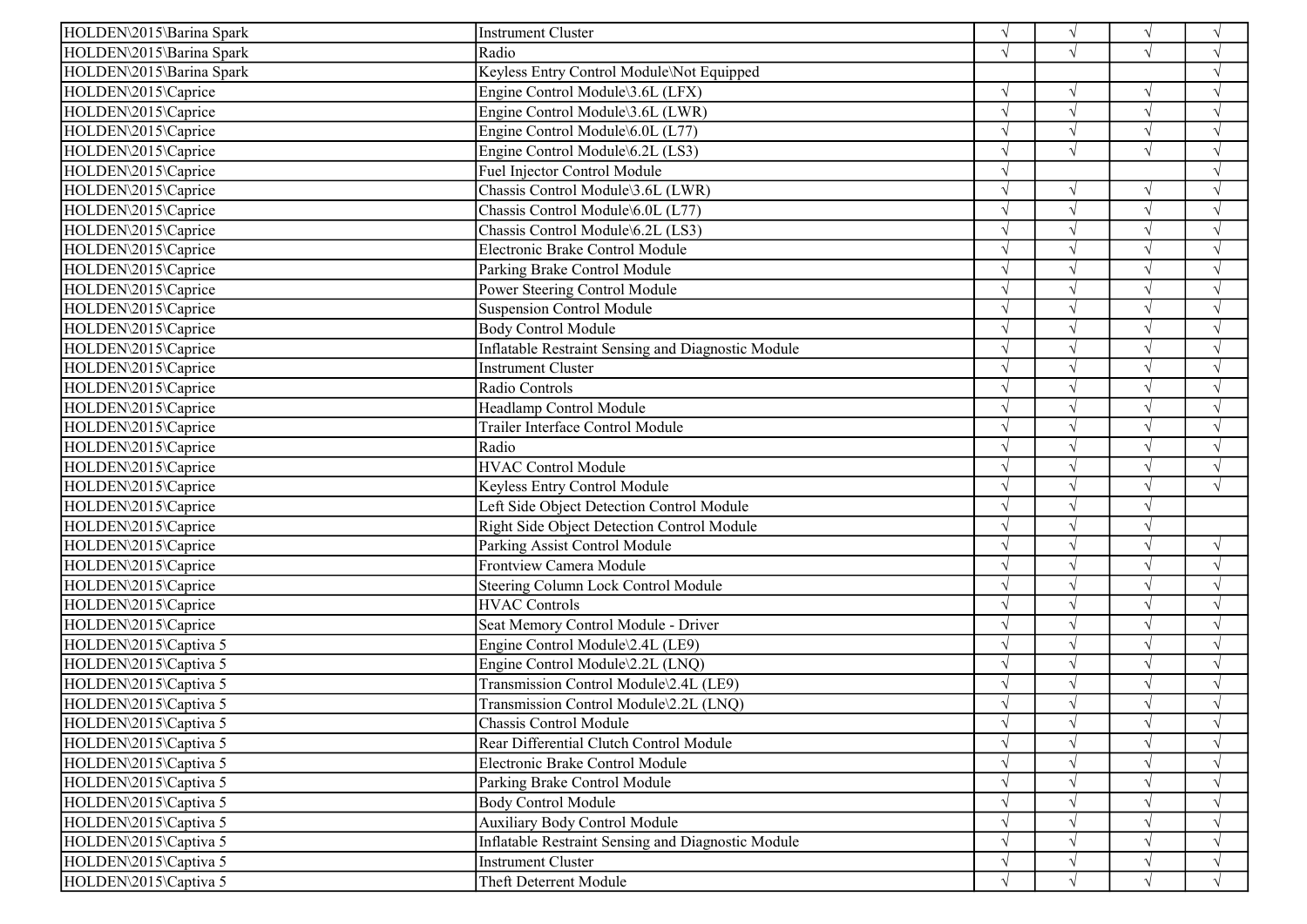| Radio\CD 30 MP3<br>HOLDEN\2015\Captiva 5<br>$\sqrt{ }$<br>$\sqrt{ }$<br>$\sqrt{ }$<br>HOLDEN\2015\Captiva 5<br>Radio\CD 30 MP3 DMB<br>$\sqrt{ }$<br>$\sqrt{ }$<br>$\sqrt{ }$<br>$\mathcal{A}$<br>HOLDEN\2015\Captiva 5<br>Radio\CD 40 USB<br>$\sqrt{ }$<br>$\sqrt{ }$<br>$\sqrt{ }$<br>$\sqrt{ }$<br>Radio\CD 40 USB DMB<br>$\sqrt{ }$<br>$\sqrt{}$<br>HOLDEN\2015\Captiva 5<br>$\mathbf{\hat{N}}$<br>$\sqrt{ }$<br>HOLDEN\2015\Captiva 5<br>Radio\CDC 40 Opera<br>$\sqrt{ }$<br>Radio\DVD 100 NAVI<br>HOLDEN\2015\Captiva 5<br>$\sqrt{ }$<br>$\sqrt{ }$<br>$\sqrt{ }$<br>$\sqrt{ }$<br>HOLDEN\2015\Captiva 5<br>Radio\Touch & Connect<br>$\sqrt{ }$<br>$\sqrt{ }$<br>$\sqrt{ }$<br>$\sqrt{ }$<br>$\sqrt{ }$<br>$\sqrt{ }$<br>$\sqrt{}$<br>$\mathbf{v}$<br>HOLDEN\2015\Captiva 5<br>Radio\None<br>$\sqrt{ }$<br><b>HVAC Control Module</b><br>HOLDEN\2015\Captiva 5<br>HOLDEN\2015\Captiva 5<br>Remote Control Door Lock Receiver\Not Equipped<br>$\sqrt{ }$<br>$\sqrt{ }$<br>$\sqrt{ }$<br>$\sqrt{ }$<br>Remote Control Door Lock Receiver\Tire Pressure Monitoring System -<br>$\sqrt{}$<br>$\sqrt{ }$<br>$\sqrt{ }$<br>HOLDEN\2015\Captiva 5<br>$\sqrt{ }$<br>Manual Learn (UJM)<br>Parking Assist Control Module<br>HOLDEN\2015\Captiva 5<br>$\sqrt{ }$<br>$\sqrt{ }$<br>$\sqrt{ }$<br>$\sqrt{ }$<br>Mobile Telephone Control Module<br>$\sqrt{ }$<br>$\sqrt{}$<br>HOLDEN\2015\Captiva 5<br>$\sqrt{ }$<br>Engine Control Module\2.2L (LNQ)<br>HOLDEN\2015\Captiva 7<br>$\sqrt{ }$<br>$\sqrt{ }$<br>$\sqrt{ }$<br>$\sqrt{ }$<br>Engine Control Module\2.4L (LE9)<br>HOLDEN\2015\Captiva 7<br>$\sqrt{ }$<br>$\sqrt{ }$<br>$\sqrt{ }$<br>$\sqrt{ }$<br>HOLDEN\2015\Captiva 7<br>Engine Control Module\3.0L (LFW)<br>$\sqrt{ }$<br>$\mathcal{L}$<br>HOLDEN\2015\Captiva 7<br>Engine Control Module\2.0L (LNP)<br>$\sqrt{ }$<br>$\gamma$<br>$\gamma$<br>Transmission Control Module\2.2L (LNQ)<br>HOLDEN\2015\Captiva 7<br>$\sqrt{ }$<br>$\sqrt{ }$<br>$\gamma$<br>$\lambda$<br>HOLDEN\2015\Captiva 7<br>Transmission Control Module\2.4L (LE9)<br>$\sqrt{ }$<br>$\sqrt{ }$<br>$\sqrt{}$<br>$\sqrt{ }$<br>Transmission Control Module\3.0L (LFW)<br>HOLDEN\2015\Captiva 7<br>$\sqrt{ }$<br>Chassis Control Module<br>HOLDEN\2015\Captiva 7<br>$\sqrt{ }$<br>$\sqrt{ }$<br>V<br>Rear Differential Clutch Control Module<br>HOLDEN\2015\Captiva 7<br>$\sqrt{ }$<br>$\mathcal{L}$<br>$\mathcal{N}$<br>HOLDEN\2015\Captiva 7<br>Parking Brake Control Module<br>$\sqrt{}$<br>$\sqrt{ }$<br>$\Delta$ |
|------------------------------------------------------------------------------------------------------------------------------------------------------------------------------------------------------------------------------------------------------------------------------------------------------------------------------------------------------------------------------------------------------------------------------------------------------------------------------------------------------------------------------------------------------------------------------------------------------------------------------------------------------------------------------------------------------------------------------------------------------------------------------------------------------------------------------------------------------------------------------------------------------------------------------------------------------------------------------------------------------------------------------------------------------------------------------------------------------------------------------------------------------------------------------------------------------------------------------------------------------------------------------------------------------------------------------------------------------------------------------------------------------------------------------------------------------------------------------------------------------------------------------------------------------------------------------------------------------------------------------------------------------------------------------------------------------------------------------------------------------------------------------------------------------------------------------------------------------------------------------------------------------------------------------------------------------------------------------------------------------------------------------------------------------------------------------------------------------------------------------------------------------------------------------------------------------------------------------------------------------------------------------------------------------------------------------------------------------------------------------------------------------------------------------------------------------------------------------------------------|
|                                                                                                                                                                                                                                                                                                                                                                                                                                                                                                                                                                                                                                                                                                                                                                                                                                                                                                                                                                                                                                                                                                                                                                                                                                                                                                                                                                                                                                                                                                                                                                                                                                                                                                                                                                                                                                                                                                                                                                                                                                                                                                                                                                                                                                                                                                                                                                                                                                                                                                |
|                                                                                                                                                                                                                                                                                                                                                                                                                                                                                                                                                                                                                                                                                                                                                                                                                                                                                                                                                                                                                                                                                                                                                                                                                                                                                                                                                                                                                                                                                                                                                                                                                                                                                                                                                                                                                                                                                                                                                                                                                                                                                                                                                                                                                                                                                                                                                                                                                                                                                                |
|                                                                                                                                                                                                                                                                                                                                                                                                                                                                                                                                                                                                                                                                                                                                                                                                                                                                                                                                                                                                                                                                                                                                                                                                                                                                                                                                                                                                                                                                                                                                                                                                                                                                                                                                                                                                                                                                                                                                                                                                                                                                                                                                                                                                                                                                                                                                                                                                                                                                                                |
|                                                                                                                                                                                                                                                                                                                                                                                                                                                                                                                                                                                                                                                                                                                                                                                                                                                                                                                                                                                                                                                                                                                                                                                                                                                                                                                                                                                                                                                                                                                                                                                                                                                                                                                                                                                                                                                                                                                                                                                                                                                                                                                                                                                                                                                                                                                                                                                                                                                                                                |
|                                                                                                                                                                                                                                                                                                                                                                                                                                                                                                                                                                                                                                                                                                                                                                                                                                                                                                                                                                                                                                                                                                                                                                                                                                                                                                                                                                                                                                                                                                                                                                                                                                                                                                                                                                                                                                                                                                                                                                                                                                                                                                                                                                                                                                                                                                                                                                                                                                                                                                |
|                                                                                                                                                                                                                                                                                                                                                                                                                                                                                                                                                                                                                                                                                                                                                                                                                                                                                                                                                                                                                                                                                                                                                                                                                                                                                                                                                                                                                                                                                                                                                                                                                                                                                                                                                                                                                                                                                                                                                                                                                                                                                                                                                                                                                                                                                                                                                                                                                                                                                                |
|                                                                                                                                                                                                                                                                                                                                                                                                                                                                                                                                                                                                                                                                                                                                                                                                                                                                                                                                                                                                                                                                                                                                                                                                                                                                                                                                                                                                                                                                                                                                                                                                                                                                                                                                                                                                                                                                                                                                                                                                                                                                                                                                                                                                                                                                                                                                                                                                                                                                                                |
|                                                                                                                                                                                                                                                                                                                                                                                                                                                                                                                                                                                                                                                                                                                                                                                                                                                                                                                                                                                                                                                                                                                                                                                                                                                                                                                                                                                                                                                                                                                                                                                                                                                                                                                                                                                                                                                                                                                                                                                                                                                                                                                                                                                                                                                                                                                                                                                                                                                                                                |
|                                                                                                                                                                                                                                                                                                                                                                                                                                                                                                                                                                                                                                                                                                                                                                                                                                                                                                                                                                                                                                                                                                                                                                                                                                                                                                                                                                                                                                                                                                                                                                                                                                                                                                                                                                                                                                                                                                                                                                                                                                                                                                                                                                                                                                                                                                                                                                                                                                                                                                |
|                                                                                                                                                                                                                                                                                                                                                                                                                                                                                                                                                                                                                                                                                                                                                                                                                                                                                                                                                                                                                                                                                                                                                                                                                                                                                                                                                                                                                                                                                                                                                                                                                                                                                                                                                                                                                                                                                                                                                                                                                                                                                                                                                                                                                                                                                                                                                                                                                                                                                                |
|                                                                                                                                                                                                                                                                                                                                                                                                                                                                                                                                                                                                                                                                                                                                                                                                                                                                                                                                                                                                                                                                                                                                                                                                                                                                                                                                                                                                                                                                                                                                                                                                                                                                                                                                                                                                                                                                                                                                                                                                                                                                                                                                                                                                                                                                                                                                                                                                                                                                                                |
|                                                                                                                                                                                                                                                                                                                                                                                                                                                                                                                                                                                                                                                                                                                                                                                                                                                                                                                                                                                                                                                                                                                                                                                                                                                                                                                                                                                                                                                                                                                                                                                                                                                                                                                                                                                                                                                                                                                                                                                                                                                                                                                                                                                                                                                                                                                                                                                                                                                                                                |
|                                                                                                                                                                                                                                                                                                                                                                                                                                                                                                                                                                                                                                                                                                                                                                                                                                                                                                                                                                                                                                                                                                                                                                                                                                                                                                                                                                                                                                                                                                                                                                                                                                                                                                                                                                                                                                                                                                                                                                                                                                                                                                                                                                                                                                                                                                                                                                                                                                                                                                |
|                                                                                                                                                                                                                                                                                                                                                                                                                                                                                                                                                                                                                                                                                                                                                                                                                                                                                                                                                                                                                                                                                                                                                                                                                                                                                                                                                                                                                                                                                                                                                                                                                                                                                                                                                                                                                                                                                                                                                                                                                                                                                                                                                                                                                                                                                                                                                                                                                                                                                                |
|                                                                                                                                                                                                                                                                                                                                                                                                                                                                                                                                                                                                                                                                                                                                                                                                                                                                                                                                                                                                                                                                                                                                                                                                                                                                                                                                                                                                                                                                                                                                                                                                                                                                                                                                                                                                                                                                                                                                                                                                                                                                                                                                                                                                                                                                                                                                                                                                                                                                                                |
|                                                                                                                                                                                                                                                                                                                                                                                                                                                                                                                                                                                                                                                                                                                                                                                                                                                                                                                                                                                                                                                                                                                                                                                                                                                                                                                                                                                                                                                                                                                                                                                                                                                                                                                                                                                                                                                                                                                                                                                                                                                                                                                                                                                                                                                                                                                                                                                                                                                                                                |
|                                                                                                                                                                                                                                                                                                                                                                                                                                                                                                                                                                                                                                                                                                                                                                                                                                                                                                                                                                                                                                                                                                                                                                                                                                                                                                                                                                                                                                                                                                                                                                                                                                                                                                                                                                                                                                                                                                                                                                                                                                                                                                                                                                                                                                                                                                                                                                                                                                                                                                |
|                                                                                                                                                                                                                                                                                                                                                                                                                                                                                                                                                                                                                                                                                                                                                                                                                                                                                                                                                                                                                                                                                                                                                                                                                                                                                                                                                                                                                                                                                                                                                                                                                                                                                                                                                                                                                                                                                                                                                                                                                                                                                                                                                                                                                                                                                                                                                                                                                                                                                                |
|                                                                                                                                                                                                                                                                                                                                                                                                                                                                                                                                                                                                                                                                                                                                                                                                                                                                                                                                                                                                                                                                                                                                                                                                                                                                                                                                                                                                                                                                                                                                                                                                                                                                                                                                                                                                                                                                                                                                                                                                                                                                                                                                                                                                                                                                                                                                                                                                                                                                                                |
|                                                                                                                                                                                                                                                                                                                                                                                                                                                                                                                                                                                                                                                                                                                                                                                                                                                                                                                                                                                                                                                                                                                                                                                                                                                                                                                                                                                                                                                                                                                                                                                                                                                                                                                                                                                                                                                                                                                                                                                                                                                                                                                                                                                                                                                                                                                                                                                                                                                                                                |
|                                                                                                                                                                                                                                                                                                                                                                                                                                                                                                                                                                                                                                                                                                                                                                                                                                                                                                                                                                                                                                                                                                                                                                                                                                                                                                                                                                                                                                                                                                                                                                                                                                                                                                                                                                                                                                                                                                                                                                                                                                                                                                                                                                                                                                                                                                                                                                                                                                                                                                |
|                                                                                                                                                                                                                                                                                                                                                                                                                                                                                                                                                                                                                                                                                                                                                                                                                                                                                                                                                                                                                                                                                                                                                                                                                                                                                                                                                                                                                                                                                                                                                                                                                                                                                                                                                                                                                                                                                                                                                                                                                                                                                                                                                                                                                                                                                                                                                                                                                                                                                                |
|                                                                                                                                                                                                                                                                                                                                                                                                                                                                                                                                                                                                                                                                                                                                                                                                                                                                                                                                                                                                                                                                                                                                                                                                                                                                                                                                                                                                                                                                                                                                                                                                                                                                                                                                                                                                                                                                                                                                                                                                                                                                                                                                                                                                                                                                                                                                                                                                                                                                                                |
|                                                                                                                                                                                                                                                                                                                                                                                                                                                                                                                                                                                                                                                                                                                                                                                                                                                                                                                                                                                                                                                                                                                                                                                                                                                                                                                                                                                                                                                                                                                                                                                                                                                                                                                                                                                                                                                                                                                                                                                                                                                                                                                                                                                                                                                                                                                                                                                                                                                                                                |
| Body Control Module\Not Equipped<br>$\sqrt{ }$<br>HOLDEN\2015\Captiva 7                                                                                                                                                                                                                                                                                                                                                                                                                                                                                                                                                                                                                                                                                                                                                                                                                                                                                                                                                                                                                                                                                                                                                                                                                                                                                                                                                                                                                                                                                                                                                                                                                                                                                                                                                                                                                                                                                                                                                                                                                                                                                                                                                                                                                                                                                                                                                                                                                        |
| Body Control Module\Content Theft Deterrent (UTJ)<br>HOLDEN\2015\Captiva 7<br>$\sqrt{ }$<br>$\mathcal{L}$                                                                                                                                                                                                                                                                                                                                                                                                                                                                                                                                                                                                                                                                                                                                                                                                                                                                                                                                                                                                                                                                                                                                                                                                                                                                                                                                                                                                                                                                                                                                                                                                                                                                                                                                                                                                                                                                                                                                                                                                                                                                                                                                                                                                                                                                                                                                                                                      |
| Body Control Module\Trailer Provisions (V92)<br>HOLDEN\2015\Captiva 7<br>$\sqrt{ }$<br>$\sqrt{ }$<br>$\sqrt{ }$<br>$\mathcal{L}$                                                                                                                                                                                                                                                                                                                                                                                                                                                                                                                                                                                                                                                                                                                                                                                                                                                                                                                                                                                                                                                                                                                                                                                                                                                                                                                                                                                                                                                                                                                                                                                                                                                                                                                                                                                                                                                                                                                                                                                                                                                                                                                                                                                                                                                                                                                                                               |
| HOLDEN\2015\Captiva 7<br><b>Auxiliary Body Control Module</b><br>$\sqrt{ }$<br>$\sqrt{ }$<br>$\sqrt{ }$<br>$\sqrt{ }$                                                                                                                                                                                                                                                                                                                                                                                                                                                                                                                                                                                                                                                                                                                                                                                                                                                                                                                                                                                                                                                                                                                                                                                                                                                                                                                                                                                                                                                                                                                                                                                                                                                                                                                                                                                                                                                                                                                                                                                                                                                                                                                                                                                                                                                                                                                                                                          |
| HOLDEN\2015\Captiva 7<br>Inflatable Restraint Sensing and Diagnostic Module<br>$\sqrt{ }$<br>$\sqrt{ }$<br>$\mathcal{L}$                                                                                                                                                                                                                                                                                                                                                                                                                                                                                                                                                                                                                                                                                                                                                                                                                                                                                                                                                                                                                                                                                                                                                                                                                                                                                                                                                                                                                                                                                                                                                                                                                                                                                                                                                                                                                                                                                                                                                                                                                                                                                                                                                                                                                                                                                                                                                                       |
| HOLDEN\2015\Captiva 7<br><b>Instrument Cluster</b><br>$\sqrt{ }$<br>$\sqrt{ }$<br>$\sqrt{ }$                                                                                                                                                                                                                                                                                                                                                                                                                                                                                                                                                                                                                                                                                                                                                                                                                                                                                                                                                                                                                                                                                                                                                                                                                                                                                                                                                                                                                                                                                                                                                                                                                                                                                                                                                                                                                                                                                                                                                                                                                                                                                                                                                                                                                                                                                                                                                                                                   |
| $\sqrt{}$<br>HOLDEN\2015\Captiva 7<br>Theft Deterrent Module<br>$\sqrt{ }$<br>$\sqrt{ }$<br>$\sqrt{ }$                                                                                                                                                                                                                                                                                                                                                                                                                                                                                                                                                                                                                                                                                                                                                                                                                                                                                                                                                                                                                                                                                                                                                                                                                                                                                                                                                                                                                                                                                                                                                                                                                                                                                                                                                                                                                                                                                                                                                                                                                                                                                                                                                                                                                                                                                                                                                                                         |
| Headlamp Control Module<br>HOLDEN\2015\Captiva 7<br>$\sqrt{}$<br>$\sqrt{ }$<br>$\sqrt{ }$<br>$\sqrt{ }$                                                                                                                                                                                                                                                                                                                                                                                                                                                                                                                                                                                                                                                                                                                                                                                                                                                                                                                                                                                                                                                                                                                                                                                                                                                                                                                                                                                                                                                                                                                                                                                                                                                                                                                                                                                                                                                                                                                                                                                                                                                                                                                                                                                                                                                                                                                                                                                        |
| <b>HVAC Control Module</b><br>$\sqrt{}$<br>HOLDEN\2015\Captiva 7<br>$\sqrt{ }$<br>$\sqrt{ }$                                                                                                                                                                                                                                                                                                                                                                                                                                                                                                                                                                                                                                                                                                                                                                                                                                                                                                                                                                                                                                                                                                                                                                                                                                                                                                                                                                                                                                                                                                                                                                                                                                                                                                                                                                                                                                                                                                                                                                                                                                                                                                                                                                                                                                                                                                                                                                                                   |
| Remote Control Door Lock Receiver<br>$\sqrt{}$<br>HOLDEN\2015\Captiva 7<br>$\sqrt{ }$                                                                                                                                                                                                                                                                                                                                                                                                                                                                                                                                                                                                                                                                                                                                                                                                                                                                                                                                                                                                                                                                                                                                                                                                                                                                                                                                                                                                                                                                                                                                                                                                                                                                                                                                                                                                                                                                                                                                                                                                                                                                                                                                                                                                                                                                                                                                                                                                          |
| HOLDEN\2015\Captiva 7<br>Mobile Telephone Control Module<br>$\sqrt{}$<br>$\sqrt{ }$<br>V<br>$\sqrt{ }$                                                                                                                                                                                                                                                                                                                                                                                                                                                                                                                                                                                                                                                                                                                                                                                                                                                                                                                                                                                                                                                                                                                                                                                                                                                                                                                                                                                                                                                                                                                                                                                                                                                                                                                                                                                                                                                                                                                                                                                                                                                                                                                                                                                                                                                                                                                                                                                         |
| $\sqrt{ }$<br>$\sqrt{ }$<br>HOLDEN\2015\Cascada<br>Engine Control Module\1.6L (LWC)<br>$\sqrt{ }$<br>$\sqrt{ }$                                                                                                                                                                                                                                                                                                                                                                                                                                                                                                                                                                                                                                                                                                                                                                                                                                                                                                                                                                                                                                                                                                                                                                                                                                                                                                                                                                                                                                                                                                                                                                                                                                                                                                                                                                                                                                                                                                                                                                                                                                                                                                                                                                                                                                                                                                                                                                                |
| Transmission Control Module\Transmission Control Module - T76 (MH7                                                                                                                                                                                                                                                                                                                                                                                                                                                                                                                                                                                                                                                                                                                                                                                                                                                                                                                                                                                                                                                                                                                                                                                                                                                                                                                                                                                                                                                                                                                                                                                                                                                                                                                                                                                                                                                                                                                                                                                                                                                                                                                                                                                                                                                                                                                                                                                                                             |
| $\sqrt{ }$<br>$\sqrt{ }$<br>$\sqrt{}$<br>$\sqrt{ }$<br>HOLDEN\2015\Cascada<br>MH8 MH9 MHH MHJ MHK MHB MHC MNR)                                                                                                                                                                                                                                                                                                                                                                                                                                                                                                                                                                                                                                                                                                                                                                                                                                                                                                                                                                                                                                                                                                                                                                                                                                                                                                                                                                                                                                                                                                                                                                                                                                                                                                                                                                                                                                                                                                                                                                                                                                                                                                                                                                                                                                                                                                                                                                                 |
| HOLDEN\2015\Cascada<br>Chassis Control Module<br>$\sqrt{ }$<br>$\sqrt{ }$<br>$\sqrt{ }$<br>$\sqrt{ }$                                                                                                                                                                                                                                                                                                                                                                                                                                                                                                                                                                                                                                                                                                                                                                                                                                                                                                                                                                                                                                                                                                                                                                                                                                                                                                                                                                                                                                                                                                                                                                                                                                                                                                                                                                                                                                                                                                                                                                                                                                                                                                                                                                                                                                                                                                                                                                                          |
| Electronic Brake Control Module<br>HOLDEN\2015\Cascada                                                                                                                                                                                                                                                                                                                                                                                                                                                                                                                                                                                                                                                                                                                                                                                                                                                                                                                                                                                                                                                                                                                                                                                                                                                                                                                                                                                                                                                                                                                                                                                                                                                                                                                                                                                                                                                                                                                                                                                                                                                                                                                                                                                                                                                                                                                                                                                                                                         |
| HOLDEN\2015\Cascada<br>Parking Brake Control Module<br>$\sqrt{ }$                                                                                                                                                                                                                                                                                                                                                                                                                                                                                                                                                                                                                                                                                                                                                                                                                                                                                                                                                                                                                                                                                                                                                                                                                                                                                                                                                                                                                                                                                                                                                                                                                                                                                                                                                                                                                                                                                                                                                                                                                                                                                                                                                                                                                                                                                                                                                                                                                              |
| HOLDEN\2015\Cascada<br>Power Steering Control Module<br>$\sqrt{ }$                                                                                                                                                                                                                                                                                                                                                                                                                                                                                                                                                                                                                                                                                                                                                                                                                                                                                                                                                                                                                                                                                                                                                                                                                                                                                                                                                                                                                                                                                                                                                                                                                                                                                                                                                                                                                                                                                                                                                                                                                                                                                                                                                                                                                                                                                                                                                                                                                             |
| <b>Body Control Module</b><br>HOLDEN\2015\Cascada<br>$\sqrt{ }$<br>$\sqrt{ }$<br>$\sqrt{ }$                                                                                                                                                                                                                                                                                                                                                                                                                                                                                                                                                                                                                                                                                                                                                                                                                                                                                                                                                                                                                                                                                                                                                                                                                                                                                                                                                                                                                                                                                                                                                                                                                                                                                                                                                                                                                                                                                                                                                                                                                                                                                                                                                                                                                                                                                                                                                                                                    |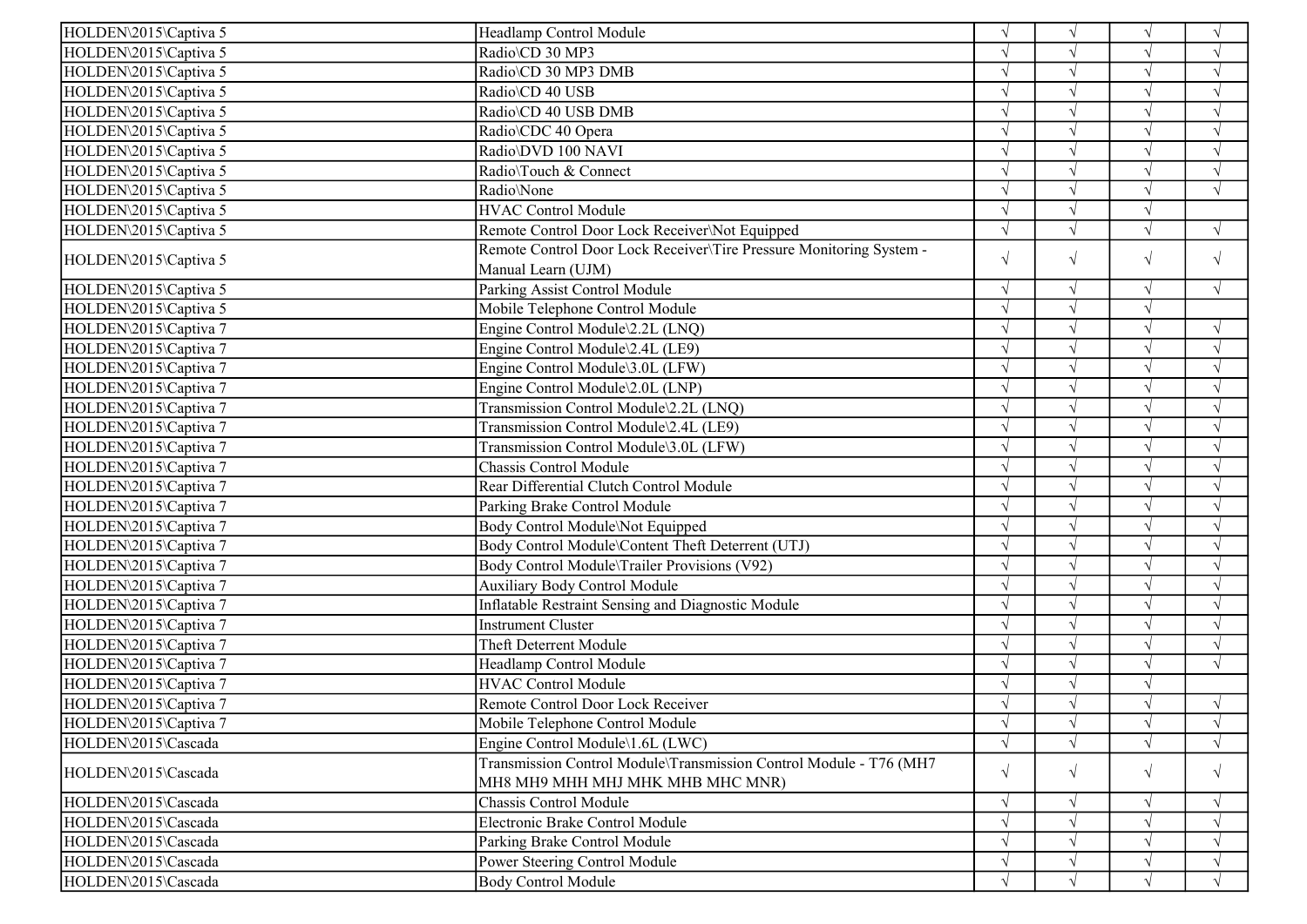| HOLDEN\2015\Cascada    | Inflatable Restraint Sensing and Diagnostic Module        | $\sqrt{ }$    | $\sqrt{ }$ | $\sqrt{ }$ | $\sqrt{ }$    |
|------------------------|-----------------------------------------------------------|---------------|------------|------------|---------------|
| HOLDEN\2015\Cascada    | <b>Instrument Cluster</b>                                 |               |            | $\sqrt{ }$ | $\sqrt{ }$    |
| HOLDEN\2015\Cascada    | Headlamp Control Module                                   |               | $\gamma$   | $\sqrt{ }$ | $\sqrt{ }$    |
| HOLDEN\2015\Cascada    | Radio                                                     |               |            |            | $\sqrt{ }$    |
| HOLDEN\2015\Cascada    | <b>HVAC Control Module</b>                                |               |            | $\sqrt{ }$ | $\sqrt{ }$    |
| HOLDEN\2015\Cascada    | Front Seat Heating Control Module                         |               |            | $\sqrt{}$  | $\sqrt{ }$    |
| HOLDEN\2015\Cascada    | Parking Assist Control Module                             |               | $\sqrt{ }$ | $\sqrt{ }$ | $\sqrt{ }$    |
| HOLDEN\2015\Cascada    | Frontview Camera Module                                   |               | $\sqrt{ }$ | $\sqrt{ }$ | $\sqrt{ }$    |
| HOLDEN\2015\Colorado   | Engine Control Module\2.8L (LWN)                          |               | $\sqrt{ }$ |            |               |
| HOLDEN\2015\Colorado   | Engine Control Module\2.5L (LKH)                          |               |            | $\sqrt{ }$ | $\sqrt{ }$    |
| HOLDEN\2015\Colorado   | Transmission Control Module\2.8L (LWN)                    |               | $\gamma$   | $\sqrt{ }$ | $\sqrt{ }$    |
| HOLDEN\2015\Colorado   | Electronic Brake Control Module                           |               |            |            | $\sqrt{ }$    |
| HOLDEN\2015\Colorado   | <b>Body Control Module</b>                                |               |            | $\sqrt{ }$ | $\sqrt{ }$    |
| HOLDEN\2015\Colorado   | Inflatable Restraint Sensing and Diagnostic Module        |               | $\sqrt{ }$ | $\sqrt{ }$ | $\sqrt{ }$    |
| HOLDEN\2015\Colorado   | <b>Instrument Cluster</b>                                 |               | $\sqrt{ }$ | $\sqrt{ }$ | $\sqrt{ }$    |
| HOLDEN\2015\Colorado   | Trailer Interface Control Module                          |               | $\sqrt{ }$ | $\sqrt{ }$ | $\sqrt{ }$    |
| HOLDEN\2015\Colorado   | Radio                                                     |               | $\gamma$   |            | $\sqrt{ }$    |
| HOLDEN\2015\Colorado   | Parking Assist Control Module                             |               | $\sqrt{ }$ | $\sqrt{ }$ | $\sqrt{ }$    |
| HOLDEN\2015\Colorado   | <b>Transfer Case Control Module</b>                       |               | $\gamma$   | $\sqrt{ }$ | $\mathcal{N}$ |
| HOLDEN\2015\Colorado 7 | Engine Control Module\2.5L (LKH)                          |               | $\sqrt{ }$ | $\sqrt{ }$ | $\sqrt{ }$    |
| HOLDEN\2015\Colorado 7 | Transmission Control Module\2.8L (LWN)                    |               |            |            |               |
| HOLDEN\2015\Colorado 7 | Electronic Brake Control Module                           |               |            | $\sqrt{ }$ | $\sqrt{ }$    |
| HOLDEN\2015\Colorado 7 | <b>Body Control Module</b>                                |               |            | $\sqrt{ }$ | $\sqrt{ }$    |
| HOLDEN\2015\Colorado 7 | <b>Inflatable Restraint Sensing and Diagnostic Module</b> |               | $\gamma$   | $\sqrt{ }$ | $\sqrt{ }$    |
| HOLDEN\2015\Colorado 7 | <b>Instrument Cluster</b>                                 |               |            |            |               |
| HOLDEN\2015\Colorado 7 | Trailer Interface Control Module                          |               |            |            |               |
| HOLDEN\2015\Colorado 7 | Radio                                                     |               |            | $\sqrt{ }$ | $\mathcal{N}$ |
| HOLDEN\2015\Colorado 7 | Parking Assist Control Module                             |               | $\gamma$   | $\sqrt{ }$ | $\sqrt{ }$    |
| HOLDEN\2015\Colorado 7 | Frontview Camera Module                                   |               |            | $\sqrt{ }$ | $\sqrt{}$     |
| HOLDEN\2015\Colorado 7 | <b>Transfer Case Control Module</b>                       |               | $\sqrt{ }$ | $\sqrt{ }$ | $\sqrt{ }$    |
| HOLDEN\2015\Commodore  | Engine Control Module\3.0L (LFW)                          |               |            | $\sqrt{ }$ | $\sqrt{ }$    |
| HOLDEN\2015\Commodore  | Engine Control Module\3.6L (LFX)                          | $\mathcal{L}$ | $\sim$     | $\sqrt{ }$ | $\sqrt{ }$    |
| HOLDEN\2015\Commodore  | Engine Control Module\3.6L (LWR)                          |               | $\gamma$   | $\sqrt{ }$ | $\sqrt{ }$    |
| HOLDEN\2015\Commodore  | Engine Control Module\6.0L (L77)                          |               |            |            |               |
| HOLDEN\2015\Commodore  | Engine Control Module\6.2L (LSA)                          |               |            |            |               |
| HOLDEN\2015\Commodore  | Engine Control Module\6.2L (LS3)                          | $\sqrt{ }$    | $\sqrt{ }$ | $\sqrt{ }$ | $\sqrt{ }$    |
| HOLDEN\2015\Commodore  | Transmission Control Module\3.0L (LFW)                    |               |            |            | $\sqrt{ }$    |
| HOLDEN\2015\Commodore  | Transmission Control Module\3.6L (LFX)                    |               |            |            |               |
| HOLDEN\2015\Commodore  | Transmission Control Module\3.6L (LWR)                    |               |            |            |               |
| HOLDEN\2015\Commodore  | Transmission Control Module\6.0L (L77)                    |               |            |            |               |
| HOLDEN\2015\Commodore  | Transmission Control Module\6.2L (LSA)                    |               |            |            |               |
| HOLDEN\2015\Commodore  | Transmission Control Module\6.2L (LS3)                    |               | $\sqrt{ }$ |            |               |
| HOLDEN\2015\Commodore  | Fuel Injector Control Module                              |               |            |            | $\sqrt{ }$    |
| HOLDEN\2015\Commodore  | Chassis Control Module\3.6L (LWR)                         |               | $\sqrt{ }$ |            | $\sqrt{ }$    |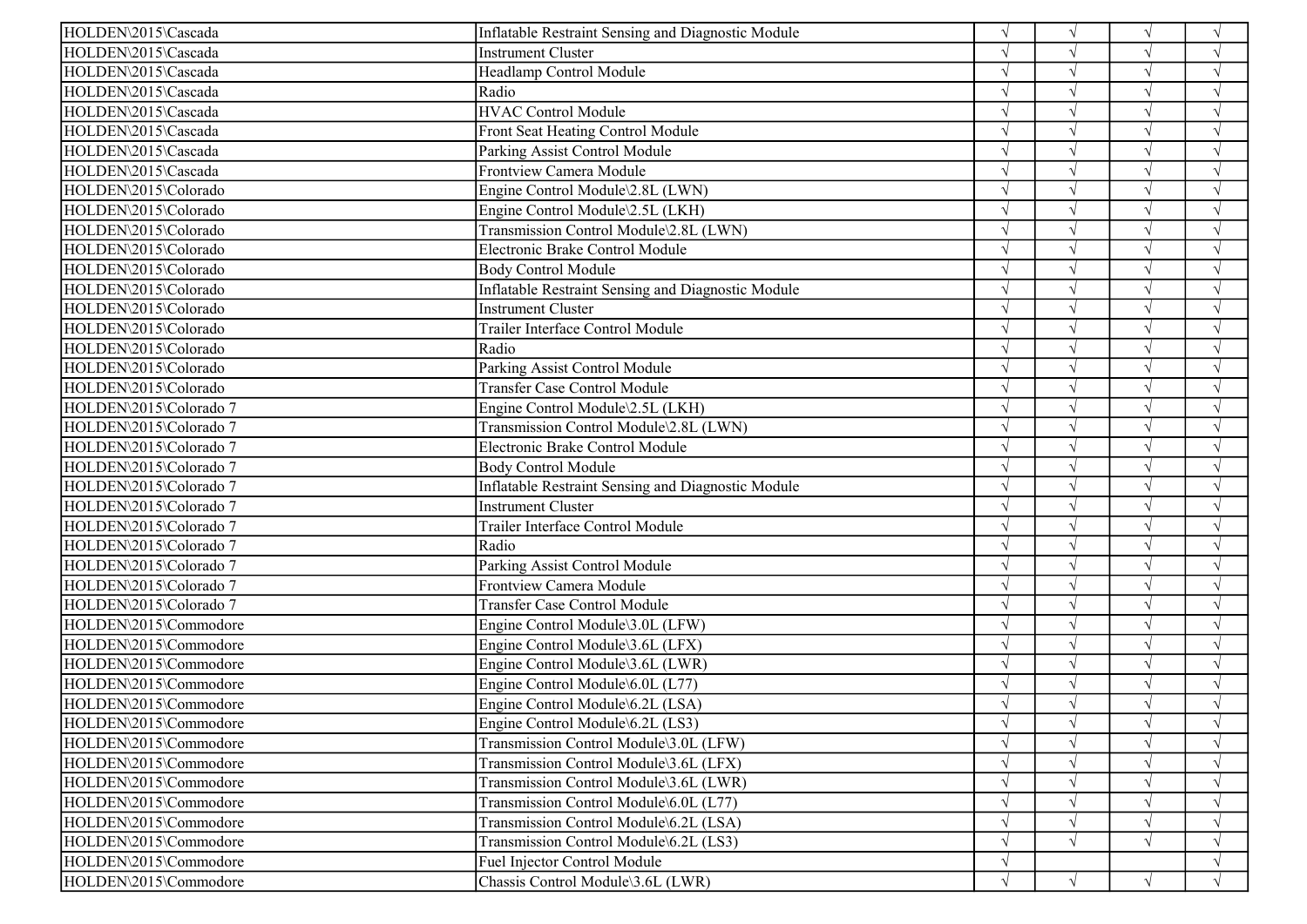| HOLDEN\2015\Commodore<br>Chassis Control Module\6.0L (L77)                     | $\sqrt{ }$ | $\sqrt{ }$ | $\sqrt{ }$ | $\sqrt{ }$         |
|--------------------------------------------------------------------------------|------------|------------|------------|--------------------|
| HOLDEN\2015\Commodore<br>Chassis Control Module\6.2L (LSA)                     |            | $\sqrt{ }$ |            | $\sqrt{ }$         |
| HOLDEN\2015\Commodore<br>Chassis Control Module\6.2L (LS3)                     |            | $\sqrt{ }$ |            | $\sqrt{ }$         |
| HOLDEN\2015\Commodore<br>Electronic Brake Control Module                       |            | $\sqrt{ }$ | $\sqrt{ }$ | $\sqrt{ }$         |
| HOLDEN\2015\Commodore<br>Parking Brake Control Module                          |            | $\sqrt{ }$ |            | $\mathbf{\hat{N}}$ |
| HOLDEN\2015\Commodore<br>Power Steering Control Module                         |            | $\sqrt{ }$ |            | $\sqrt{ }$         |
| HOLDEN\2015\Commodore<br><b>Suspension Control Module</b>                      |            | $\sqrt{ }$ | $\sqrt{ }$ | $\sqrt{ }$         |
| HOLDEN\2015\Commodore<br><b>Body Control Module</b>                            |            | $\sqrt{ }$ | $\sqrt{ }$ | $\sqrt{ }$         |
| HOLDEN\2015\Commodore<br>Inflatable Restraint Sensing and Diagnostic Module    |            | $\sqrt{ }$ |            | $\sqrt{ }$         |
| HOLDEN\2015\Commodore<br>Instrument Cluster                                    |            | $\sqrt{ }$ |            | $\sqrt{ }$         |
| HOLDEN\2015\Commodore<br>Radio Controls                                        |            | $\sqrt{ }$ |            | $\gamma$           |
| HOLDEN\2015\Commodore<br>Headlamp Control Module                               |            | $\sqrt{ }$ |            | $\sqrt{ }$         |
| HOLDEN\2015\Commodore<br>Trailer Interface Control Module                      |            | $\sqrt{}$  | $\sqrt{ }$ | $\sqrt{ }$         |
| Radio<br>HOLDEN\2015\Commodore                                                 |            | $\sqrt{ }$ |            | $\sqrt{ }$         |
| HOLDEN\2015\Commodore<br>Keyless Entry Control Module                          |            | $\sqrt{ }$ |            | $\sqrt{ }$         |
| HOLDEN\2015\Commodore<br>Left Side Object Detection Control Module             |            | $\sqrt{ }$ | $\sqrt{ }$ |                    |
| HOLDEN\2015\Commodore<br>Right Side Object Detection Control Module            |            | $\sqrt{ }$ | $\sqrt{ }$ |                    |
| HOLDEN\2015\Commodore<br>Parking Assist Control Module                         |            | $\sqrt{ }$ |            | $\sqrt{ }$         |
| Frontview Camera Module<br>HOLDEN\2015\Commodore                               |            | $\sqrt{ }$ |            | $\sqrt{ }$         |
| HOLDEN\2015\Commodore<br>Steering Column Lock Control Module                   |            | $\sqrt{ }$ |            | $\gamma$           |
| HOLDEN\2015\Commodore<br>Head-Up Display Module                                |            | $\sqrt{ }$ |            | $\mathcal{A}$      |
| HOLDEN\2015\Commodore<br>Liftgate Control Module                               |            |            |            |                    |
| HOLDEN\2015\Commodore<br><b>HVAC Controls</b>                                  |            | $\sqrt{ }$ |            | $\sqrt{ }$         |
| HOLDEN\2015\Commodore<br>Seat Memory Control Module - Driver                   |            | $\sqrt{ }$ |            | $\mathcal{L}$      |
| HOLDEN\2015\Cruze<br>Engine Control Module\1.4L (LDD)                          |            | $\sqrt{ }$ |            | $\mathcal{L}$      |
| HOLDEN\2015\Cruze<br>Engine Control Module\1.4L (LUJ)                          |            |            |            |                    |
| HOLDEN\2015\Cruze<br>Engine Control Module\1.6L (L2W)                          |            | $\sqrt{ }$ |            | $\sqrt{ }$         |
| HOLDEN\2015\Cruze<br>Engine Control Module\1.6L (LLU)                          |            | $\sqrt{ }$ |            | $\mathcal{L}$      |
| HOLDEN\2015\Cruze<br>Engine Control Module\1.6L (LXT)                          |            | $\sqrt{ }$ | $\sqrt{ }$ | $\sqrt{ }$         |
| HOLDEN\2015\Cruze<br>Engine Control Module\1.8L (2H0)                          |            | $\sqrt{ }$ |            | $\mathbf{\hat{N}}$ |
| HOLDEN\2015\Cruze<br>Engine Control Module\1.8L (LFH)                          |            | $\sqrt{ }$ |            | $\sqrt{ }$         |
| HOLDEN\2015\Cruze<br>Engine Control Module\1.8L (LUW)                          | $\sqrt{ }$ | $\sqrt{ }$ | $\sqrt{ }$ | $\sqrt{ }$         |
| HOLDEN\2015\Cruze<br>Engine Control Module\2.0L (LNP)                          | $\sqrt{ }$ | $\sqrt{ }$ | $\sqrt{ }$ | $\sqrt{ }$         |
| Transmission Control Module\1.4L (LUJ)<br>HOLDEN\2015\Cruze                    |            | $\sqrt{ }$ |            | $\mathcal{L}$      |
| HOLDEN\2015\Cruze<br>Transmission Control Module\1.6L (LLU)                    |            | $\sqrt{ }$ |            |                    |
| HOLDEN\2015\Cruze<br>Transmission Control Module\1.8L (LUW)                    | $\sqrt{ }$ | V          | V          | $\sqrt{ }$         |
| HOLDEN\2015\Cruze<br>Transmission Control Module\2.0L (LNP)                    | $\sqrt{ }$ | $\sqrt{ }$ | $\sqrt{ }$ | $\sqrt{ }$         |
| HOLDEN\2015\Cruze<br>Fuel Injector Control Module                              |            |            |            | $\sqrt{ }$         |
| Chassis Control Module\1.8L (LUW)<br>HOLDEN\2015\Cruze                         |            | $\sqrt{ }$ |            | $\sqrt{ }$         |
| Electronic Brake Control Module<br>HOLDEN\2015\Cruze                           | $\sqrt{ }$ |            |            | $\sqrt{ }$         |
| HOLDEN\2015\Cruze<br>Power Steering Control Module                             |            |            |            | $\mathcal{L}$      |
| <b>Body Control Module</b><br>HOLDEN\2015\Cruze                                | $\sqrt{ }$ | $\sqrt{ }$ |            | $\sqrt{ }$         |
| <b>Inflatable Restraint Sensing and Diagnostic Module</b><br>HOLDEN\2015\Cruze |            | $\sqrt{ }$ |            | $\sqrt{ }$         |
| HOLDEN\2015\Cruze<br><b>Instrument Cluster</b>                                 | V          | $\sqrt{ }$ |            | $\sqrt{ }$         |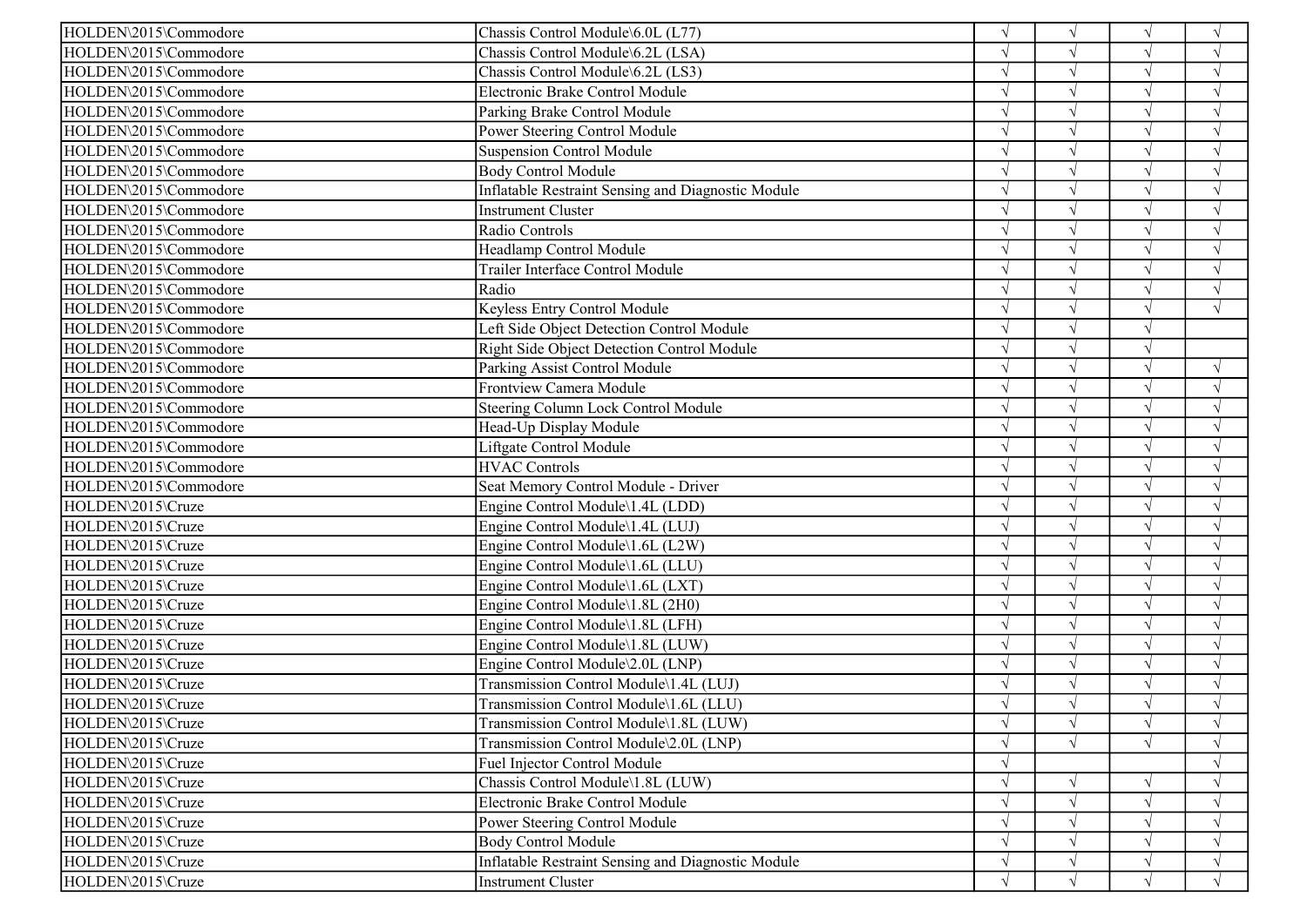| HOLDEN\2015\Cruze    | Trailer Interface Control Module                                |               | $\sqrt{ }$    |               | $\gamma$           |
|----------------------|-----------------------------------------------------------------|---------------|---------------|---------------|--------------------|
| HOLDEN\2015\Cruze    | Radio                                                           |               | $\sqrt{ }$    |               | $\sqrt{ }$         |
| HOLDEN\2015\Cruze    | Multimedia Player Interface Module                              |               | $\sqrt{ }$    |               | $\gamma$           |
| HOLDEN\2015\Cruze    | <b>HVAC Control Module</b>                                      |               | $\sqrt{ }$    |               | $\gamma$           |
| HOLDEN\2015\Cruze    | Front Seat Heating Control Module                               |               |               |               |                    |
| HOLDEN\2015\Cruze    | Keyless Entry Control Module                                    |               | $\sqrt{ }$    |               | $\sqrt{ }$         |
| HOLDEN\2015\Cruze    | Left Side Object Detection Control Module                       |               | $\sqrt{ }$    |               |                    |
| HOLDEN\2015\Cruze    | Right Side Object Detection Control Module                      |               | $\sqrt{ }$    | $\sqrt{ }$    |                    |
| HOLDEN\2015\Cruze    | Parking Assist Control Module                                   |               |               |               |                    |
| HOLDEN\2015\Cruze    | Mobile Telephone Control Module                                 |               |               |               |                    |
| HOLDEN\2015\Insignia | Engine Control Module\2.8L (LAU)                                |               | $\mathcal{L}$ |               |                    |
| HOLDEN\2015\Insignia | Transmission Control Module\Automatic                           |               | $\sqrt{ }$    | $\sqrt{ }$    | $\gamma$           |
| HOLDEN\2015\Insignia | Chassis Control Module                                          |               | $\sqrt{ }$    |               | $\mathcal{A}$      |
| HOLDEN\2015\Insignia | Rear Differential Clutch Control Module                         |               | $\sqrt{ }$    |               | $\sqrt{ }$         |
| HOLDEN\2015\Insignia | Electronic Brake Control Module                                 |               | $\sqrt{ }$    |               | $\sqrt{ }$         |
| HOLDEN\2015\Insignia | Parking Brake Control Module                                    | $\sqrt{ }$    | $\sqrt{ }$    | $\sqrt{ }$    | $\sqrt{ }$         |
| HOLDEN\2015\Insignia | Distance Sensing Cruise Control Module                          |               | $\sqrt{ }$    |               | $\Delta$           |
| HOLDEN\2015\Insignia | Power Steering Control Module                                   |               | $\sqrt{ }$    |               | $\sqrt{ }$         |
| HOLDEN\2015\Insignia | <b>Body Control Module</b>                                      |               | $\sqrt{ }$    | $\sqrt{ }$    | $\mathcal{A}$      |
| HOLDEN\2015\Insignia | <b>Inflatable Restraint Sensing and Diagnostic Module</b>       |               | $\sqrt{ }$    | $\sqrt{ }$    | $\gamma$           |
| HOLDEN\2015\Insignia | <b>Instrument Cluster</b>                                       |               | $\sqrt{ }$    |               | $\mathbf{\hat{N}}$ |
| HOLDEN\2015\Insignia | Radio Controls                                                  |               | $\sqrt{ }$    |               | $\sqrt{ }$         |
| HOLDEN\2015\Insignia | Headlamp Control Module                                         |               | $\sqrt{ }$    | $\sqrt{ }$    | $\sqrt{ }$         |
| HOLDEN\2015\Insignia | Trailer Interface Control Module                                |               | $\sqrt{ }$    | $\sqrt{ }$    | $\mathcal{L}$      |
| HOLDEN\2015\Insignia | Radio                                                           |               | $\sqrt{ }$    |               | $\mathcal{L}$      |
| HOLDEN\2015\Insignia | Amplifier                                                       |               | $\sqrt{ }$    |               | $\mathcal{L}$      |
| HOLDEN\2015\Insignia | Human Machine Interface Control Module                          |               | $\sqrt{ }$    |               | $\sqrt{ }$         |
| HOLDEN\2015\Insignia | <b>HVAC Control Module</b>                                      |               | $\sqrt{ }$    | $\mathcal{N}$ | $\sqrt{ }$         |
| HOLDEN\2015\Insignia | Keyless Entry Control Module\Standard Range Passive Entry (ATS) |               | $\sqrt{ }$    | $\sqrt{ }$    | $\sqrt{ }$         |
| HOLDEN\2015\Insignia | Left Side Object Detection Control Module                       |               | $\sqrt{ }$    |               |                    |
| HOLDEN\2015\Insignia | Parking Assist Control Module                                   | $\sqrt{ }$    | $\sqrt{ }$    | $\sqrt{ }$    | $\sqrt{ }$         |
| HOLDEN\2015\Insignia | Frontview Camera Module                                         |               | $\sqrt{ }$    | $\sqrt{ }$    | $\sqrt{ }$         |
| HOLDEN\2015\Insignia | Steering Column Lock Control Module                             |               | $\sqrt{ }$    | $\sqrt{ }$    | $\mathcal{L}$      |
| HOLDEN\2015\Insignia | <b>HVAC Controls</b>                                            |               | $\mathcal{L}$ |               |                    |
| HOLDEN\2015\Insignia | Front Seat Heating/Venting/Cooling/Memory Control Module        |               | $\sqrt{ }$    |               |                    |
| HOLDEN\2015\Malibu   | Engine Control Module\2.4L (LE9)                                | V             | $\sqrt{}$     | V             | $\sqrt{ }$         |
| HOLDEN\2015\Malibu   | Engine Control Module\2.0L (LBS)                                |               |               |               | $\sqrt{ }$         |
| HOLDEN\2015\Malibu   | Transmission Control Module\2.4L (LE9)                          |               |               |               |                    |
| HOLDEN\2015\Malibu   | Transmission Control Module\2.0L (LBS)                          |               |               |               |                    |
| HOLDEN\2015\Malibu   | Rear Differential Clutch Control Module                         | $\mathcal{N}$ |               |               |                    |
| HOLDEN\2015\Malibu   | Electronic Brake Control Module                                 |               |               |               |                    |
| HOLDEN\2015\Malibu   | Parking Brake Control Module                                    |               |               |               |                    |
| HOLDEN\2015\Malibu   | Power Steering Control Module                                   | V             | $\sqrt{ }$    |               | $\sqrt{ }$         |
| HOLDEN\2015\Malibu   | <b>Body Control Module</b>                                      | $\sqrt{ }$    | $\sqrt{ }$    |               | $\sqrt{ }$         |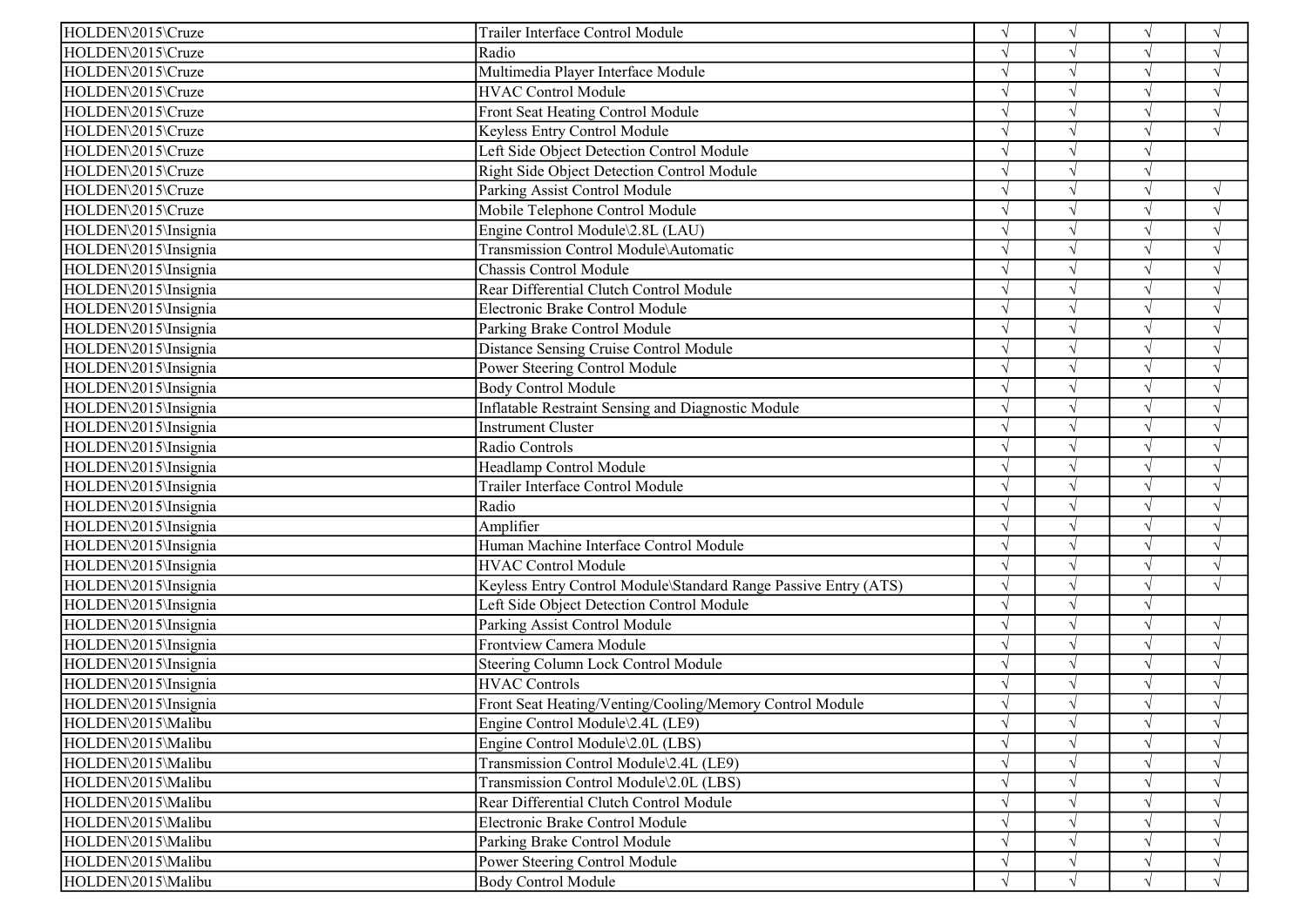| HOLDEN\2015\Malibu | Inflatable Restraint Sensing and Diagnostic Module       |            | $\sqrt{ }$ |               | $\sqrt{ }$ |
|--------------------|----------------------------------------------------------|------------|------------|---------------|------------|
| HOLDEN\2015\Malibu | Instrument Cluster                                       |            |            |               | $\sqrt{ }$ |
| HOLDEN\2015\Malibu | Headlamp Control Module                                  |            | V          |               | $\sqrt{ }$ |
| HOLDEN\2015\Malibu | Trailer Interface Control Module                         |            |            |               | $\sqrt{ }$ |
| HOLDEN\2015\Malibu | Multimedia Player Interface Module                       |            |            |               |            |
| HOLDEN\2015\Malibu | <b>HVAC Control Module</b>                               |            |            | $\sqrt{ }$    | $\sqrt{ }$ |
| HOLDEN\2015\Malibu | Seat Memory Control Module                               |            |            | $\mathcal{N}$ | N          |
| HOLDEN\2015\Malibu | Front Seat Heating Control Module                        |            |            | $\sqrt{ }$    | $\sqrt{ }$ |
| HOLDEN\2015\Malibu | Rear Seat Heating Control Module                         |            |            |               |            |
| HOLDEN\2015\Malibu | Keyless Entry Control Module                             |            |            |               | $\sqrt{ }$ |
| HOLDEN\2015\Malibu | Left Side Object Detection Control Module                |            |            |               |            |
| HOLDEN\2015\Malibu | Parking Assist Control Module                            |            |            |               | $\sqrt{ }$ |
| HOLDEN\2015\Malibu | Frontview Camera Module                                  |            |            |               | $\sqrt{ }$ |
| HOLDEN\2015\Malibu | Steering Column Lock Control Module                      |            |            | $\sqrt{ }$    | $\sqrt{ }$ |
| HOLDEN\2015\Malibu | Mobile Telephone Control Module                          | N          |            | $\sqrt{ }$    | $\sqrt{ }$ |
| HOLDEN\2015\Trax   | Engine Control Module\1.4L (LUJ)                         |            |            | $\sqrt{ }$    | $\sqrt{ }$ |
| HOLDEN\2015\Trax   | Engine Control Module\1.8L (2H0)                         | $\sim$     |            | $\sqrt{ }$    | $\sqrt{ }$ |
| HOLDEN\2015\Trax   | Transmission Control Module\1.4L (LUJ)                   |            |            |               | $\sqrt{ }$ |
| HOLDEN\2015\Trax   | Transmission Control Module\1.8L (2H0)                   |            |            | $\sqrt{ }$    | $\sqrt{ }$ |
| HOLDEN\2015\Trax   | Rear Differential Clutch Control Module                  |            |            | $\sqrt{ }$    | $\sqrt{ }$ |
| HOLDEN\2015\Trax   | Electronic Brake Control Module                          |            |            |               | $\sqrt{ }$ |
| HOLDEN\2015\Trax   | Power Steering Control Module                            |            |            |               | $\sqrt{ }$ |
| HOLDEN\2015\Trax   | <b>Body Control Module</b>                               |            |            | $\sqrt{ }$    | $\sqrt{ }$ |
| HOLDEN\2015\Trax   | Inflatable Restraint Sensing and Diagnostic Module       |            |            | $\sqrt{ }$    | $\sqrt{ }$ |
| HOLDEN\2015\Trax   | Instrument Cluster                                       | اد         |            |               | $\sqrt{ }$ |
| HOLDEN\2015\Trax   | Trailer Interface Control Module                         |            |            |               | $\sqrt{ }$ |
| HOLDEN\2015\Trax   | Radio                                                    |            |            |               | N          |
| HOLDEN\2015\Trax   | <b>HVAC Control Module</b>                               |            | $\gamma$   |               | $\sqrt{ }$ |
| HOLDEN\2015\Trax   | Seat Memory Control Module                               |            |            | $\sqrt{ }$    | $\sqrt{ }$ |
| HOLDEN\2015\Trax   | Front Seat Heating Control Module                        |            |            |               | $\sqrt{ }$ |
| HOLDEN\2015\Trax   | Parking Assist Control Module                            |            |            | $\sqrt{ }$    | $\sqrt{ }$ |
| HOLDEN\2015\Volt   | Engine Control Module\1.4L (LUU)                         |            |            | $\sqrt{ }$    | $\sqrt{ }$ |
| HOLDEN\2015\Volt   | <b>Transmission Control Module</b>                       |            |            | $\sqrt{ }$    | $\sqrt{ }$ |
| HOLDEN\2015\Volt   | Chassis Control Module                                   |            |            |               |            |
| HOLDEN\2015\Volt   | Hybrid Powertrain Control Module                         |            |            |               | $\sqrt{ }$ |
| HOLDEN\2015\Volt   | Hybrid Powertrain Control Module 2                       | $\sqrt{ }$ | $\sqrt{ }$ | $\sqrt{ }$    | $\sqrt{ }$ |
| HOLDEN\2015\Volt   | <b>Auxiliary Transmission Fluid Pump</b>                 | $\sqrt{ }$ |            |               | $\sqrt{ }$ |
| HOLDEN\2015\Volt   | Electronic Brake Control Module                          |            |            |               | $\sqrt{ }$ |
| HOLDEN\2015\Volt   | Parking Brake Control Module                             |            |            |               | V          |
| HOLDEN\2015\Volt   | Power Steering Control Module                            |            |            |               | V          |
| HOLDEN\2015\Volt   | <b>Body Control Module</b>                               | $\sqrt{ }$ |            |               | $\sqrt{ }$ |
| HOLDEN\2015\Volt   | Inflatable Restraint Sensing and Diagnostic Module       | $\sqrt{ }$ |            |               | $\sqrt{ }$ |
| HOLDEN\2015\Volt   | <b>Instrument Cluster</b>                                | $\sqrt{ }$ | $\sqrt{ }$ |               | $\sqrt{ }$ |
| HOLDEN\2015\Volt   | <b>Telematics Communication Interface Control Module</b> | V          | V          |               | $\sqrt{ }$ |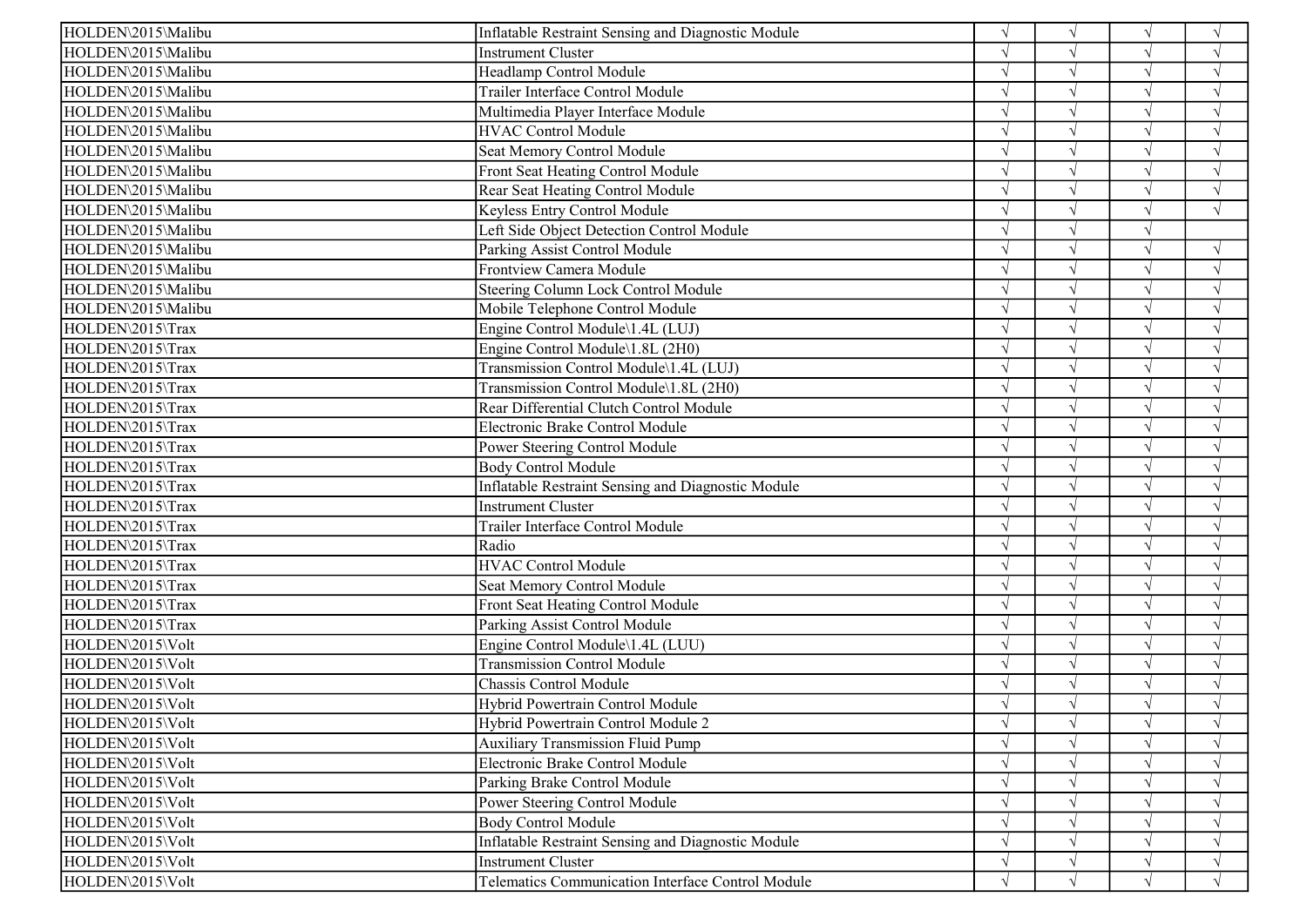| HOLDEN\2015\Volt         | <b>HVAC Control Module</b>                                         | $\sqrt{ }$    | $\sqrt{ }$ | $\sqrt{ }$ | $\sqrt{ }$         |
|--------------------------|--------------------------------------------------------------------|---------------|------------|------------|--------------------|
| HOLDEN\2015\Volt         | Front Seat Heating Control Module                                  |               | $\sqrt{ }$ |            | $\sqrt{ }$         |
| HOLDEN\2015\Volt         | Electric A/C Compressor Control Module                             |               |            |            | $\mathcal{A}$      |
| HOLDEN\2015\Volt         | Keyless Entry Control Module                                       |               | $\sqrt{ }$ | $\sqrt{ }$ | $\gamma$           |
| HOLDEN\2015\Volt         | <b>Battery Charger Control Module</b>                              |               |            |            |                    |
| HOLDEN\2015\Volt         | Parking Assist Control Module                                      | $\sqrt{ }$    | $\sqrt{ }$ | $\sqrt{}$  | $\sqrt{ }$         |
| HOLDEN\2015\Volt         | Frontview Camera Module                                            | $\mathcal{N}$ | $\sqrt{ }$ | $\sqrt{ }$ | $\gamma$           |
| HOLDEN\2015\Volt         | Steering Column Lock Control Module                                |               | $\sqrt{ }$ | $\sqrt{ }$ | $\mathcal{L}$      |
| HOLDEN\2015\Volt         | <b>Battery Energy Control Module</b>                               |               |            |            |                    |
| HOLDEN\2015\Volt         | Coolant Heater Control Module                                      |               | $\sqrt{ }$ |            |                    |
| HOLDEN\2015\Volt         | Drive Motor Control Module 1                                       |               | $\sqrt{ }$ | $\sqrt{ }$ |                    |
| HOLDEN\2015\Volt         | Drive Motor Control Module 2                                       |               | $\sqrt{ }$ | $\sqrt{}$  | $\mathcal{A}$      |
| HOLDEN\2014\Barina       | Engine Control Module\1.4L (LUJ)                                   |               | $\sqrt{ }$ |            | $\mathbf{\hat{N}}$ |
| HOLDEN\2014\Barina       | Engine Control Module\1.6L (LDE)                                   |               | $\sqrt{ }$ |            | $\sqrt{ }$         |
| HOLDEN\2014\Barina       | Transmission Control Module\1.4L (LUJ)                             | $\sqrt{ }$    | $\sqrt{ }$ | $\sqrt{ }$ | $\sqrt{ }$         |
| HOLDEN\2014\Barina       | Transmission Control Module\1.6L (LDE)                             | $\sqrt{ }$    | $\sqrt{ }$ | $\sqrt{}$  | $\sqrt{ }$         |
| HOLDEN\2014\Barina       | Chassis Control Module                                             |               | $\sqrt{ }$ | $\sqrt{ }$ | $\mathcal{L}$      |
| HOLDEN\2014\Barina       | Electronic Brake Control Module                                    |               | $\sqrt{ }$ |            | $\sqrt{ }$         |
| HOLDEN\2014\Barina       | Power Steering Control Module                                      | $\sqrt{ }$    | $\sqrt{ }$ |            | $\mathcal{A}$      |
| HOLDEN\2014\Barina       | <b>Body Control Module</b>                                         | $\sqrt{ }$    | $\sqrt{}$  | $\sqrt{}$  | $\sqrt{ }$         |
| HOLDEN\2014\Barina       | <b>Inflatable Restraint Sensing and Diagnostic Module</b>          |               | $\sqrt{ }$ | $\sqrt{}$  | $\mathbf{\hat{N}}$ |
| HOLDEN\2014\Barina       | <b>Instrument Cluster</b>                                          |               | $\sqrt{ }$ |            | $\sqrt{ }$         |
| HOLDEN\2014\Barina       | Radio                                                              | $\sqrt{ }$    | $\sqrt{ }$ | $\sqrt{ }$ | $\sqrt{ }$         |
| HOLDEN\2014\Barina       | <b>HVAC Control Module</b>                                         | $\sqrt{ }$    | $\sqrt{ }$ | $\sqrt{ }$ | $\sqrt{ }$         |
| HOLDEN\2014\Barina       | Front Seat Heating Control Module                                  |               | $\sqrt{ }$ |            | $\mathcal{L}$      |
| HOLDEN\2014\Barina       | Parking Assist Control Module                                      |               | $\sqrt{ }$ |            | $\mathcal{L}$      |
| HOLDEN\2014\Barina Spark | Engine Control Module\1.2L (LL0)                                   |               | $\sqrt{ }$ |            | $\sqrt{ }$         |
| HOLDEN\2014\Barina Spark | Engine Control Module\1.2L (LMU)                                   |               | $\sqrt{ }$ |            | $\gamma$           |
| HOLDEN\2014\Barina Spark | <b>Transmission Control Module</b>                                 | $\sqrt{ }$    | $\sqrt{}$  | $\sqrt{ }$ | $\sqrt{ }$         |
| HOLDEN\2014\Barina Spark | Electronic Brake Control Module\Not Equipped                       |               | $\sqrt{ }$ |            | $\sqrt{ }$         |
| HOLDEN\2014\Barina Spark | Electronic Brake Control Module\GMLAN on Data Link Connector (WHB) | $\sqrt{ }$    | $\sqrt{ }$ |            | $\sqrt{ }$         |
| HOLDEN\2014\Barina Spark | Power Steering Control Module                                      | $\sqrt{ }$    | $\sqrt{ }$ | $\sqrt{ }$ | $\sqrt{ }$         |
| HOLDEN\2014\Barina Spark | <b>Body Control Module</b>                                         | $\sqrt{ }$    | $\sqrt{ }$ | $\sqrt{ }$ | $\sqrt{ }$         |
| HOLDEN\2014\Barina Spark | Inflatable Restraint Sensing and Diagnostic Module                 |               | $\sqrt{ }$ |            |                    |
| HOLDEN\2014\Barina Spark | <b>Instrument Cluster</b>                                          |               | $\sqrt{}$  |            |                    |
| HOLDEN\2014\Barina Spark | Radio                                                              | $\sqrt{ }$    | $\sqrt{ }$ | $\sqrt{ }$ | $\sqrt{ }$         |
| HOLDEN\2014\Barina Spark | Keyless Entry Control Module                                       |               |            |            | $\sqrt{}$          |
| HOLDEN\2014\Caprice      | Engine Control Module\3.6L (LWR)                                   | $\sqrt{ }$    | $\sqrt{ }$ |            | $\sqrt{ }$         |
| HOLDEN\2014\Caprice      | Engine Control Module\6.2L (LS3)                                   | $\sqrt{ }$    | $\sqrt{ }$ | $\sqrt{ }$ | $\sqrt{ }$         |
| HOLDEN\2014\Caprice      | Fuel Injector Control Module                                       | $\sqrt{ }$    |            |            | $\gamma$           |
| HOLDEN\2014\Caprice      | Chassis Control Module\3.6L (LWR)                                  | $\sqrt{ }$    | $\sqrt{}$  | $\sqrt{}$  | $\mathcal{A}$      |
| HOLDEN\2014\Caprice      | Chassis Control Module\6.0L (L77)                                  | $\sqrt{ }$    | $\sqrt{ }$ |            |                    |
| HOLDEN\2014\Caprice      | Chassis Control Module\6.2L (LS3)                                  | $\sqrt{ }$    | $\sqrt{ }$ | $\sqrt{ }$ | $\sqrt{ }$         |
| HOLDEN\2014\Caprice      | Electronic Brake Control Module                                    | $\sqrt{ }$    | $\sqrt{ }$ |            | $\sqrt{ }$         |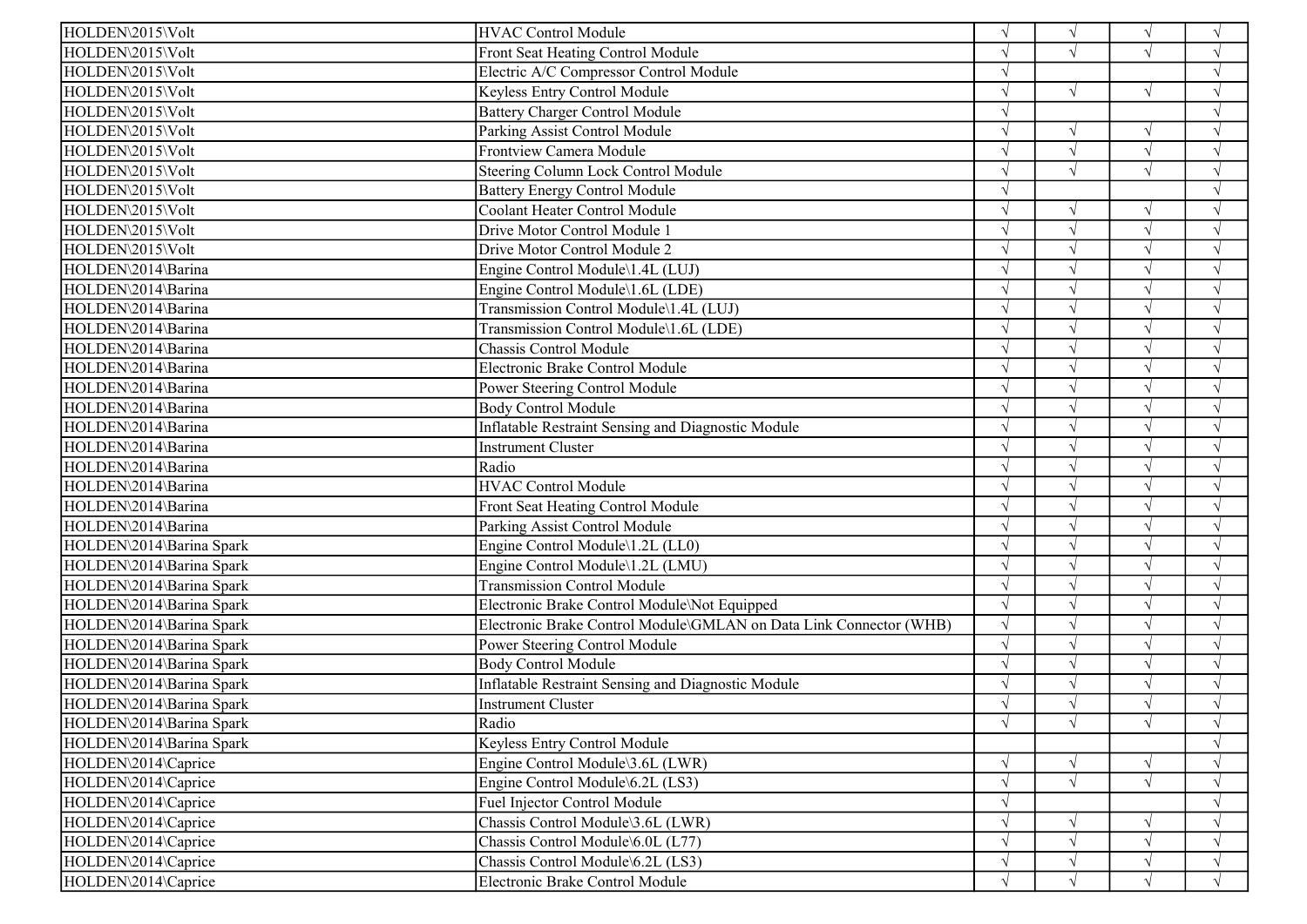| HOLDEN\2014\Caprice   | Parking Brake Control Module                              | $\sqrt{ }$    | $\sqrt{ }$    |            | $\sqrt{ }$         |
|-----------------------|-----------------------------------------------------------|---------------|---------------|------------|--------------------|
| HOLDEN\2014\Caprice   | Power Steering Control Module                             |               | $\sqrt{ }$    |            | $\sqrt{ }$         |
| HOLDEN\2014\Caprice   | <b>Suspension Control Module</b>                          |               | $\sqrt{ }$    | $\sqrt{ }$ | $\gamma$           |
| HOLDEN\2014\Caprice   | <b>Body Control Module</b>                                |               | $\sqrt{ }$    |            | $\gamma$           |
| HOLDEN\2014\Caprice   | <b>Inflatable Restraint Sensing and Diagnostic Module</b> |               | $\sqrt{ }$    |            |                    |
| HOLDEN\2014\Caprice   | Instrument Cluster                                        |               | $\sqrt{ }$    |            | $\sqrt{ }$         |
| HOLDEN\2014\Caprice   | Radio Controls                                            |               | $\sqrt{ }$    |            | $\mathcal{L}$      |
| HOLDEN\2014\Caprice   | Headlamp Control Module                                   |               | $\sqrt{ }$    | $\sqrt{ }$ | $\mathcal{L}$      |
| HOLDEN\2014\Caprice   | Trailer Interface Control Module                          |               | $\mathcal{L}$ |            |                    |
| HOLDEN\2014\Caprice   | Radio                                                     |               | $\sqrt{ }$    |            |                    |
| HOLDEN\2014\Caprice   | <b>HVAC Control Module</b>                                |               | $\mathcal{L}$ |            |                    |
| HOLDEN\2014\Caprice   | Keyless Entry Control Module                              |               | $\sqrt{ }$    | $\sqrt{}$  | $\sqrt{ }$         |
| HOLDEN\2014\Caprice   | Left Side Object Detection Control Module                 |               | $\sqrt{ }$    |            |                    |
| HOLDEN\2014\Caprice   | Right Side Object Detection Control Module                |               | $\sqrt{ }$    | $\sqrt{ }$ |                    |
| HOLDEN\2014\Caprice   | Parking Assist Control Module                             | $\sqrt{ }$    | $\sqrt{ }$    | $\sqrt{ }$ | $\sqrt{ }$         |
| HOLDEN\2014\Caprice   | <b>Frontview Camera Module</b>                            | $\sqrt{ }$    | $\sqrt{ }$    | $\sqrt{ }$ | $\sqrt{ }$         |
| HOLDEN\2014\Caprice   | Steering Column Lock Control Module                       |               | $\sqrt{ }$    |            | $\Delta$           |
| HOLDEN\2014\Caprice   | Head-Up Display Module                                    |               | $\sqrt{ }$    |            | $\sqrt{ }$         |
| HOLDEN\2014\Caprice   | <b>HVAC Controls</b>                                      |               | $\sqrt{ }$    | $\sqrt{ }$ | $\mathcal{A}$      |
| HOLDEN\2014\Caprice   | Seat Memory Control Module - Driver                       |               | $\sqrt{ }$    | $\sqrt{ }$ | $\sqrt{ }$         |
| HOLDEN\2014\Captiva 5 | Engine Control Module\2.4L (LE5)                          |               | $\sqrt{ }$    |            | $\mathbf{\hat{N}}$ |
| HOLDEN\2014\Captiva 5 | Engine Control Module\2.4L (LE9)                          |               | $\sqrt{ }$    |            | $\sqrt{ }$         |
| HOLDEN\2014\Captiva 5 | Engine Control Module\2.2L (LNQ)                          | $\sqrt{ }$    | $\sqrt{ }$    | $\sqrt{ }$ | $\sqrt{ }$         |
| HOLDEN\2014\Captiva 5 | Transmission Control Module\2.4L (LE5)                    | $\mathcal{N}$ | $\sqrt{ }$    | $\sqrt{ }$ | $\mathcal{L}$      |
| HOLDEN\2014\Captiva 5 | Transmission Control Module\2.4L (LE9)                    |               | $\sqrt{ }$    |            | $\Delta$           |
| HOLDEN\2014\Captiva 5 | Transmission Control Module\3.0L (LFW)                    |               | $\sqrt{ }$    |            | $\mathcal{L}$      |
| HOLDEN\2014\Captiva 5 | Transmission Control Module\2.2L (LNQ)                    |               | $\sqrt{ }$    |            | $\sqrt{ }$         |
| HOLDEN\2014\Captiva 5 | Chassis Control Module                                    |               | $\sqrt{ }$    | $\sqrt{ }$ | $\gamma$           |
| HOLDEN\2014\Captiva 5 | Rear Differential Clutch Control Module                   |               | $\sqrt{ }$    | $\sqrt{ }$ | $\mathcal{A}$      |
| HOLDEN\2014\Captiva 5 | Electronic Brake Control Module                           |               | $\sqrt{ }$    |            | $\mathcal{L}$      |
| HOLDEN\2014\Captiva 5 | Parking Brake Control Module                              | $\sqrt{ }$    | $\sqrt{ }$    | $\sqrt{ }$ | $\sqrt{ }$         |
| HOLDEN\2014\Captiva 5 | <b>Body Control Module</b>                                |               | $\sqrt{ }$    | $\sqrt{ }$ | $\mathcal{A}$      |
| HOLDEN\2014\Captiva 5 | <b>Auxiliary Body Control Module</b>                      |               | $\sqrt{ }$    | $\sqrt{ }$ | $\sqrt{ }$         |
| HOLDEN\2014\Captiva 5 | <b>Instrument Cluster</b>                                 |               | $\mathcal{L}$ |            |                    |
| HOLDEN\2014\Captiva 5 | Theft Deterrent Module                                    |               | $\sqrt{}$     |            |                    |
| HOLDEN\2014\Captiva 5 | Headlamp Control Module                                   | $\sqrt{ }$    | $\sqrt{ }$    | V          | $\sqrt{ }$         |
| HOLDEN\2014\Captiva 5 | Radio\CD 30 MP3                                           | $\sqrt{ }$    | $\sqrt{ }$    |            | $\sqrt{ }$         |
| HOLDEN\2014\Captiva 5 | Radio\CD 30 MP3 DMB                                       |               |               |            |                    |
| HOLDEN\2014\Captiva 5 | Radio\CD 40 USB                                           |               |               |            | $\sqrt{ }$         |
| HOLDEN\2014\Captiva 5 | Radio\CD 40 USB DMB                                       | $\mathcal{N}$ |               |            |                    |
| HOLDEN\2014\Captiva 5 | Radio\DVD 100 NAVI                                        |               |               |            |                    |
| HOLDEN\2014\Captiva 5 | Radio\Touch & Connect                                     |               |               |            |                    |
| HOLDEN\2014\Captiva 5 | Radio\CDC 40 Opera                                        | V             | $\sqrt{ }$    |            | $\sqrt{ }$         |
| HOLDEN\2014\Captiva 5 | Radio\None                                                | $\sqrt{ }$    | $\sqrt{ }$    |            | $\sqrt{ }$         |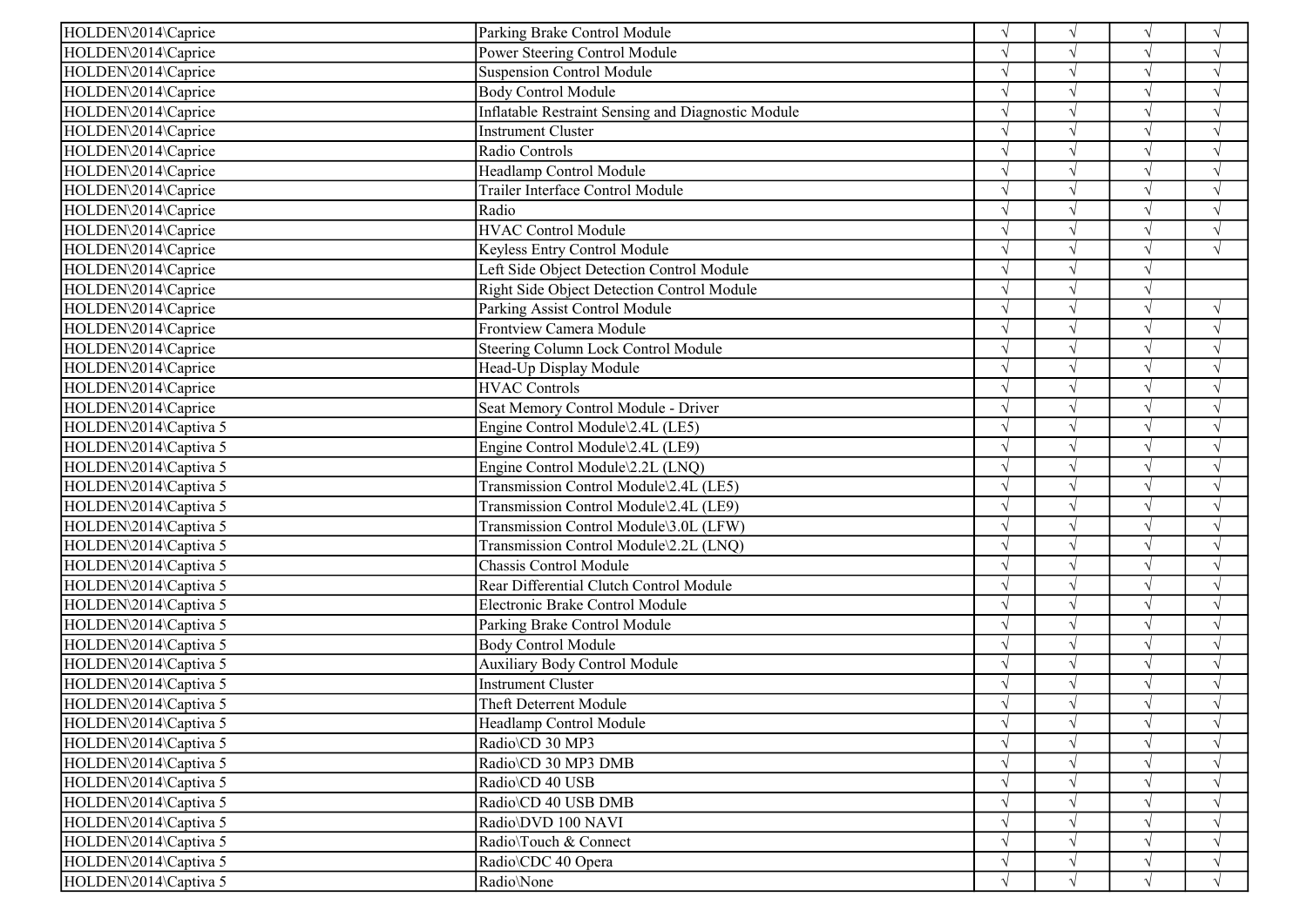| HOLDEN\2014\Captiva 5  | <b>HVAC Control Module</b>                                          | $\sqrt{ }$    | $\sqrt{ }$ | $\sqrt{ }$ |                    |
|------------------------|---------------------------------------------------------------------|---------------|------------|------------|--------------------|
| HOLDEN\2014\Captiva 5  | Remote Control Door Lock Receiver\Not Equipped                      | $\sqrt{ }$    | $\sqrt{ }$ |            | $\sqrt{ }$         |
|                        | Remote Control Door Lock Receiver\Tire Pressure Monitoring System - | $\sqrt{ }$    |            | $\sqrt{ }$ |                    |
| HOLDEN\2014\Captiva 5  | Manual Learn (UJM)                                                  |               | $\sqrt{}$  |            | $\sqrt{ }$         |
| HOLDEN\2014\Captiva 5  | Parking Assist Control Module                                       | $\sqrt{ }$    | $\sqrt{ }$ | $\sqrt{ }$ | $\sqrt{ }$         |
| HOLDEN\2014\Captiva 5  | Mobile Telephone Control Module                                     | $\sqrt{ }$    | $\sqrt{ }$ | $\sqrt{}$  |                    |
| HOLDEN\2014\Captiva 7  | Engine Control Module\2.2L (LNQ)                                    | $\sqrt{ }$    | $\sqrt{ }$ | $\sqrt{ }$ | $\sqrt{ }$         |
| HOLDEN\2014\Captiva 7  | Engine Control Module\2.4L (LE9)                                    |               | $\sqrt{ }$ |            | $\mathcal{L}$      |
| HOLDEN\2014\Captiva 7  | Engine Control Module\3.0L (LFW)                                    |               | $\sqrt{ }$ |            | $\mathcal{L}$      |
| HOLDEN\2014\Captiva 7  | Transmission Control Module\2.2L (LNQ)                              |               | $\sqrt{ }$ |            | $\mathcal{A}$      |
| HOLDEN\2014\Captiva 7  | Transmission Control Module\2.4L (LE9)                              |               | $\sqrt{ }$ |            | $\sqrt{ }$         |
| HOLDEN\2014\Captiva 7  | Transmission Control Module\3.0L (LFW)                              |               | $\sqrt{ }$ |            | $\mathcal{L}$      |
| HOLDEN\2014\Captiva 7  | Chassis Control Module                                              |               | $\sqrt{ }$ |            | $\mathcal{A}$      |
| HOLDEN\2014\Captiva 7  | Rear Differential Clutch Control Module                             | $\sqrt{ }$    | $\sqrt{ }$ |            | $\sqrt{ }$         |
| HOLDEN\2014\Captiva 7  | Electronic Brake Control Module                                     |               | $\sqrt{ }$ | $\sqrt{ }$ | $\mathcal{A}$      |
| HOLDEN\2014\Captiva 7  | Parking Brake Control Module                                        |               | $\sqrt{ }$ | $\sqrt{ }$ | $\sqrt{ }$         |
| HOLDEN\2014\Captiva 7  | <b>Body Control Module</b>                                          |               | $\sqrt{ }$ |            |                    |
| HOLDEN\2014\Captiva 7  | <b>Auxiliary Body Control Module</b>                                |               | $\sqrt{ }$ |            | $\mathcal{A}$      |
| HOLDEN\2014\Captiva 7  | Inflatable Restraint Sensing and Diagnostic Module                  |               | $\sqrt{ }$ |            |                    |
| HOLDEN\2014\Captiva 7  | <b>Instrument Cluster</b>                                           |               | $\sqrt{ }$ | $\sqrt{}$  | $\mathcal{L}$      |
| HOLDEN\2014\Captiva 7  | Theft Deterrent Module                                              |               |            |            |                    |
| HOLDEN\2014\Captiva 7  | Headlamp Control Module                                             |               |            |            | $\sqrt{ }$         |
| HOLDEN\2014\Captiva 7  | <b>HVAC Control Module</b>                                          |               | $\sqrt{ }$ |            |                    |
| HOLDEN\2014\Captiva 7  | Remote Control Door Lock Receiver                                   |               | $\sqrt{ }$ | $\sqrt{}$  | $\sqrt{ }$         |
| HOLDEN\2014\Colorado   | Engine Control Module\2.5L (LKH)                                    |               |            |            |                    |
| HOLDEN\2014\Colorado   | Engine Control Module\2.8L (LWN)                                    |               |            |            |                    |
| HOLDEN\2014\Colorado   | <b>Transmission Control Module</b>                                  |               | $\sqrt{ }$ |            | $\mathcal{L}$      |
| HOLDEN\2014\Colorado   | Electronic Brake Control Module                                     |               | $\sqrt{ }$ | $\sqrt{ }$ | $\sqrt{ }$         |
| HOLDEN\2014\Colorado   | Body Control Module\2.8L (LWN)                                      |               | $\sqrt{ }$ |            | $\mathbf{\hat{N}}$ |
| HOLDEN\2014\Colorado   | Inflatable Restraint Sensing and Diagnostic Module                  |               | $\sqrt{ }$ |            | $\sqrt{ }$         |
| HOLDEN\2014\Colorado   | <b>Instrument Cluster</b>                                           | $\sqrt{ }$    | $\sqrt{ }$ | $\sqrt{ }$ | $\sqrt{ }$         |
| HOLDEN\2014\Colorado   | Trailer Interface Control Module                                    | $\sqrt{ }$    | $\sqrt{ }$ | $\sqrt{ }$ | $\sqrt{ }$         |
| HOLDEN\2014\Colorado   | Radio                                                               |               | $\sqrt{ }$ |            | $\mathcal{L}$      |
| HOLDEN\2014\Colorado   | Parking Assist Control Module                                       |               | $\sqrt{ }$ |            | $\mathcal{A}$      |
| HOLDEN\2014\Colorado   | <b>Transfer Case Control Module</b>                                 | $\sqrt{ }$    | $\sqrt{ }$ |            |                    |
| HOLDEN\2014\Colorado 7 | Engine Control Module\2.5L (LKH)                                    | $\sqrt{ }$    | $\sqrt{ }$ | $\sqrt{}$  | $\sqrt{ }$         |
| HOLDEN\2014\Colorado 7 | Engine Control Module\2.8L (LWN)                                    |               | $\sqrt{ }$ |            | $\sqrt{ }$         |
| HOLDEN\2014\Colorado 7 | <b>Transmission Control Module</b>                                  |               | $\sqrt{ }$ |            | $\sqrt{ }$         |
| HOLDEN\2014\Colorado 7 | Electronic Brake Control Module                                     | $\sqrt{ }$    |            |            |                    |
| HOLDEN\2014\Colorado 7 | Body Control Module\2.5L (LKH)                                      | $\mathcal{N}$ |            |            |                    |
| HOLDEN\2014\Colorado 7 | Body Control Module\2.8L (LWN)                                      |               |            |            |                    |
| HOLDEN\2014\Colorado 7 | Inflatable Restraint Sensing and Diagnostic Module                  |               |            |            |                    |
| HOLDEN\2014\Colorado 7 | <b>Instrument Cluster</b>                                           |               | $\sqrt{ }$ |            | $\sqrt{ }$         |
| HOLDEN\2014\Colorado 7 | Trailer Interface Control Module                                    |               | $\sqrt{ }$ |            | $\sqrt{ }$         |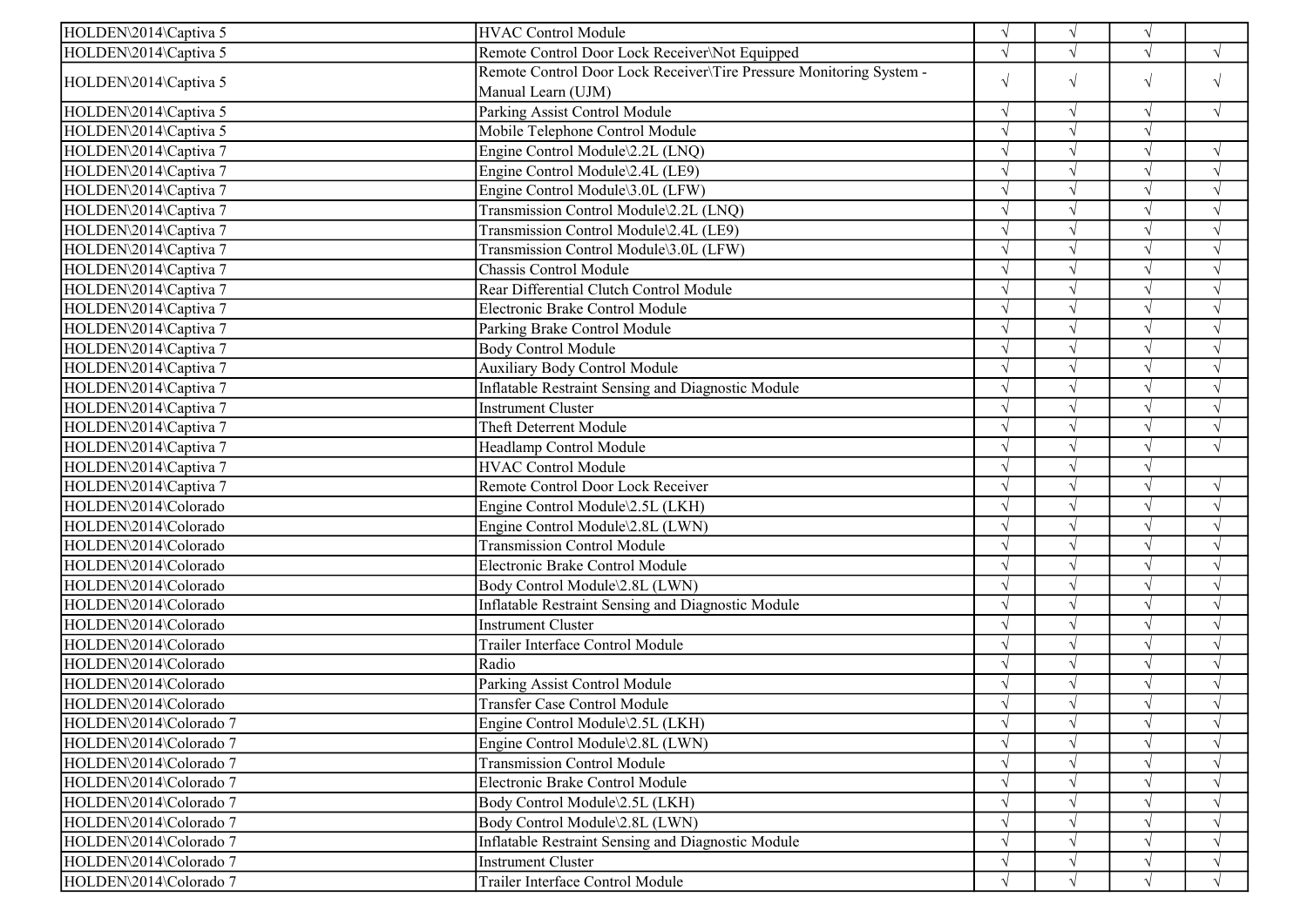| HOLDEN\2014\Colorado 7<br>Parking Assist Control Module<br>$\gamma$<br>$\sqrt{ }$<br>$\sqrt{ }$<br>HOLDEN\2014\Colorado 7<br><b>Transfer Case Control Module</b><br>$\sqrt{ }$<br>$\sqrt{ }$<br>$\gamma$<br>HOLDEN\2014\Commodore<br>$\sqrt{ }$<br>Engine Control Module\3.0L (LFW)<br>$\sqrt{ }$<br>$\sqrt{}$<br>$\sqrt{ }$<br>$\sqrt{ }$<br>HOLDEN\2014\Commodore<br>$\sqrt{ }$<br>Engine Control Module\3.6L (LFX)<br>HOLDEN\2014\Commodore<br>Engine Control Module\3.6L (LWR)<br>$\sqrt{}$<br>$\sqrt{ }$<br>HOLDEN\2014\Commodore<br>Engine Control Module\6.0L (L77)<br>$\sqrt{ }$<br>$\sqrt{ }$<br>$\gamma$<br>HOLDEN\2014\Commodore<br>$\sqrt{ }$<br>Engine Control Module\6.2L (LS3)<br>$\sqrt{ }$<br>$\sqrt{ }$<br>HOLDEN\2014\Commodore<br>Engine Control Module\6.2L (LSA)<br>$\sqrt{ }$<br>HOLDEN\2014\Commodore<br>Transmission Control Module\3.0L (LFW)<br>$\sqrt{ }$<br>$\sim$<br>$\sqrt{ }$ |
|---------------------------------------------------------------------------------------------------------------------------------------------------------------------------------------------------------------------------------------------------------------------------------------------------------------------------------------------------------------------------------------------------------------------------------------------------------------------------------------------------------------------------------------------------------------------------------------------------------------------------------------------------------------------------------------------------------------------------------------------------------------------------------------------------------------------------------------------------------------------------------------------------------------|
|                                                                                                                                                                                                                                                                                                                                                                                                                                                                                                                                                                                                                                                                                                                                                                                                                                                                                                               |
|                                                                                                                                                                                                                                                                                                                                                                                                                                                                                                                                                                                                                                                                                                                                                                                                                                                                                                               |
|                                                                                                                                                                                                                                                                                                                                                                                                                                                                                                                                                                                                                                                                                                                                                                                                                                                                                                               |
|                                                                                                                                                                                                                                                                                                                                                                                                                                                                                                                                                                                                                                                                                                                                                                                                                                                                                                               |
|                                                                                                                                                                                                                                                                                                                                                                                                                                                                                                                                                                                                                                                                                                                                                                                                                                                                                                               |
|                                                                                                                                                                                                                                                                                                                                                                                                                                                                                                                                                                                                                                                                                                                                                                                                                                                                                                               |
|                                                                                                                                                                                                                                                                                                                                                                                                                                                                                                                                                                                                                                                                                                                                                                                                                                                                                                               |
|                                                                                                                                                                                                                                                                                                                                                                                                                                                                                                                                                                                                                                                                                                                                                                                                                                                                                                               |
|                                                                                                                                                                                                                                                                                                                                                                                                                                                                                                                                                                                                                                                                                                                                                                                                                                                                                                               |
| HOLDEN\2014\Commodore<br>Transmission Control Module\3.6L (LFX)<br>$\sqrt{ }$<br>$\gamma$<br>$\sqrt{ }$                                                                                                                                                                                                                                                                                                                                                                                                                                                                                                                                                                                                                                                                                                                                                                                                       |
| HOLDEN\2014\Commodore<br>$\sqrt{ }$<br>Transmission Control Module\3.6L (LWR)<br>$\sqrt{ }$<br>$\sqrt{}$                                                                                                                                                                                                                                                                                                                                                                                                                                                                                                                                                                                                                                                                                                                                                                                                      |
| HOLDEN\2014\Commodore<br>Transmission Control Module\6.0L (L77)<br>$\sqrt{ }$<br>$\sqrt{ }$<br>$\sqrt{ }$                                                                                                                                                                                                                                                                                                                                                                                                                                                                                                                                                                                                                                                                                                                                                                                                     |
| HOLDEN\2014\Commodore<br>Transmission Control Module\6.2L (LS3)<br>$\sqrt{ }$<br>$\sqrt{ }$<br>$\sqrt{ }$<br>$\gamma$                                                                                                                                                                                                                                                                                                                                                                                                                                                                                                                                                                                                                                                                                                                                                                                         |
| HOLDEN\2014\Commodore<br>Transmission Control Module\6.2L (LSA)<br>$\sqrt{ }$<br>$\sqrt{ }$<br>$\sqrt{ }$<br>$\mathcal{L}$                                                                                                                                                                                                                                                                                                                                                                                                                                                                                                                                                                                                                                                                                                                                                                                    |
| HOLDEN\2014\Commodore<br>Fuel Injector Control Module<br>$\mathbf{v}$<br>$\sqrt{ }$                                                                                                                                                                                                                                                                                                                                                                                                                                                                                                                                                                                                                                                                                                                                                                                                                           |
| HOLDEN\2014\Commodore<br>Chassis Control Module\3.6L (LWR)<br>$\sqrt{ }$<br>$\sqrt{ }$<br>$\sqrt{ }$                                                                                                                                                                                                                                                                                                                                                                                                                                                                                                                                                                                                                                                                                                                                                                                                          |
| HOLDEN\2014\Commodore<br>Chassis Control Module\6.0L (L77)<br>$\sqrt{ }$<br>$\sqrt{ }$<br>$\sqrt{ }$                                                                                                                                                                                                                                                                                                                                                                                                                                                                                                                                                                                                                                                                                                                                                                                                          |
| HOLDEN\2014\Commodore<br>Chassis Control Module\6.2L (LS3)<br>$\sqrt{ }$<br>$\sqrt{ }$<br>$\gamma$                                                                                                                                                                                                                                                                                                                                                                                                                                                                                                                                                                                                                                                                                                                                                                                                            |
| HOLDEN\2014\Commodore<br>Chassis Control Module\6.2L (LSA)<br>$\sqrt{ }$<br>$\gamma$<br>$\sqrt{ }$                                                                                                                                                                                                                                                                                                                                                                                                                                                                                                                                                                                                                                                                                                                                                                                                            |
| $\sqrt{ }$<br>HOLDEN\2014\Commodore<br>Electronic Brake Control Module                                                                                                                                                                                                                                                                                                                                                                                                                                                                                                                                                                                                                                                                                                                                                                                                                                        |
| $\sqrt{ }$<br>HOLDEN\2014\Commodore<br>$\sqrt{ }$<br>$\sqrt{ }$<br>Parking Brake Control Module                                                                                                                                                                                                                                                                                                                                                                                                                                                                                                                                                                                                                                                                                                                                                                                                               |
| HOLDEN\2014\Commodore<br>Power Steering Control Module<br>$\sqrt{ }$<br>$\sqrt{ }$                                                                                                                                                                                                                                                                                                                                                                                                                                                                                                                                                                                                                                                                                                                                                                                                                            |
| HOLDEN\2014\Commodore<br><b>Body Control Module</b><br>$\sqrt{ }$<br>$\sim$<br>$\sqrt{ }$                                                                                                                                                                                                                                                                                                                                                                                                                                                                                                                                                                                                                                                                                                                                                                                                                     |
| HOLDEN\2014\Commodore<br>Inflatable Restraint Sensing and Diagnostic Module                                                                                                                                                                                                                                                                                                                                                                                                                                                                                                                                                                                                                                                                                                                                                                                                                                   |
| HOLDEN\2014\Commodore<br>Instrument Cluster                                                                                                                                                                                                                                                                                                                                                                                                                                                                                                                                                                                                                                                                                                                                                                                                                                                                   |
| HOLDEN\2014\Commodore<br>Radio Controls<br>$\sqrt{ }$<br>$\mathcal{L}$                                                                                                                                                                                                                                                                                                                                                                                                                                                                                                                                                                                                                                                                                                                                                                                                                                        |
| HOLDEN\2014\Commodore<br>Headlamp Control Module<br>$\sqrt{ }$<br>$\sqrt{ }$<br>$\gamma$                                                                                                                                                                                                                                                                                                                                                                                                                                                                                                                                                                                                                                                                                                                                                                                                                      |
| HOLDEN\2014\Commodore<br>Trailer Interface Control Module<br>$\sqrt{ }$<br>$\sqrt{ }$                                                                                                                                                                                                                                                                                                                                                                                                                                                                                                                                                                                                                                                                                                                                                                                                                         |
| Radio<br>HOLDEN\2014\Commodore<br>$\sqrt{ }$<br>$\sqrt{ }$<br>$\sqrt{ }$                                                                                                                                                                                                                                                                                                                                                                                                                                                                                                                                                                                                                                                                                                                                                                                                                                      |
| HOLDEN\2014\Commodore<br><b>HVAC Control Module</b><br>$\sqrt{}$<br>$\sqrt{ }$<br>$\sqrt{ }$<br>$\mathcal{L}$                                                                                                                                                                                                                                                                                                                                                                                                                                                                                                                                                                                                                                                                                                                                                                                                 |
| HOLDEN\2014\Commodore<br>$\sqrt{ }$<br>Keyless Entry Control Module<br>$\sqrt{ }$<br>$\Delta$<br>$\gamma$                                                                                                                                                                                                                                                                                                                                                                                                                                                                                                                                                                                                                                                                                                                                                                                                     |
| HOLDEN\2014\Commodore<br>$\sqrt{ }$<br>Left Side Object Detection Control Module<br>$\gamma$                                                                                                                                                                                                                                                                                                                                                                                                                                                                                                                                                                                                                                                                                                                                                                                                                  |
| Right Side Object Detection Control Module<br>HOLDEN\2014\Commodore<br>$\sqrt{ }$                                                                                                                                                                                                                                                                                                                                                                                                                                                                                                                                                                                                                                                                                                                                                                                                                             |
| HOLDEN\2014\Commodore<br>Parking Assist Control Module<br>$\sqrt{ }$<br>$\sqrt{ }$                                                                                                                                                                                                                                                                                                                                                                                                                                                                                                                                                                                                                                                                                                                                                                                                                            |
| HOLDEN\2014\Commodore<br>Frontview Camera Module<br>$\sqrt{ }$<br>$\sqrt{ }$<br>$\sqrt{ }$<br>$\sqrt{ }$                                                                                                                                                                                                                                                                                                                                                                                                                                                                                                                                                                                                                                                                                                                                                                                                      |
| HOLDEN\2014\Commodore<br>Steering Column Lock Control Module<br>$\sqrt{ }$                                                                                                                                                                                                                                                                                                                                                                                                                                                                                                                                                                                                                                                                                                                                                                                                                                    |
| HOLDEN\2014\Commodore<br>Head-Up Display Module<br>$\sqrt{ }$                                                                                                                                                                                                                                                                                                                                                                                                                                                                                                                                                                                                                                                                                                                                                                                                                                                 |
| HOLDEN\2014\Commodore<br>Seat Memory Control Module - Driver<br>$\sqrt{ }$<br>$\sqrt{ }$<br>$\sqrt{}$                                                                                                                                                                                                                                                                                                                                                                                                                                                                                                                                                                                                                                                                                                                                                                                                         |
| HOLDEN\2014\Commodore<br><b>HVAC Controls</b><br>$\sqrt{ }$<br>$\sqrt{ }$<br>$\mathcal{L}$                                                                                                                                                                                                                                                                                                                                                                                                                                                                                                                                                                                                                                                                                                                                                                                                                    |
| HOLDEN\2014\Commodore<br>Liftgate Control Module                                                                                                                                                                                                                                                                                                                                                                                                                                                                                                                                                                                                                                                                                                                                                                                                                                                              |
| HOLDEN\2014\Cruze<br>Engine Control Module\1.4L (LDD)<br>$\sqrt{ }$                                                                                                                                                                                                                                                                                                                                                                                                                                                                                                                                                                                                                                                                                                                                                                                                                                           |
| HOLDEN\2014\Cruze<br>Engine Control Module\1.4L (LUJ)<br>$\sqrt{ }$<br>$\sqrt{ }$<br>$\sqrt{ }$                                                                                                                                                                                                                                                                                                                                                                                                                                                                                                                                                                                                                                                                                                                                                                                                               |
| HOLDEN\2014\Cruze<br>Engine Control Module\1.6L (LLU)<br>$\sqrt{ }$<br>$\sqrt{ }$<br>$\sqrt{ }$                                                                                                                                                                                                                                                                                                                                                                                                                                                                                                                                                                                                                                                                                                                                                                                                               |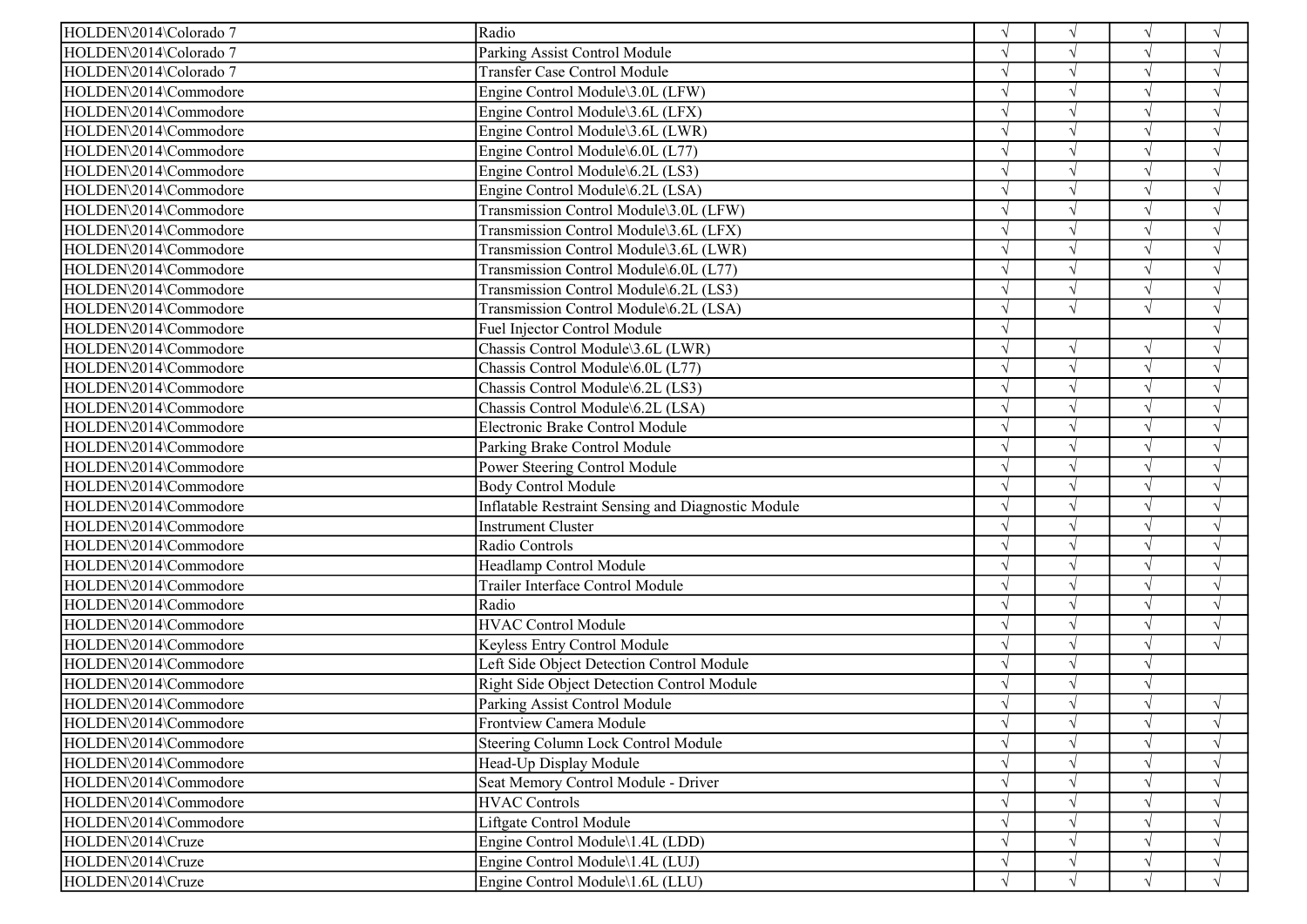| HOLDEN\2014\Cruze  | Engine Control Module\1.8L (2H0)                          |               | $\sqrt{ }$ | $\sqrt{ }$ | $\sqrt{ }$ |
|--------------------|-----------------------------------------------------------|---------------|------------|------------|------------|
| HOLDEN\2014\Cruze  | Engine Control Module\1.8L (LFH)                          |               | $\sqrt{ }$ |            | $\sqrt{ }$ |
| HOLDEN\2014\Cruze  | Engine Control Module\1.8L (LUW)                          |               | $\sqrt{ }$ | $\sqrt{ }$ | $\sqrt{ }$ |
| HOLDEN\2014\Cruze  | Engine Control Module\2.0L (LNP)                          |               |            | $\sqrt{ }$ | $\sqrt{ }$ |
| HOLDEN\2014\Cruze  | Transmission Control Module\1.4L (LUJ)                    |               |            |            |            |
| HOLDEN\2014\Cruze  | Transmission Control Module\1.6L (LLU)                    |               |            | $\sqrt{ }$ | $\sqrt{ }$ |
| HOLDEN\2014\Cruze  | Transmission Control Module\1.8L (LUW)                    |               |            | $\sqrt{ }$ | $\sqrt{ }$ |
| HOLDEN\2014\Cruze  | Transmission Control Module\2.0L (LNP)                    |               | $\gamma$   | $\sqrt{ }$ | $\sqrt{ }$ |
| HOLDEN\2014\Cruze  | Chassis Control Module\1.4L (LUV)                         |               |            |            |            |
| HOLDEN\2014\Cruze  | Chassis Control Module\1.6L (LDE)                         |               |            |            |            |
| HOLDEN\2014\Cruze  | Chassis Control Module\1.8L (LUW)                         |               |            | $\sqrt{ }$ |            |
| HOLDEN\2014\Cruze  | Electronic Brake Control Module                           |               |            | $\sqrt{ }$ | $\sqrt{ }$ |
| HOLDEN\2014\Cruze  | Power Steering Control Module                             |               |            |            | $\sqrt{ }$ |
| HOLDEN\2014\Cruze  | <b>Body Control Module</b>                                |               | $\sqrt{ }$ | $\sqrt{ }$ | $\sqrt{ }$ |
| HOLDEN\2014\Cruze  | Inflatable Restraint Sensing and Diagnostic Module        | $\mathcal{L}$ | $\sim$     | $\sqrt{}$  | $\sqrt{ }$ |
| HOLDEN\2014\Cruze  | Instrument Cluster                                        | $\mathcal{L}$ | $\sqrt{ }$ | $\sqrt{ }$ | $\sqrt{ }$ |
| HOLDEN\2014\Cruze  | Trailer Interface Control Module                          |               | $\sqrt{ }$ | $\sqrt{ }$ | $\sqrt{ }$ |
| HOLDEN\2014\Cruze  | Radio                                                     |               | $\sqrt{ }$ |            |            |
| HOLDEN\2014\Cruze  | <b>HVAC Control Module</b>                                |               |            | $\sqrt{ }$ | $\sqrt{ }$ |
| HOLDEN\2014\Cruze  | Front Seat Heating Control Module                         |               | $\gamma$   | $\sqrt{ }$ | $\sqrt{ }$ |
| HOLDEN\2014\Cruze  | Keyless Entry Control Module                              |               |            | $\sqrt{ }$ | $\sqrt{}$  |
| HOLDEN\2014\Cruze  | Parking Assist Control Module                             |               | $\sqrt{ }$ |            |            |
| HOLDEN\2014\Cruze  | Steering Column Lock Control Module                       |               |            | $\sqrt{ }$ | $\sqrt{ }$ |
| HOLDEN\2014\Cruze  | Mobile Telephone Control Module                           | $\mathcal{L}$ | $\gamma$   | $\sqrt{ }$ | $\sqrt{ }$ |
| HOLDEN\2014\Malibu | Engine Control Module\2.4L (LE9)                          |               | $\sqrt{ }$ | $\sqrt{ }$ | $\sqrt{ }$ |
| HOLDEN\2014\Malibu | Engine Control Module\2.0L (LBS)                          |               | $\sqrt{ }$ |            |            |
| HOLDEN\2014\Malibu | Transmission Control Module\2.0L (LBN)                    |               | $\sqrt{ }$ | $\sqrt{ }$ | $\sqrt{ }$ |
| HOLDEN\2014\Malibu | Transmission Control Module\2.4L (LE9)                    |               | $\gamma$   | $\sqrt{ }$ | $\sqrt{ }$ |
| HOLDEN\2014\Malibu | Transmission Control Module\3.0L (LFW)                    |               | $\sqrt{ }$ | $\sqrt{ }$ | $\sqrt{ }$ |
| HOLDEN\2014\Malibu | Transmission Control Module\2.0L (LBS)                    |               |            |            | $\sqrt{ }$ |
| HOLDEN\2014\Malibu | Electronic Brake Control Module                           |               | $\sqrt{ }$ | $\sqrt{ }$ | $\sqrt{ }$ |
| HOLDEN\2014\Malibu | Parking Brake Control Module                              |               | $\sqrt{ }$ | $\sqrt{ }$ | $\sqrt{ }$ |
| HOLDEN\2014\Malibu | Power Steering Control Module                             |               | $\sqrt{ }$ | $\sqrt{ }$ | $\sqrt{ }$ |
| HOLDEN\2014\Malibu | <b>Body Control Module</b>                                |               |            |            |            |
| HOLDEN\2014\Malibu | <b>Inflatable Restraint Sensing and Diagnostic Module</b> |               | $\sqrt{ }$ | $\sqrt{ }$ |            |
| HOLDEN\2014\Malibu | <b>Instrument Cluster</b>                                 | $\sqrt{ }$    | $\sqrt{ }$ | V          | $\sqrt{ }$ |
| HOLDEN\2014\Malibu | Headlamp Control Module                                   | $\sqrt{ }$    |            |            | $\sqrt{ }$ |
| HOLDEN\2014\Malibu | Trailer Interface Control Module                          |               |            |            | $\sqrt{ }$ |
| HOLDEN\2014\Malibu | Radio                                                     |               |            |            | $\sqrt{ }$ |
| HOLDEN\2014\Malibu | Multimedia Player Interface Module                        | $\mathcal{L}$ |            | $\sqrt{ }$ | $\sqrt{ }$ |
| HOLDEN\2014\Malibu | <b>HVAC Control Module</b>                                | $\mathcal{L}$ |            | $\sqrt{ }$ | $\sqrt{ }$ |
| HOLDEN\2014\Malibu | Seat Memory Control Module                                |               |            |            | $\sqrt{ }$ |
| HOLDEN\2014\Malibu | <b>Front Seat Heating Control Module</b>                  | $\sqrt{ }$    | $\sqrt{ }$ | $\sqrt{ }$ | $\sqrt{ }$ |
| HOLDEN\2014\Malibu | Rear Seat Heating Control Module                          | $\sqrt{ }$    | $\sqrt{ }$ | $\sqrt{ }$ | $\sqrt{ }$ |
|                    |                                                           |               |            |            |            |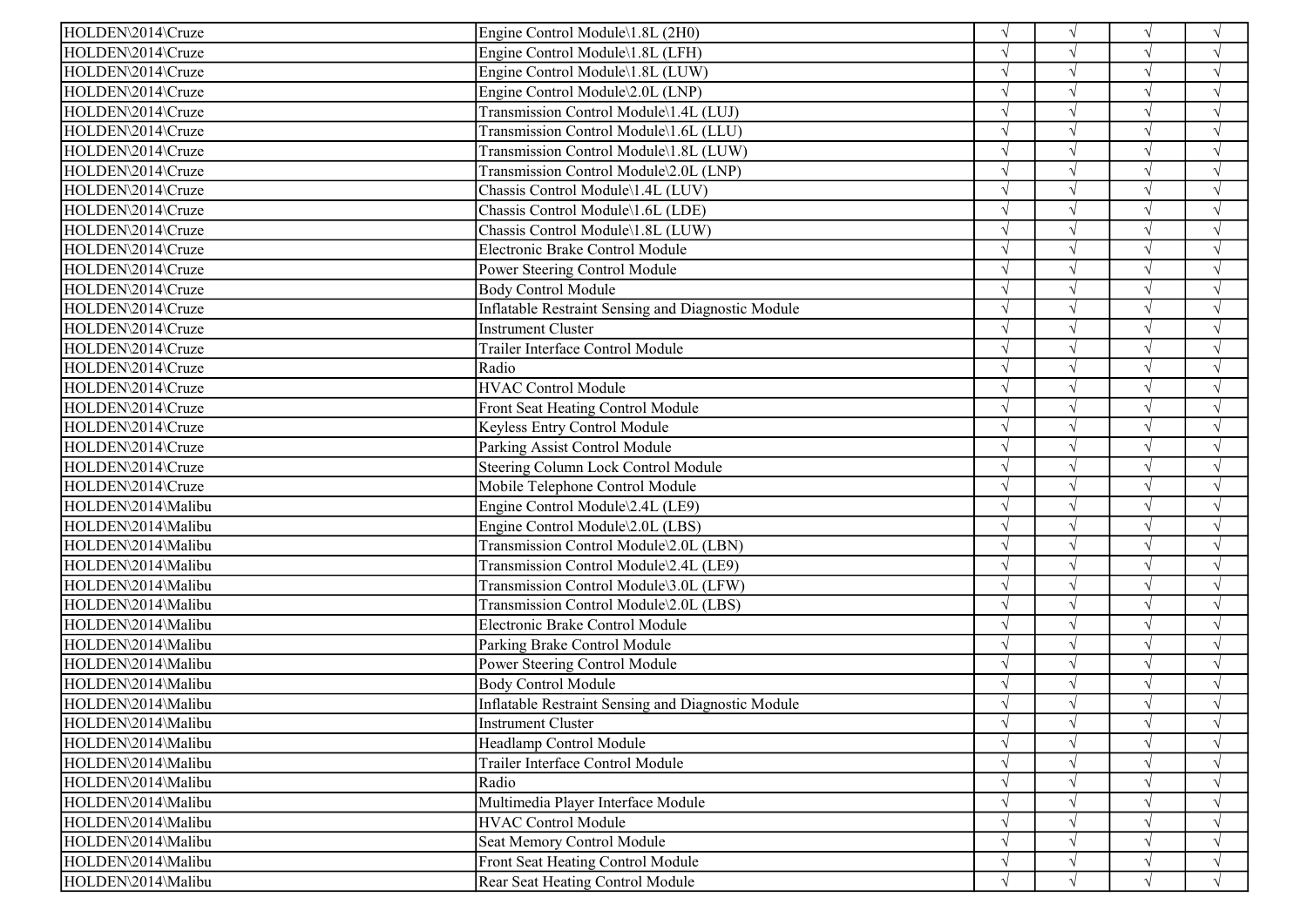| HOLDEN\2014\Malibu | Keyless Entry Control Module                       |               | $\sqrt{ }$    | $\sqrt{ }$ | $\sqrt{ }$    |
|--------------------|----------------------------------------------------|---------------|---------------|------------|---------------|
| HOLDEN\2014\Malibu | Left Side Object Detection Control Module          |               | $\gamma$      |            |               |
| HOLDEN\2014\Malibu | Parking Assist Control Module                      |               |               | $\sqrt{ }$ | $\sqrt{ }$    |
| HOLDEN\2014\Malibu | Frontview Camera Module                            |               |               |            | $\sqrt{ }$    |
| HOLDEN\2014\Malibu | Steering Column Lock Control Module                |               |               |            |               |
| HOLDEN\2014\Malibu | Mobile Telephone Control Module                    |               |               | $\sqrt{ }$ | $\sqrt{ }$    |
| HOLDEN\2014\Trax   | <b>Engine Control Module</b>                       |               |               | $\sqrt{ }$ | $\sqrt{ }$    |
| HOLDEN\2014\Trax   | Transmission Control Module\1.4L (LUJ)             |               |               | $\sqrt{ }$ | $\sqrt{ }$    |
| HOLDEN\2014\Trax   | Transmission Control Module\1.8L (2H0)             |               |               |            |               |
| HOLDEN\2014\Trax   | Rear Differential Clutch Control Module            |               |               |            |               |
| HOLDEN\2014\Trax   | Electronic Brake Control Module                    |               |               | $\gamma$   |               |
| HOLDEN\2014\Trax   | Power Steering Control Module                      |               |               |            | $\sqrt{ }$    |
| HOLDEN\2014\Trax   | <b>Body Control Module</b>                         |               |               |            | $\sqrt{ }$    |
| HOLDEN\2014\Trax   | <b>Instrument Cluster</b>                          |               | $\sqrt{2}$    | $\sqrt{ }$ | $\sqrt{ }$    |
| HOLDEN\2014\Trax   | Trailer Interface Control Module                   |               |               | $\sqrt{ }$ | $\sqrt{ }$    |
| HOLDEN\2014\Trax   | Radio                                              |               | $\mathcal{N}$ | $\sqrt{ }$ | $\sqrt{ }$    |
| HOLDEN\2014\Trax   | <b>HVAC Control Module</b>                         |               | $\sqrt{2}$    |            | $\sqrt{ }$    |
| HOLDEN\2014\Trax   | Front Seat Heating Control Module                  |               |               |            |               |
| HOLDEN\2014\Trax   | Parking Assist Control Module                      |               |               | $\sqrt{ }$ |               |
| HOLDEN\2014\Volt   | Engine Control Module                              |               |               | $\sqrt{ }$ | $\sqrt{ }$    |
| HOLDEN\2014\Volt   | <b>Transmission Control Module</b>                 |               |               |            | $\sqrt{ }$    |
| HOLDEN\2014\Volt   | Chassis Control Module                             |               |               |            |               |
| HOLDEN\2014\Volt   | Hybrid Powertrain Control Module                   |               |               | $\sqrt{ }$ | $\sqrt{ }$    |
| HOLDEN\2014\Volt   | Hybrid Powertrain Control Module 2                 |               | $\gamma$      | $\sqrt{ }$ | $\sqrt{ }$    |
| HOLDEN\2014\Volt   | <b>Auxiliary Transmission Fluid Pump</b>           |               | $\sqrt{2}$    | $\sqrt{ }$ | $\sqrt{ }$    |
| HOLDEN\2014\Volt   | Electronic Brake Control Module                    |               | $\sqrt{ }$    |            |               |
| HOLDEN\2014\Volt   | Parking Brake Control Module                       |               |               |            | $\mathcal{N}$ |
| HOLDEN\2014\Volt   | Power Steering Control Module                      |               | $\mathcal{A}$ | $\sqrt{ }$ | $\sqrt{ }$    |
| HOLDEN\2014\Volt   | <b>Body Control Module</b>                         |               |               | $\sqrt{ }$ | $\sqrt{ }$    |
| HOLDEN\2014\Volt   | Inflatable Restraint Sensing and Diagnostic Module |               |               |            | $\sqrt{ }$    |
| HOLDEN\2014\Volt   | <b>Instrument Cluster</b>                          |               |               | $\sqrt{ }$ | $\sqrt{ }$    |
| HOLDEN\2014\Volt   | Radio                                              |               | $\mathcal{N}$ | $\sqrt{ }$ | $\sqrt{ }$    |
| HOLDEN\2014\Volt   | Telematics Communication Interface Control Module  |               | $\gamma$      | $\sqrt{ }$ | $\sqrt{ }$    |
| HOLDEN\2014\Volt   | <b>HVAC Control Module</b>                         |               |               |            |               |
| HOLDEN\2014\Volt   | Front Seat Heating Control Module                  |               | $\sqrt{ }$    |            |               |
| HOLDEN\2014\Volt   | Electric A/C Compressor Control Module             | V             |               |            | $\sqrt{ }$    |
| HOLDEN\2014\Volt   | Keyless Entry Control Module                       | $\sqrt{ }$    | $\sqrt{ }$    | $\sqrt{ }$ | $\sqrt{ }$    |
| HOLDEN\2014\Volt   | <b>Battery Charger Control Module</b>              |               |               |            |               |
| HOLDEN\2014\Volt   | Parking Assist Control Module                      |               |               | $\sqrt{ }$ | $\sqrt{ }$    |
| HOLDEN\2014\Volt   | Frontview Camera Module                            |               |               | $\sqrt{ }$ |               |
| HOLDEN\2014\Volt   | Steering Column Lock Control Module                |               | $\sqrt{ }$    |            | $\sqrt{ }$    |
| HOLDEN\2014\Volt   | <b>Battery Energy Control Module</b>               |               |               |            |               |
| HOLDEN\2014\Volt   | Coolant Heater Control Module                      | $\mathcal{N}$ | $\sqrt{ }$    |            | $\sqrt{ }$    |
| HOLDEN\2014\Volt   | Drive Motor Control Module 1                       | $\mathcal{N}$ | $\sqrt{ }$    | $\sqrt{ }$ | $\sqrt{ }$    |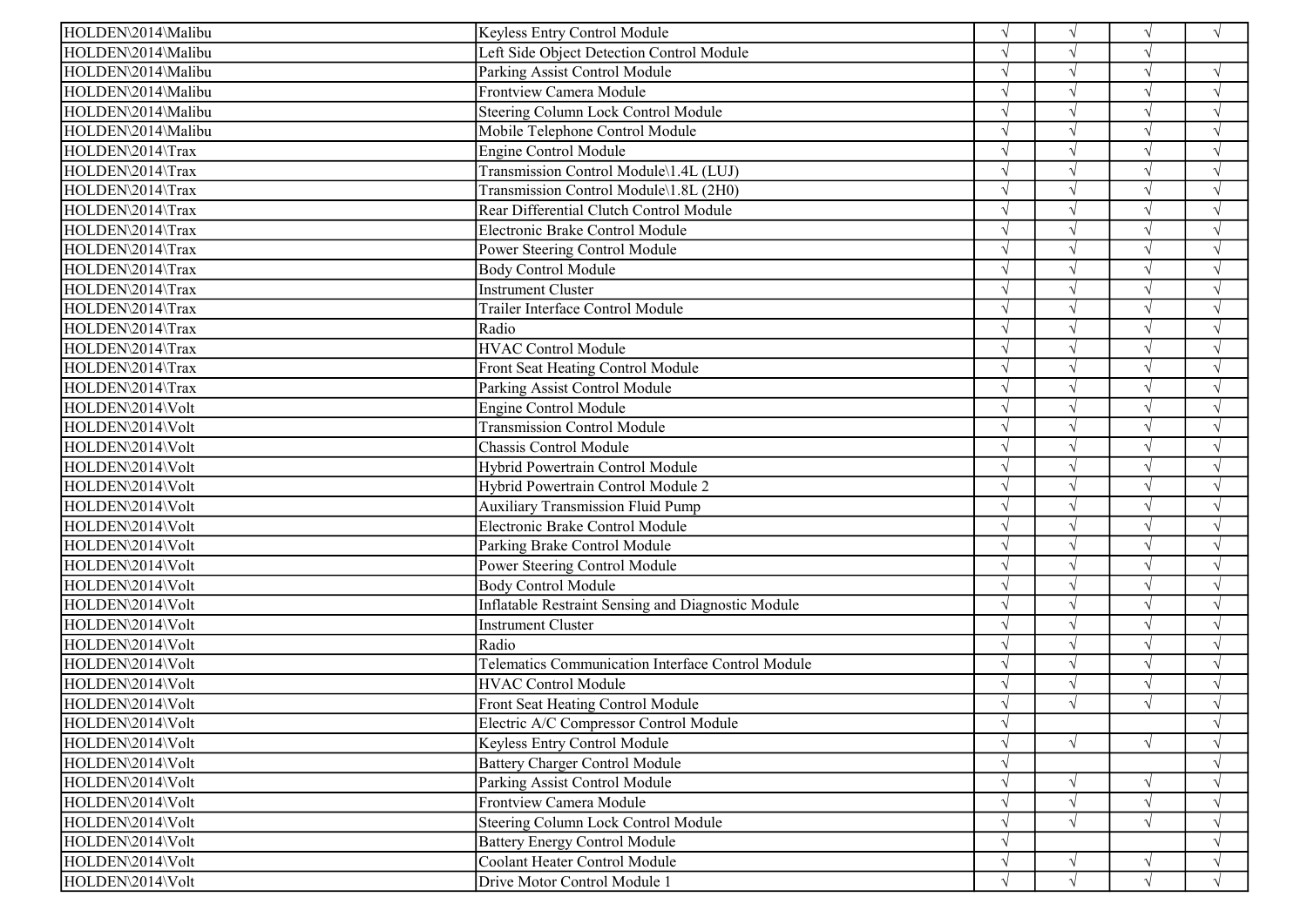| HOLDEN\2014\Volt         | Drive Motor Control Module 2                                             | $\sqrt{ }$    | $\sqrt{ }$    |            | $\sqrt{ }$         |
|--------------------------|--------------------------------------------------------------------------|---------------|---------------|------------|--------------------|
| HOLDEN\2013\Barina       | <b>Engine Control Module</b>                                             |               | $\sqrt{ }$    |            | $\sqrt{ }$         |
| HOLDEN\2013\Barina       | <b>Transmission Control Module</b>                                       |               | $\sqrt{ }$    |            | $\mathcal{A}$      |
| HOLDEN\2013\Barina       | Fuel Pump Control Module                                                 |               | $\sqrt{ }$    |            | $\mathcal{A}$      |
| HOLDEN\2013\Barina       | Electronic Brake Control Module                                          |               |               |            |                    |
| HOLDEN\2013\Barina       | Power Steering Control Module                                            |               | $\sqrt{ }$    |            | $\sqrt{ }$         |
| HOLDEN\2013\Barina       | <b>Body Control Module</b>                                               |               | $\sqrt{ }$    |            | $\gamma$           |
| HOLDEN\2013\Barina       | Inflatable Restraint Sensing and Diagnostic Module                       |               | $\sqrt{ }$    | $\sqrt{}$  | $\sqrt{ }$         |
| HOLDEN\2013\Barina       | Radio                                                                    |               |               |            |                    |
| HOLDEN\2013\Barina       | <b>HVAC Control Module</b>                                               |               |               |            |                    |
| HOLDEN\2013\Barina       | Front Seat Heating Control Module                                        |               | $\mathcal{L}$ |            |                    |
| HOLDEN\2013\Barina       | Parking Assist Control Module                                            |               | $\sqrt{ }$    | $\sqrt{}$  | $\sqrt{ }$         |
| HOLDEN\2013\Barina Spark | Engine Control Module\1.2L (LL0)                                         |               | $\sqrt{ }$    |            | $\mathbf{\hat{N}}$ |
| HOLDEN\2013\Barina Spark | Engine Control Module\1.2L (LMU)                                         |               | $\sqrt{ }$    |            | $\sqrt{ }$         |
| HOLDEN\2013\Barina Spark | <b>Transmission Control Module</b>                                       | $\sqrt{ }$    | $\sqrt{ }$    | $\sqrt{ }$ | $\sqrt{ }$         |
| HOLDEN\2013\Barina Spark | Electronic Brake Control Module\Not Equipped                             | $\sqrt{ }$    | $\sqrt{ }$    | $\sqrt{ }$ | $\sqrt{ }$         |
| HOLDEN\2013\Barina Spark | Electronic Brake Control Module\GMLAN on Data Link Connector (WHB)       | $\sqrt{ }$    | $\sqrt{ }$    |            | $\mathcal{L}$      |
| HOLDEN\2013\Barina Spark | Power Steering Control Module                                            |               | $\sqrt{}$     |            | $\sqrt{ }$         |
| HOLDEN\2013\Barina Spark | <b>Body Control Module</b>                                               | $\sqrt{ }$    | $\sqrt{ }$    | $\sqrt{ }$ | $\mathcal{A}$      |
| HOLDEN\2013\Barina Spark | <b>Inflatable Restraint Sensing and Diagnostic Module</b>                |               | $\sqrt{ }$    | $\sqrt{}$  | $\sqrt{ }$         |
| HOLDEN\2013\Barina Spark | <b>Instrument Cluster</b>                                                |               | $\sqrt{ }$    | $\sqrt{ }$ | $\mathbf{\hat{N}}$ |
| HOLDEN\2013\Barina Spark | Radio                                                                    |               | $\sqrt{ }$    |            | $\sqrt{ }$         |
| HOLDEN\2013\Barina Spark | Keyless Entry Control Module                                             |               |               |            | $\sqrt{ }$         |
| HOLDEN\2013\Captiva 5    | Engine Control Module\2.2L (LNQ)                                         | $\sqrt{ }$    | $\sqrt{ }$    | $\sqrt{ }$ | $\mathcal{L}$      |
| HOLDEN\2013\Captiva 5    | Engine Control Module\2.4L (LE5)                                         |               | $\sqrt{ }$    | $\sqrt{}$  | $\mathcal{L}$      |
| HOLDEN\2013\Captiva 5    | Engine Control Module\2.4L (LE9)                                         |               | $\sqrt{ }$    |            | $\mathcal{L}$      |
| HOLDEN\2013\Captiva 5    | Engine Control Module\3.0L (LFW)                                         |               | $\sqrt{ }$    |            | $\sqrt{ }$         |
| HOLDEN\2013\Captiva 5    | Engine Control Module\2.0L (LNP)                                         |               | $\sqrt{ }$    | $\sqrt{ }$ | $\sqrt{ }$         |
| HOLDEN\2013\Captiva 5    | Transmission Control Module\2.2L (LNQ)                                   |               | $\sqrt{ }$    | $\sqrt{ }$ | $\gamma$           |
| HOLDEN\2013\Captiva 5    | Transmission Control Module\2.4L (LE5)                                   |               | $\sqrt{ }$    |            | $\sqrt{ }$         |
| HOLDEN\2013\Captiva 5    | Transmission Control Module\2.4L (LE9)                                   | $\sqrt{ }$    | $\sqrt{ }$    | $\sqrt{ }$ | $\sqrt{ }$         |
| HOLDEN\2013\Captiva 5    | Transmission Control Module\3.0L (LFW)                                   | $\mathcal{N}$ | $\sqrt{ }$    | $\sqrt{ }$ | $\sqrt{ }$         |
| HOLDEN\2013\Captiva 5    | Fuel Pump Control Module                                                 | $\sqrt{ }$    | $\sqrt{ }$    | $\sqrt{ }$ |                    |
| HOLDEN\2013\Captiva 5    | Rear Differential Clutch Control Module                                  |               | $\sqrt{ }$    |            | $\mathcal{L}$      |
| HOLDEN\2013\Captiva 5    | Electronic Brake Control Module\Real Time Damping (F45)                  |               | $\sqrt{}$     |            | $\sqrt{ }$         |
|                          | Electronic Brake Control Module\Real Time Damping with Trailer Stability |               |               |            |                    |
| HOLDEN\2013\Captiva 5    | Control (F86)                                                            | $\sqrt{ }$    | $\sqrt{ }$    | $\sqrt{}$  | $\sqrt{ }$         |
| HOLDEN\2013\Captiva 5    | Parking Brake Control Module                                             | $\sqrt{ }$    | $\sqrt{ }$    | $\sqrt{ }$ | $\sqrt{ }$         |
| HOLDEN\2013\Captiva 5    | <b>Body Control Module</b>                                               | $\sqrt{ }$    |               |            | $\sqrt{ }$         |
| HOLDEN\2013\Captiva 5    | <b>Auxiliary Body Control Module</b>                                     | V             |               |            |                    |
| HOLDEN\2013\Captiva 5    | <b>Inflatable Restraint Sensing and Diagnostic Module</b>                |               |               |            | $\mathcal{A}$      |
| HOLDEN\2013\Captiva 5    | <b>Instrument Cluster</b>                                                |               |               |            | $\gamma$           |
| HOLDEN\2013\Captiva 5    | <b>Theft Deterrent Module</b>                                            | V             | $\sqrt{ }$    | $\sqrt{ }$ | $\sqrt{ }$         |
| HOLDEN\2013\Captiva 5    | Headlamp Control Module                                                  | $\sqrt{ }$    | $\sqrt{ }$    |            | $\sqrt{ }$         |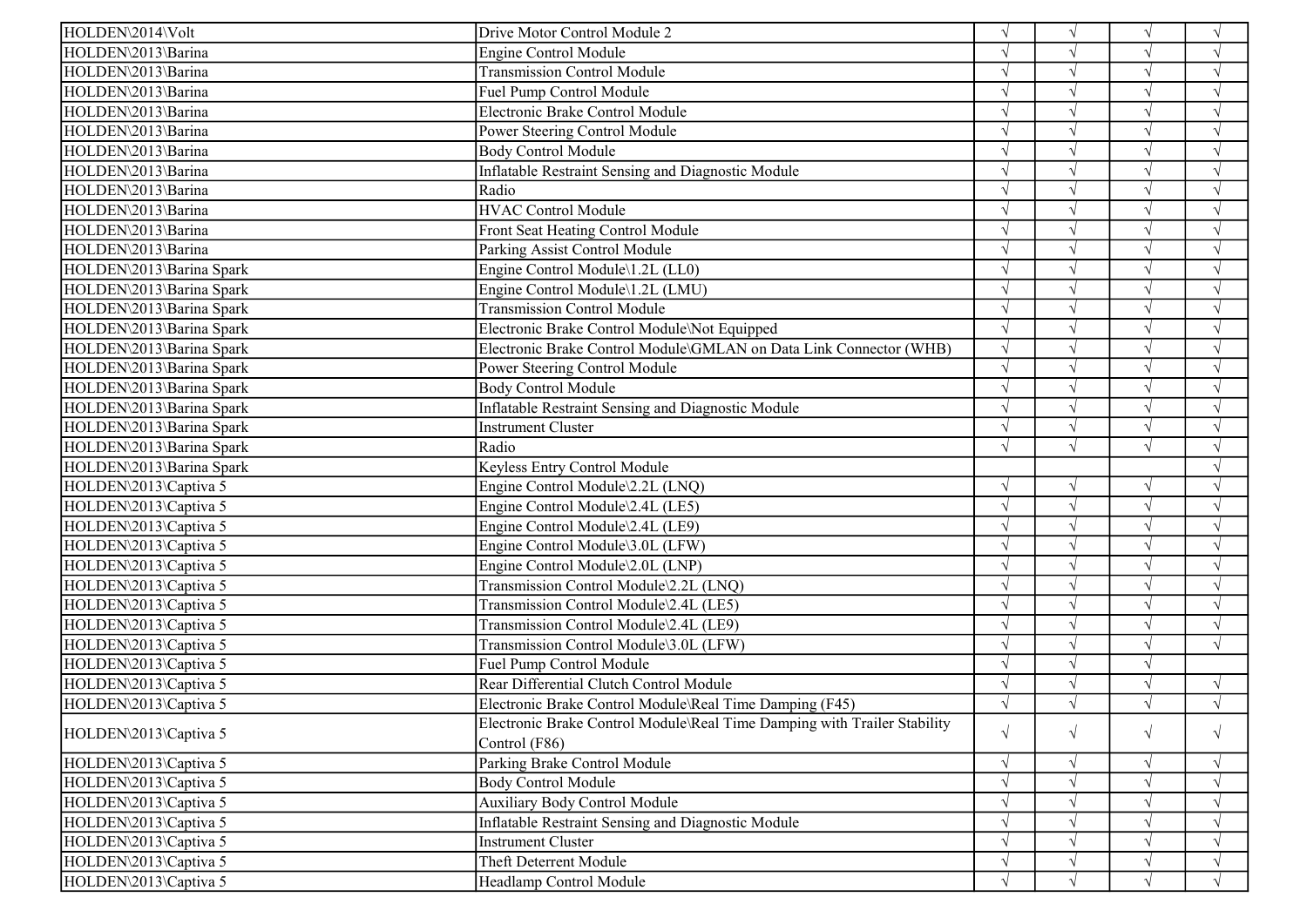| HOLDEN\2013\Captiva 5 | Radio\CD 30 MP3                                                     | $\sqrt{ }$    | $\sqrt{ }$ | $\sqrt{ }$ | $\sqrt{ }$         |
|-----------------------|---------------------------------------------------------------------|---------------|------------|------------|--------------------|
| HOLDEN\2013\Captiva 5 | Radio\CD 30 MP3 DMB                                                 | $\sqrt{ }$    | $\sqrt{ }$ |            | $\sqrt{ }$         |
| HOLDEN\2013\Captiva 5 | Radio\CD 40 USB                                                     | $\sqrt{ }$    | $\sqrt{ }$ | $\sqrt{ }$ | $\mathcal{A}$      |
| HOLDEN\2013\Captiva 5 | Radio\DVD 100 NAVI                                                  | $\sqrt{ }$    | $\sqrt{ }$ | $\sqrt{ }$ | $\sqrt{ }$         |
| HOLDEN\2013\Captiva 5 | Radio\Touch & Connect                                               |               | $\sqrt{ }$ | $\sqrt{}$  | $\mathbf{\hat{N}}$ |
| HOLDEN\2013\Captiva 5 | Radio\CDC 40 Opera                                                  |               | $\sqrt{ }$ |            | $\sqrt{ }$         |
| HOLDEN\2013\Captiva 5 | Radio\None                                                          | $\sqrt{ }$    | $\sqrt{ }$ | $\sqrt{ }$ | $\sqrt{ }$         |
| HOLDEN\2013\Captiva 5 | <b>HVAC Control Module</b>                                          | $\sqrt{ }$    | $\sqrt{ }$ | $\sqrt{ }$ |                    |
| HOLDEN\2013\Captiva 5 | Remote Control Door Lock Receiver\Not Equipped                      | $\sqrt{ }$    | $\sqrt{ }$ | $\sqrt{ }$ | $\sqrt{ }$         |
|                       | Remote Control Door Lock Receiver\Tire Pressure Monitoring System - |               |            |            |                    |
| HOLDEN\2013\Captiva 5 | Manual Learn (UJM)                                                  | $\sqrt{ }$    | $\sqrt{ }$ | $\sqrt{}$  | $\sqrt{ }$         |
| HOLDEN\2013\Captiva 5 | Parking Assist Control Module                                       | $\sqrt{ }$    | $\sqrt{ }$ | $\sqrt{}$  | $\sqrt{ }$         |
| HOLDEN\2013\Captiva 5 | Mobile Telephone Control Module                                     | $\sqrt{ }$    | $\sqrt{}$  | $\sqrt{ }$ |                    |
| HOLDEN\2013\Captiva 7 | Engine Control Module\2.2L (LNQ)                                    |               | $\sqrt{ }$ |            | $\sqrt{ }$         |
| HOLDEN\2013\Captiva 7 | Engine Control Module\2.4L (LE5)                                    | $\sqrt{ }$    | $\sqrt{ }$ | $\sqrt{ }$ | $\sqrt{ }$         |
| HOLDEN\2013\Captiva 7 | Engine Control Module\2.4L (LE9)                                    | $\mathcal{N}$ | $\sqrt{ }$ | $\sqrt{ }$ | $\mathcal{A}$      |
| HOLDEN\2013\Captiva 7 | Engine Control Module\3.0L (LFW)                                    | $\sqrt{ }$    | $\sqrt{ }$ | $\sqrt{ }$ | $\mathcal{L}$      |
| HOLDEN\2013\Captiva 7 | Engine Control Module\2.0L (LNP)                                    |               | $\sqrt{ }$ |            |                    |
| HOLDEN\2013\Captiva 7 | Transmission Control Module\2.2L (LNQ)                              | $\gamma$      | $\sqrt{ }$ |            | $\gamma$           |
| HOLDEN\2013\Captiva 7 | Transmission Control Module\2.4L (LE5)                              | $\gamma$      | $\sqrt{ }$ | $\sqrt{ }$ |                    |
| HOLDEN\2013\Captiva 7 | Transmission Control Module\2.4L (LE9)                              | $\sqrt{ }$    | $\sqrt{ }$ | $\sqrt{}$  | $\mathcal{L}$      |
| HOLDEN\2013\Captiva 7 | Transmission Control Module\3.0L (LFW)                              |               | $\sqrt{ }$ |            |                    |
| HOLDEN\2013\Captiva 7 | Fuel Pump Control Module\2.4L (LE9)                                 | V             | $\sqrt{ }$ |            | $\sqrt{ }$         |
| HOLDEN\2013\Captiva 7 | Fuel Pump Control Module\3.0L (LFW)                                 | $\sqrt{ }$    | $\sqrt{ }$ |            | $\mathcal{L}$      |
| HOLDEN\2013\Captiva 7 | Rear Differential Clutch Control Module                             |               | $\sqrt{ }$ | $\sqrt{}$  | $\Delta$           |
| HOLDEN\2013\Captiva 7 | Electronic Brake Control Module                                     |               |            |            |                    |
| HOLDEN\2013\Captiva 7 | Parking Brake Control Module                                        |               | $\sqrt{ }$ |            | $\mathcal{L}$      |
| HOLDEN\2013\Captiva 7 | <b>Body Control Module</b>                                          | $\sqrt{ }$    | $\sqrt{ }$ |            | $\mathcal{L}$      |
| HOLDEN\2013\Captiva 7 | <b>Auxiliary Body Control Module</b>                                | $\sqrt{ }$    | $\sqrt{ }$ | $\sqrt{ }$ | $\sqrt{ }$         |
| HOLDEN\2013\Captiva 7 | Inflatable Restraint Sensing and Diagnostic Module                  |               | $\sqrt{ }$ |            | $\mathcal{L}$      |
| HOLDEN\2013\Captiva 7 | <b>Instrument Cluster</b>                                           | $\sqrt{ }$    | $\sqrt{ }$ |            | $\sqrt{ }$         |
| HOLDEN\2013\Captiva 7 | Theft Deterrent Module                                              | $\sqrt{ }$    | $\sqrt{ }$ | $\sqrt{ }$ | $\sqrt{ }$         |
| HOLDEN\2013\Captiva 7 | Headlamp Control Module                                             | $\sqrt{ }$    | $\sqrt{ }$ | $\sqrt{}$  | $\sqrt{ }$         |
| HOLDEN\2013\Captiva 7 | <b>HVAC Control Module</b>                                          | $\sqrt{ }$    | $\sqrt{ }$ | $\sqrt{}$  |                    |
| HOLDEN\2013\Captiva 7 | Remote Control Door Lock Receiver                                   |               | $\sqrt{ }$ |            | $\sqrt{ }$         |
| HOLDEN\2013\Captiva 7 | Mobile Telephone Control Module                                     | $\sqrt{ }$    | $\sqrt{}$  | V          | $\sqrt{ }$         |
| HOLDEN\2013\Colorado  | Engine Control Module\2.8L (LWH)                                    | $\sqrt{ }$    | $\sqrt{ }$ |            | $\sqrt{ }$         |
| HOLDEN\2013\Colorado  | Engine Control Module\2.5L (LVN)                                    |               | $\sqrt{ }$ |            | $\sqrt{ }$         |
| HOLDEN\2013\Colorado  | <b>Transmission Control Module</b>                                  |               | $\sqrt{ }$ |            | $\sqrt{ }$         |
| HOLDEN\2013\Colorado  | Electronic Brake Control Module                                     | $\sqrt{ }$    |            |            | $\sqrt{ }$         |
| HOLDEN\2013\Colorado  | <b>Body Control Module</b>                                          | $\sqrt{ }$    |            |            |                    |
| HOLDEN\2013\Colorado  | Inflatable Restraint Sensing and Diagnostic Module                  | $\sqrt{ }$    |            |            |                    |
| HOLDEN\2013\Colorado  | Trailer Interface Control Module                                    |               | $\sqrt{ }$ |            |                    |
| HOLDEN\2013\Colorado  | Transfer Case Control Module                                        | $\sqrt{ }$    | $\sqrt{ }$ |            | $\sqrt{ }$         |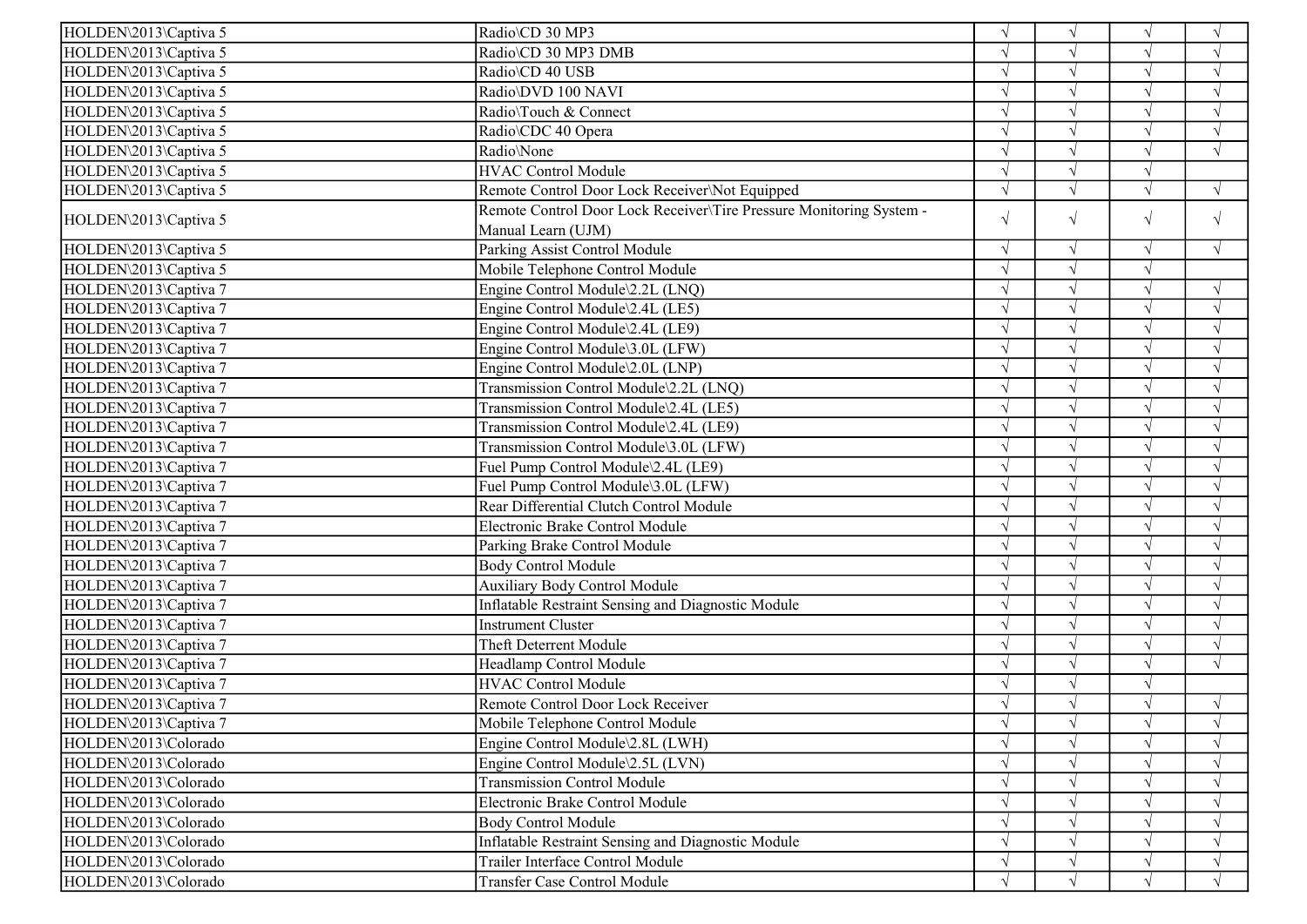| HOLDEN\2013\Colorado<br>Telematic Vehicle Localization and Immobilization Control Module |               | $\sqrt{ }$ |            | $\sqrt{ }$         |
|------------------------------------------------------------------------------------------|---------------|------------|------------|--------------------|
| HOLDEN\2013\Colorado 7<br>Engine Control Module\2.5L (LVN)                               |               | $\sqrt{ }$ |            | $\sqrt{ }$         |
| HOLDEN\2013\Colorado 7<br>Engine Control Module\2.8L (LWH)                               |               | $\sqrt{ }$ |            | $\sqrt{ }$         |
| HOLDEN\2013\Colorado 7<br><b>Transmission Control Module</b>                             |               | $\sqrt{ }$ |            | $\mathcal{A}$      |
| HOLDEN\2013\Colorado 7<br>Electronic Brake Control Module                                |               |            |            |                    |
| HOLDEN\2013\Colorado 7<br><b>Body Control Module</b>                                     |               | $\sqrt{ }$ |            | $\sqrt{ }$         |
| Inflatable Restraint Sensing and Diagnostic Module<br>HOLDEN\2013\Colorado 7             |               | $\sqrt{ }$ |            | $\mathcal{L}$      |
| HOLDEN\2013\Colorado 7<br>Instrument Cluster                                             |               | $\sqrt{ }$ |            | $\sqrt{ }$         |
| Trailer Interface Control Module<br>HOLDEN\2013\Colorado 7                               |               |            |            |                    |
| HOLDEN\2013\Colorado 7<br>Parking Assist Control Module                                  |               |            |            |                    |
| <b>Transfer Case Control Module</b><br>HOLDEN\2013\Colorado 7                            |               |            |            |                    |
| HOLDEN\2013\Cruze<br>Engine Control Module\1.4L (LUJ)                                    |               | $\sqrt{ }$ | $\sqrt{}$  | $\gamma$           |
| HOLDEN\2013\Cruze<br>Engine Control Module\1.8L (2H0)                                    |               | $\sqrt{ }$ |            | $\mathbf{\hat{N}}$ |
| HOLDEN\2013\Cruze<br>Engine Control Module\2.0L (LNP)                                    |               | $\sqrt{ }$ |            | $\sqrt{ }$         |
| HOLDEN\2013\Cruze<br>Transmission Control Module\1.4L (LUJ)                              |               | $\sqrt{ }$ |            | $\sqrt{ }$         |
| HOLDEN\2013\Cruze<br>Transmission Control Module\1.8L (2H0)                              | $\sqrt{ }$    | $\sqrt{ }$ | $\sqrt{ }$ | $\sqrt{ }$         |
| Transmission Control Module\2.0L (LNP)<br>HOLDEN\2013\Cruze                              |               | $\sqrt{ }$ |            | $\mathcal{L}$      |
| HOLDEN\2013\Cruze<br>Electronic Brake Control Module                                     |               | $\sqrt{ }$ |            | $\sqrt{ }$         |
| HOLDEN\2013\Cruze<br>Power Steering Control Module                                       |               | $\sqrt{ }$ |            | $\sqrt{ }$         |
| HOLDEN\2013\Cruze<br><b>Body Control Module</b>                                          |               | $\sqrt{ }$ | $\sqrt{ }$ | $\sqrt{ }$         |
| HOLDEN\2013\Cruze<br>Inflatable Restraint Sensing and Diagnostic Module                  |               | $\sqrt{ }$ |            | $\mathbf{v}$       |
| HOLDEN\2013\Cruze<br><b>Instrument Cluster</b>                                           |               | $\sqrt{ }$ |            | $\sqrt{ }$         |
| Trailer Interface Control Module<br>HOLDEN\2013\Cruze                                    |               | $\sqrt{ }$ | $\sqrt{ }$ | $\sqrt{ }$         |
| Radio<br>HOLDEN\2013\Cruze                                                               |               | $\sqrt{ }$ | $\sqrt{ }$ | $\sqrt{ }$         |
| Multimedia Player Interface Module<br>HOLDEN\2013\Cruze                                  |               | $\sqrt{ }$ |            | $\mathcal{L}$      |
| <b>HVAC Control Module</b><br>HOLDEN\2013\Cruze                                          |               | $\sqrt{ }$ |            | $\mathcal{L}$      |
| HOLDEN\2013\Cruze<br>Front Seat Heating Control Module                                   |               | $\sqrt{ }$ |            | $\sqrt{ }$         |
| HOLDEN\2013\Cruze<br>Keyless Entry Control Module                                        |               | $\sqrt{ }$ |            | $\sqrt{ }$         |
| HOLDEN\2013\Cruze<br>Parking Assist Control Module                                       |               | $\sqrt{ }$ | $\sqrt{ }$ | $\sqrt{ }$         |
| HOLDEN\2013\Cruze<br>Steering Column Lock Control Module                                 |               | $\sqrt{ }$ |            | $\sqrt{ }$         |
| HOLDEN\2013\Cruze<br>Mobile Telephone Control Module                                     | $\sqrt{ }$    | $\sqrt{ }$ |            | $\sqrt{ }$         |
| HOLDEN\2013\Cruze<br>Telematic Vehicle Localization and Immobilization Control Module    |               | $\sqrt{ }$ | $\sqrt{ }$ | $\sqrt{ }$         |
| HOLDEN\2013\Malibu<br>Engine Control Module\2.4L (LE9)                                   |               | $\sqrt{ }$ | $\sqrt{ }$ | $\sqrt{ }$         |
| HOLDEN\2013\Malibu<br>Engine Control Module\2.0L (LBS)                                   |               |            |            |                    |
| Transmission Control Module\2.4L (LE9)<br>HOLDEN\2013\Malibu                             |               | $\sqrt{ }$ |            |                    |
| HOLDEN\2013\Malibu<br>Transmission Control Module\2.0L (LBS)                             | $\sqrt{ }$    | $\sqrt{}$  | $\sqrt{ }$ | $\sqrt{ }$         |
| HOLDEN\2013\Malibu<br>Electronic Brake Control Module                                    | $\sqrt{ }$    | $\sqrt{ }$ |            | $\sqrt{ }$         |
| HOLDEN\2013\Malibu<br><b>Body Control Module</b>                                         |               |            |            |                    |
| HOLDEN\2013\Malibu<br>Inflatable Restraint Sensing and Diagnostic Module                 |               |            |            | $\sqrt{ }$         |
| HOLDEN\2013\Malibu<br><b>Instrument Cluster</b>                                          | $\mathcal{N}$ |            |            | $\gamma$           |
| Headlamp Control Module<br>HOLDEN\2013\Malibu                                            | $\sqrt{ }$    |            |            | $\sqrt{ }$         |
| HOLDEN\2013\Malibu<br>Trailer Interface Control Module                                   |               |            |            | $\sqrt{ }$         |
| HOLDEN\2013\Malibu<br>Radio                                                              | V             | $\sqrt{ }$ |            | $\sqrt{ }$         |
| HOLDEN\2013\Malibu<br><b>HVAC Control Module</b>                                         |               | $\sqrt{ }$ |            | $\sqrt{ }$         |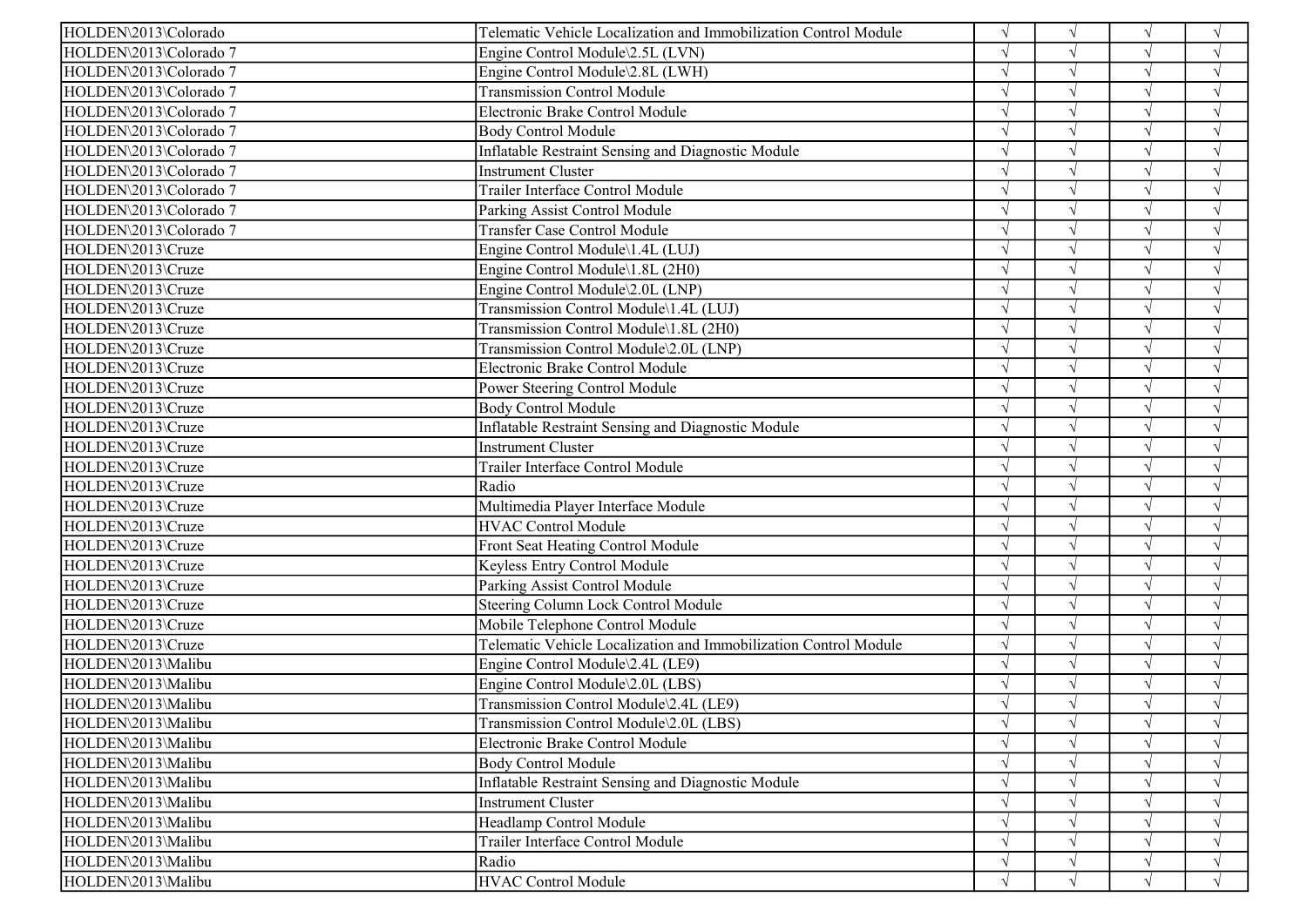| HOLDEN\2013\Malibu | Seat Memory Control Module                                       | $\sqrt{ }$    | $\sqrt{ }$ | $\sqrt{}$  | $\sqrt{ }$    |
|--------------------|------------------------------------------------------------------|---------------|------------|------------|---------------|
| HOLDEN\2013\Malibu | <b>Front Seat Heating Control Module</b>                         |               | $\sqrt{ }$ |            | $\sqrt{ }$    |
| HOLDEN\2013\Malibu | Rear Seat Heating Control Module                                 |               | $\gamma$   | $\sqrt{ }$ | $\sqrt{ }$    |
| HOLDEN\2013\Malibu | Keyless Entry Control Module                                     |               | $\gamma$   | $\sqrt{ }$ | $\sqrt{ }$    |
| HOLDEN\2013\Malibu | Parking Assist Control Module                                    |               |            | $\sqrt{ }$ | $\sqrt{ }$    |
| HOLDEN\2013\Malibu | Frontview Camera Module                                          |               | $\sqrt{ }$ | $\sqrt{ }$ | $\sqrt{}$     |
| HOLDEN\2013\Malibu | Steering Column Lock Control Module                              |               | $\sim$     | $\sqrt{ }$ | $\sqrt{ }$    |
| HOLDEN\2013\Malibu | Mobile Telephone Control Module                                  |               | $\gamma$   | $\sqrt{ }$ | $\sqrt{ }$    |
| HOLDEN\2013\Malibu | Telematic Vehicle Localization and Immobilization Control Module |               | $\gamma$   | $\sqrt{ }$ | $\sqrt{ }$    |
| HOLDEN\2013\Volt   | <b>Engine Control Module</b>                                     |               | $\sqrt{ }$ |            |               |
| HOLDEN\2013\Volt   | <b>Transmission Control Module</b>                               |               |            | $\sqrt{ }$ | $\sqrt{ }$    |
| HOLDEN\2013\Volt   | Fuel Pump Control Module                                         |               | $\gamma$   | $\sqrt{ }$ |               |
| HOLDEN\2013\Volt   | Hybrid Powertrain Control Module                                 |               | $\sqrt{ }$ | $\sqrt{ }$ | $\sqrt{ }$    |
| HOLDEN\2013\Volt   | Hybrid Powertrain Control Module 2                               |               |            | $\sqrt{ }$ | $\sqrt{ }$    |
| HOLDEN\2013\Volt   | <b>Auxiliary Transmission Fluid Pump</b>                         |               | $\sqrt{ }$ | $\sqrt{ }$ | $\sqrt{ }$    |
| HOLDEN\2013\Volt   | Electronic Brake Control Module                                  |               | $\sim$     | $\sqrt{ }$ | $\sqrt{ }$    |
| HOLDEN\2013\Volt   | Parking Brake Control Module                                     |               | $\sqrt{ }$ | $\sqrt{ }$ | $\sqrt{ }$    |
| HOLDEN\2013\Volt   | Power Steering Control Module                                    |               | $\gamma$   |            | $\sqrt{ }$    |
| HOLDEN\2013\Volt   | <b>Body Control Module</b>                                       |               | $\sqrt{ }$ | $\sqrt{ }$ | $\sqrt{ }$    |
| HOLDEN\2013\Volt   | <b>Inflatable Restraint Sensing and Diagnostic Module</b>        |               | $\gamma$   | $\sqrt{ }$ | $\mathcal{L}$ |
| HOLDEN\2013\Volt   | Instrument Cluster                                               |               | $\gamma$   | $\sqrt{ }$ | $\sqrt{ }$    |
| HOLDEN\2013\Volt   | Radio                                                            |               |            | $\sqrt{ }$ |               |
| HOLDEN\2013\Volt   | Telematics Communication Interface Control Module                |               | $\sqrt{ }$ | $\sqrt{ }$ | $\sqrt{ }$    |
| HOLDEN\2013\Volt   | <b>HVAC Control Module</b>                                       |               | $\gamma$   | $\sqrt{ }$ | $\sqrt{ }$    |
| HOLDEN\2013\Volt   | Front Seat Heating Control Module                                |               | $\sqrt{ }$ | $\sqrt{ }$ | $\sqrt{ }$    |
| HOLDEN\2013\Volt   | Electric A/C Compressor Control Module                           |               |            |            |               |
| HOLDEN\2013\Volt   | Keyless Entry Control Module                                     |               | $\sqrt{ }$ | $\sqrt{ }$ |               |
| HOLDEN\2013\Volt   | <b>Battery Charger Control Module</b>                            |               |            |            |               |
| HOLDEN\2013\Volt   | Parking Assist Control Module                                    | $\mathcal{L}$ | $\sqrt{ }$ | $\sqrt{}$  | $\sqrt{ }$    |
| HOLDEN\2013\Volt   | Frontview Camera Module                                          |               | $\sqrt{ }$ | $\sqrt{ }$ | $\sqrt{ }$    |
| HOLDEN\2013\Volt   | Steering Column Lock Control Module                              |               | $\sqrt{ }$ | $\sqrt{ }$ | $\sqrt{ }$    |
| HOLDEN\2013\Volt   | <b>Battery Energy Control Module</b>                             | $\mathcal{L}$ |            |            | $\sqrt{ }$    |
| HOLDEN\2013\Volt   | Drive Motor Control Module 2                                     | $\Delta$      | $\sqrt{ }$ | $\sqrt{}$  | $\sqrt{ }$    |
| HOLDEN\2013\Volt   | Drive Motor Control Module 1                                     |               | $\gamma$   | $\sqrt{ }$ |               |
| HOLDEN\2013\Volt   | Mobile Telephone Control Module                                  |               | $\sqrt{ }$ |            |               |
| HOLDEN\2012\Barina | Engine Control Module                                            | $\sqrt{ }$    | V          | V          | V             |
| HOLDEN\2012\Barina | <b>Transmission Control Module</b>                               | $\sqrt{ }$    | $\sqrt{ }$ | $\sqrt{ }$ | $\sqrt{ }$    |
| HOLDEN\2012\Barina | <b>Fuel Injector Control Module</b>                              |               |            |            | $\sqrt{ }$    |
| HOLDEN\2012\Barina | Fuel Pump Control Module                                         | $\gamma$      | $\sqrt{ }$ | $\sqrt{ }$ |               |
| HOLDEN\2012\Barina | Electronic Brake Control Module                                  |               |            | $\sqrt{}$  | $\sqrt{ }$    |
| HOLDEN\2012\Barina | <b>Electric Power Steering Control Module</b>                    |               |            | $\sqrt{ }$ | $\sqrt{ }$    |
| HOLDEN\2012\Barina | Steering Wheel Angle Sensor Module                               | $\mathcal{L}$ |            | $\sqrt{ }$ |               |
| HOLDEN\2012\Barina | <b>Body Control Module</b>                                       |               | $\sqrt{ }$ | $\sqrt{ }$ | $\sqrt{ }$    |
| HOLDEN\2012\Barina | Inflatable Restraint Sensing and Diagnostic Module               |               | $\sqrt{ }$ | $\sqrt{ }$ | $\sqrt{ }$    |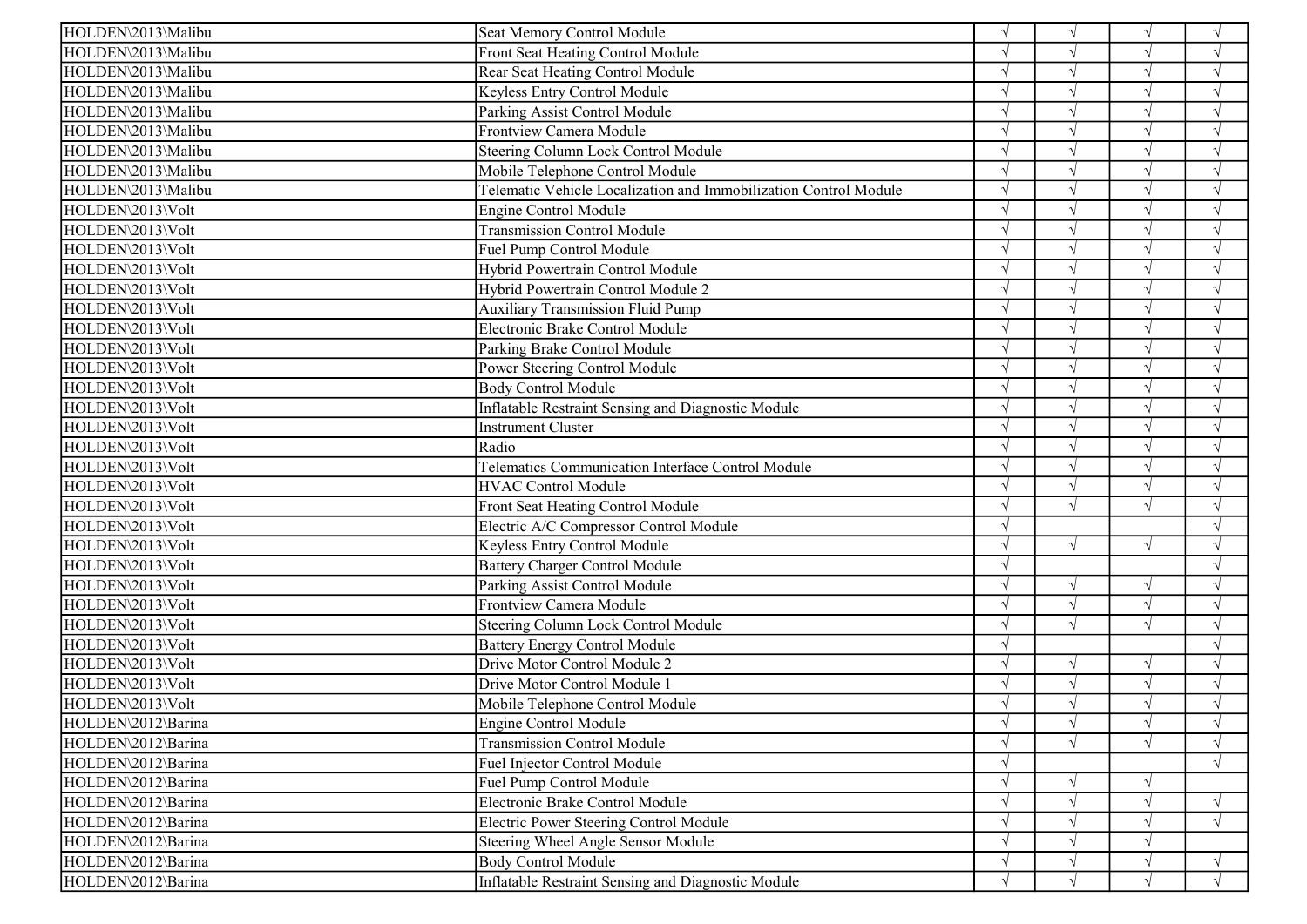| HOLDEN\2012\Barina       | Passenger Presence Module                                        | $\sqrt{ }$    | $\sqrt{ }$ |            | $\gamma$           |
|--------------------------|------------------------------------------------------------------|---------------|------------|------------|--------------------|
| HOLDEN\2012\Barina       | <b>Instrument Cluster</b>                                        |               | $\sqrt{ }$ |            | $\sqrt{ }$         |
| HOLDEN\2012\Barina       | Radio                                                            |               | $\sqrt{ }$ | $\sqrt{ }$ | $\gamma$           |
| HOLDEN\2012\Barina       | Telematics Communication Interface Control Module                |               | $\sqrt{ }$ |            | $\mathcal{A}$      |
| HOLDEN\2012\Barina       | <b>HVAC Control Module</b>                                       |               | $\sqrt{ }$ |            |                    |
| HOLDEN\2012\Barina       | Front Seat Heating Control Module                                |               | $\sqrt{ }$ |            | $\sqrt{ }$         |
| HOLDEN\2012\Barina       | Parking Assist Control Module                                    | $\mathcal{N}$ | $\sqrt{ }$ | $\sqrt{ }$ | $\gamma$           |
| HOLDEN\2012\Barina       | Telematic Vehicle Localization and Immobilization Control Module | $\sqrt{ }$    | $\sqrt{ }$ | $\sqrt{}$  | $\mathcal{L}$      |
| HOLDEN\2012\Barina Spark | Engine Control Module\Vehicle Stability System (FX3)\1.0L (LEB)  |               | $\sqrt{ }$ |            |                    |
| HOLDEN\2012\Barina Spark | Engine Control Module\Vehicle Stability System (FX3)\1.0L (LMT)  |               | $\sqrt{ }$ |            |                    |
| HOLDEN\2012\Barina Spark | Engine Control Module\Vehicle Stability System (FX3)\1.2L (LMU)  | $\mathcal{N}$ | $\sqrt{ }$ |            |                    |
| HOLDEN\2012\Barina Spark | Engine Control Module\Not Equipped\1.0L (LEB)                    |               | $\sqrt{ }$ | $\sqrt{ }$ | $\mathcal{A}$      |
| HOLDEN\2012\Barina Spark | Engine Control Module\Not Equipped\1.0L (LMT)                    |               | $\sqrt{ }$ |            | $\mathbf{\hat{N}}$ |
| HOLDEN\2012\Barina Spark | Engine Control Module\Not Equipped\1.2L (LMU)                    |               | $\sqrt{ }$ |            | $\sqrt{ }$         |
| HOLDEN\2012\Barina Spark | <b>Transmission Control Module</b>                               | $\sqrt{ }$    | $\sqrt{ }$ | $\sqrt{ }$ | $\sqrt{ }$         |
| HOLDEN\2012\Barina Spark | Electronic Brake Control Module                                  | $\sqrt{ }$    | $\sqrt{ }$ | $\sqrt{ }$ | $\sqrt{ }$         |
| HOLDEN\2012\Barina Spark | Electric Power Steering Control Module                           | $\sqrt{ }$    | $\sqrt{ }$ | $\sqrt{ }$ | $\mathcal{L}$      |
| HOLDEN\2012\Barina Spark | <b>Inflatable Restraint Sensing and Diagnostic Module</b>        |               | $\sqrt{}$  |            | $\sqrt{ }$         |
| HOLDEN\2012\Barina Spark | Passenger Presence Module                                        | $\sqrt{ }$    | $\sqrt{ }$ | $\sqrt{ }$ | $\mathcal{A}$      |
| HOLDEN\2012\Barina Spark | <b>Instrument Cluster</b>                                        | $\sqrt{ }$    | $\sqrt{ }$ | $\sqrt{ }$ | $\sqrt{ }$         |
| HOLDEN\2012\Barina Spark | Keyless Entry Control Module                                     |               |            |            |                    |
| HOLDEN\2012\Captiva 5    | Engine Control Module\2.0L (LNP)                                 | $\sqrt{ }$    | $\sqrt{ }$ | $\sqrt{ }$ | $\sqrt{ }$         |
| HOLDEN\2012\Captiva 5    | Engine Control Module\2.2L (LNQ)                                 | $\sqrt{ }$    | $\sqrt{ }$ | $\sqrt{ }$ | $\sqrt{ }$         |
| HOLDEN\2012\Captiva 5    | Engine Control Module\2.4L (LE5)                                 | $\sqrt{ }$    | $\sqrt{ }$ | $\sqrt{ }$ | $\sqrt{ }$         |
| HOLDEN\2012\Captiva 5    | Engine Control Module\2.4L (LE9)                                 |               | $\sqrt{ }$ | $\sqrt{}$  | $\mathcal{L}$      |
| HOLDEN\2012\Captiva 5    | Engine Control Module\3.0L (LFW)                                 |               | $\sqrt{ }$ |            | $\mathcal{L}$      |
| HOLDEN\2012\Captiva 5    | <b>Transmission Control Module</b>                               |               | $\sqrt{ }$ |            | $\gamma$           |
| HOLDEN\2012\Captiva 5    | Rear Differential Clutch Control Module                          | $\mathcal{A}$ | $\sqrt{ }$ |            | $\gamma$           |
| HOLDEN\2012\Captiva 5    | Electronic Brake Control Module\Equipped                         | $\sqrt{ }$    | $\sqrt{}$  | $\sqrt{ }$ | $\gamma$           |
| HOLDEN\2012\Captiva 5    | Electronic Brake Control Module\Not Equipped                     |               | $\sqrt{ }$ |            | $\mathcal{L}$      |
| HOLDEN\2012\Captiva 5    | Parking Brake Control Module                                     | $\sqrt{ }$    | $\sqrt{ }$ |            | $\sqrt{ }$         |
| HOLDEN\2012\Captiva 5    | <b>Body Control Module</b>                                       | $\mathcal{N}$ | $\sqrt{ }$ | $\sqrt{ }$ | $\gamma$           |
| HOLDEN\2012\Captiva 5    | <b>Auxiliary Body Control Module</b>                             | $\sqrt{ }$    | $\sqrt{ }$ | $\sqrt{ }$ | $\mathcal{L}$      |
| HOLDEN\2012\Captiva 5    | <b>Inflatable Restraint Sensing and Diagnostic Module</b>        |               | $\sqrt{ }$ |            |                    |
| HOLDEN\2012\Captiva 5    | <b>Instrument Cluster</b>                                        | $\sqrt{ }$    | $\sqrt{}$  |            |                    |
| HOLDEN\2012\Captiva 5    | Theft Deterrent Module                                           | $\sqrt{}$     | $\sqrt{}$  | V          | $\sqrt{ }$         |
| HOLDEN\2012\Captiva 5    | Headlamp Control Module                                          | $\sqrt{ }$    | $\sqrt{ }$ |            | $\sqrt{ }$         |
| HOLDEN\2012\Captiva 5    | Radio\CD 30 MP3                                                  |               |            |            |                    |
| HOLDEN\2012\Captiva 5    | Radio\CD 30 MP3 DMB                                              | $\sqrt{ }$    |            |            |                    |
| HOLDEN\2012\Captiva 5    | Radio\CD 40 USB                                                  | $\sqrt{ }$    |            |            |                    |
| HOLDEN\2012\Captiva 5    | Radio\CD 40 USB DMB                                              | $\sqrt{ }$    |            |            |                    |
| HOLDEN\2012\Captiva 5    | Radio\DVD 100 NAVI                                               | $\sqrt{ }$    | $\sqrt{ }$ |            |                    |
| HOLDEN\2012\Captiva 5    | Radio\Touch & Connect                                            | $\sqrt{}$     | $\sqrt{ }$ | $\sqrt{ }$ | $\sqrt{ }$         |
| HOLDEN\2012\Captiva 5    | Radio\CDC 40 Opera                                               | $\sqrt{ }$    | $\sqrt{ }$ |            | $\sqrt{ }$         |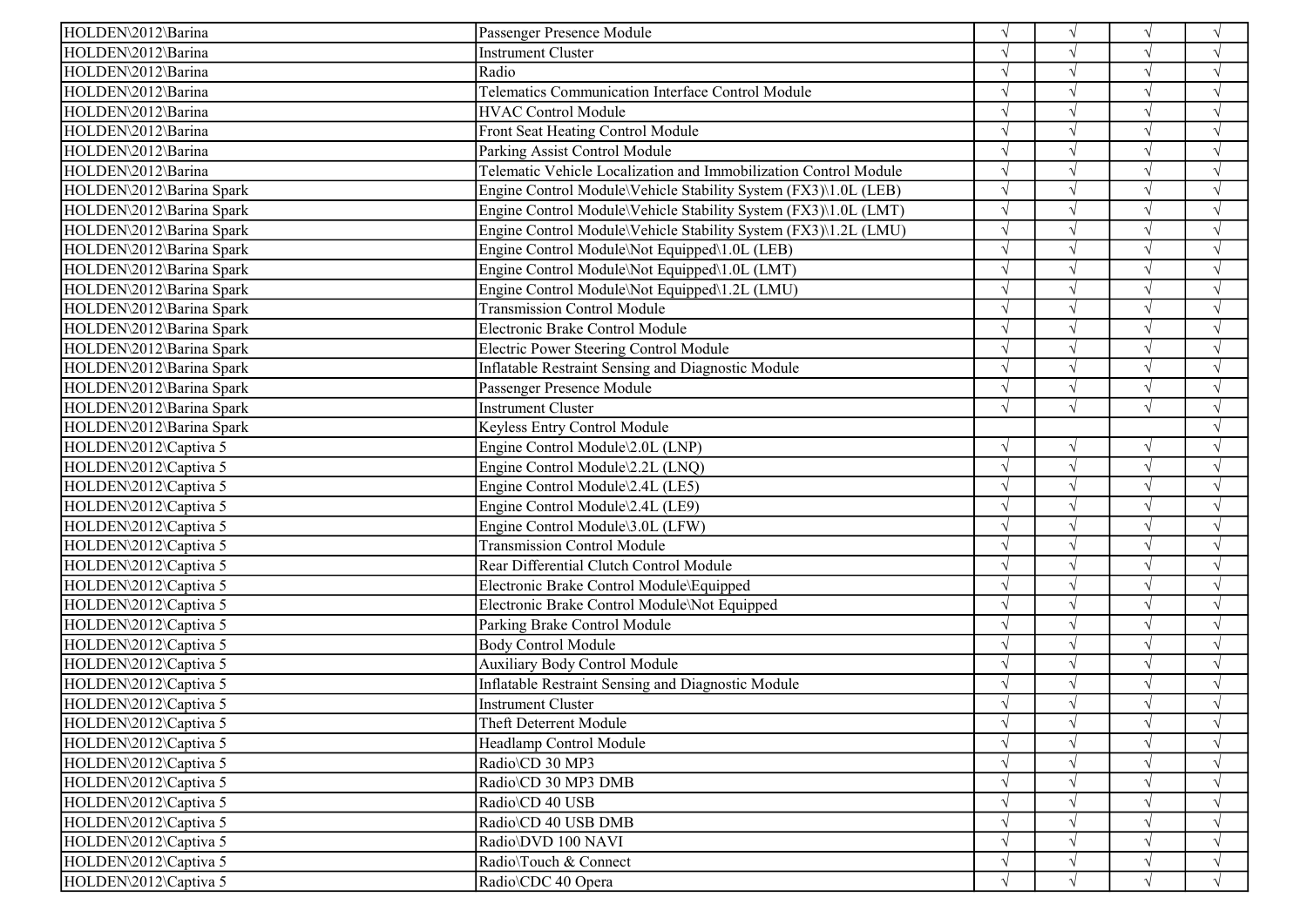| HOLDEN\2012\Captiva 5 | Radio\None                                                | $\sqrt{ }$ | $\sqrt{ }$    | $\sqrt{ }$    | $\sqrt{ }$ |
|-----------------------|-----------------------------------------------------------|------------|---------------|---------------|------------|
| HOLDEN\2012\Captiva 5 | <b>HVAC Control Module</b>                                |            |               |               |            |
| HOLDEN\2012\Captiva 5 | Remote Control Door Lock Receiver                         |            | À             | $\sqrt{ }$    | $\sqrt{ }$ |
| HOLDEN\2012\Captiva 5 | Parking Assist Control Module                             |            |               | $\sqrt{ }$    | $\sqrt{ }$ |
| HOLDEN\2012\Captiva 5 | Mobile Telephone Control Module                           | J          |               | $\sqrt{ }$    |            |
| HOLDEN\2012\Captiva 7 | Engine Control Module\2.0L (LNP)                          |            |               | $\sqrt{ }$    | $\sqrt{ }$ |
| HOLDEN\2012\Captiva 7 | Engine Control Module\2.2L (LNQ)                          | $\sqrt{ }$ | V             | $\sqrt{ }$    | $\sqrt{ }$ |
| HOLDEN\2012\Captiva 7 | Engine Control Module\2.4L (LE5)                          | $\sqrt{ }$ | $\sqrt{ }$    | $\sqrt{ }$    | $\sqrt{ }$ |
| HOLDEN\2012\Captiva 7 | Engine Control Module\2.4L (LE9)                          | $\sqrt{ }$ | $\sqrt{ }$    | $\sqrt{ }$    | $\sqrt{ }$ |
| HOLDEN\2012\Captiva 7 | Engine Control Module\3.0L (LFW)                          |            |               |               | $\sqrt{ }$ |
| HOLDEN\2012\Captiva 7 | Engine Control Module\3.0L (LF1)                          |            | ٦             |               | V          |
| HOLDEN\2012\Captiva 7 | Transmission Control Module\2.0L (LNP)                    |            | $\sqrt{ }$    |               | $\sqrt{ }$ |
| HOLDEN\2012\Captiva 7 | Transmission Control Module\2.2L (LNQ)                    | $\sqrt{ }$ | $\sqrt{ }$    | $\sqrt{ }$    | $\sqrt{ }$ |
| HOLDEN\2012\Captiva 7 | Transmission Control Module\2.4L (LE5)                    |            |               |               | $\sqrt{ }$ |
| HOLDEN\2012\Captiva 7 | Transmission Control Module\2.4L (LE9)                    | $\sqrt{ }$ |               | $\sqrt{ }$    | $\sqrt{ }$ |
| HOLDEN\2012\Captiva 7 | Transmission Control Module\3.0L (LFW)                    | N          | $\sqrt{ }$    | $\sqrt{ }$    | $\sqrt{ }$ |
| HOLDEN\2012\Captiva 7 | Transmission Control Module\3.0L (LF1)                    | $\sqrt{ }$ | $\sqrt{ }$    | $\sqrt{ }$    | $\sqrt{ }$ |
| HOLDEN\2012\Captiva 7 | Fuel Pump Control Module\2.4L (LE5)                       | $\sim$     | $\mathcal{L}$ |               |            |
| HOLDEN\2012\Captiva 7 | Fuel Pump Control Module\2.4L (LE9)                       |            |               | $\sqrt{ }$    |            |
| HOLDEN\2012\Captiva 7 | Fuel Pump Control Module\3.0L (LFW)                       |            | $\mathcal{L}$ | $\mathcal{N}$ |            |
| HOLDEN\2012\Captiva 7 | Rear Differential Clutch Control Module                   | $\sqrt{ }$ | $\sqrt{ }$    | $\sqrt{ }$    | $\sqrt{ }$ |
| HOLDEN\2012\Captiva 7 | Electronic Brake Control Module                           |            |               |               | $\sqrt{ }$ |
| HOLDEN\2012\Captiva 7 | <b>Body Control Module</b>                                |            |               | $\sqrt{ }$    | N          |
| HOLDEN\2012\Captiva 7 | <b>Auxiliary Body Control Module</b>                      |            |               | $\sqrt{ }$    | $\sqrt{ }$ |
| HOLDEN\2012\Captiva 7 | Inflatable Restraint Sensing and Diagnostic Module        | $\sqrt{ }$ | $\sqrt{ }$    | $\sqrt{ }$    | $\sqrt{ }$ |
| HOLDEN\2012\Captiva 7 | <b>Instrument Cluster</b>                                 |            |               |               |            |
| HOLDEN\2012\Captiva 7 | Theft Deterrent Module                                    |            |               |               | $\sqrt{ }$ |
| HOLDEN\2012\Captiva 7 | Headlamp Control Module                                   | $\gamma$   |               |               | $\sqrt{ }$ |
| HOLDEN\2012\Captiva 7 | Radio                                                     |            | $\sqrt{ }$    | $\sqrt{ }$    | $\sqrt{ }$ |
| HOLDEN\2012\Captiva 7 | <b>HVAC Control Module</b>                                | $\sqrt{ }$ |               |               |            |
| HOLDEN\2012\Captiva 7 | Remote Control Door Lock Receiver                         |            |               | $\sqrt{ }$    | $\sqrt{ }$ |
| HOLDEN\2012\Captiva 7 | Parking Assist Control Module                             | N          |               | $\sqrt{ }$    |            |
| HOLDEN\2012\Captiva 7 | Mobile Telephone Control Module                           |            |               | $\sqrt{ }$    | $\sqrt{ }$ |
| HOLDEN\2012\Captiva 7 | Info Display Module                                       | $\sqrt{ }$ |               |               |            |
| HOLDEN\2012\Colorado  | Engine Control Module\2.8L (LWH)                          |            |               |               | $\sqrt{ }$ |
| HOLDEN\2012\Colorado  | Engine Control Module\3.6L (LY7)                          | $\sqrt{ }$ | V             | $\sqrt{ }$    | $\sqrt{ }$ |
| HOLDEN\2012\Colorado  | Transmission Control Module\2.8L (LWH)                    | $\sqrt{ }$ |               |               | $\sqrt{ }$ |
| HOLDEN\2012\Colorado  | Transmission Control Module\3.6L (LY7)                    |            |               |               | $\sqrt{ }$ |
| HOLDEN\2012\Colorado  | Electronic Brake Control Module                           |            |               |               | $\sqrt{ }$ |
| HOLDEN\2012\Colorado  | <b>Body Control Module</b>                                |            |               |               | $\sqrt{ }$ |
| HOLDEN\2012\Colorado  | <b>Inflatable Restraint Sensing and Diagnostic Module</b> |            |               |               | $\sqrt{ }$ |
| HOLDEN\2012\Colorado  | <b>Instrument Cluster</b>                                 | $\sqrt{ }$ |               |               | $\sqrt{ }$ |
| HOLDEN\2012\Colorado  | Trailer Interface Control Module                          |            |               |               | $\sqrt{ }$ |
| HOLDEN\2012\Colorado  | Transfer Case Control Module                              |            |               |               | $\sqrt{ }$ |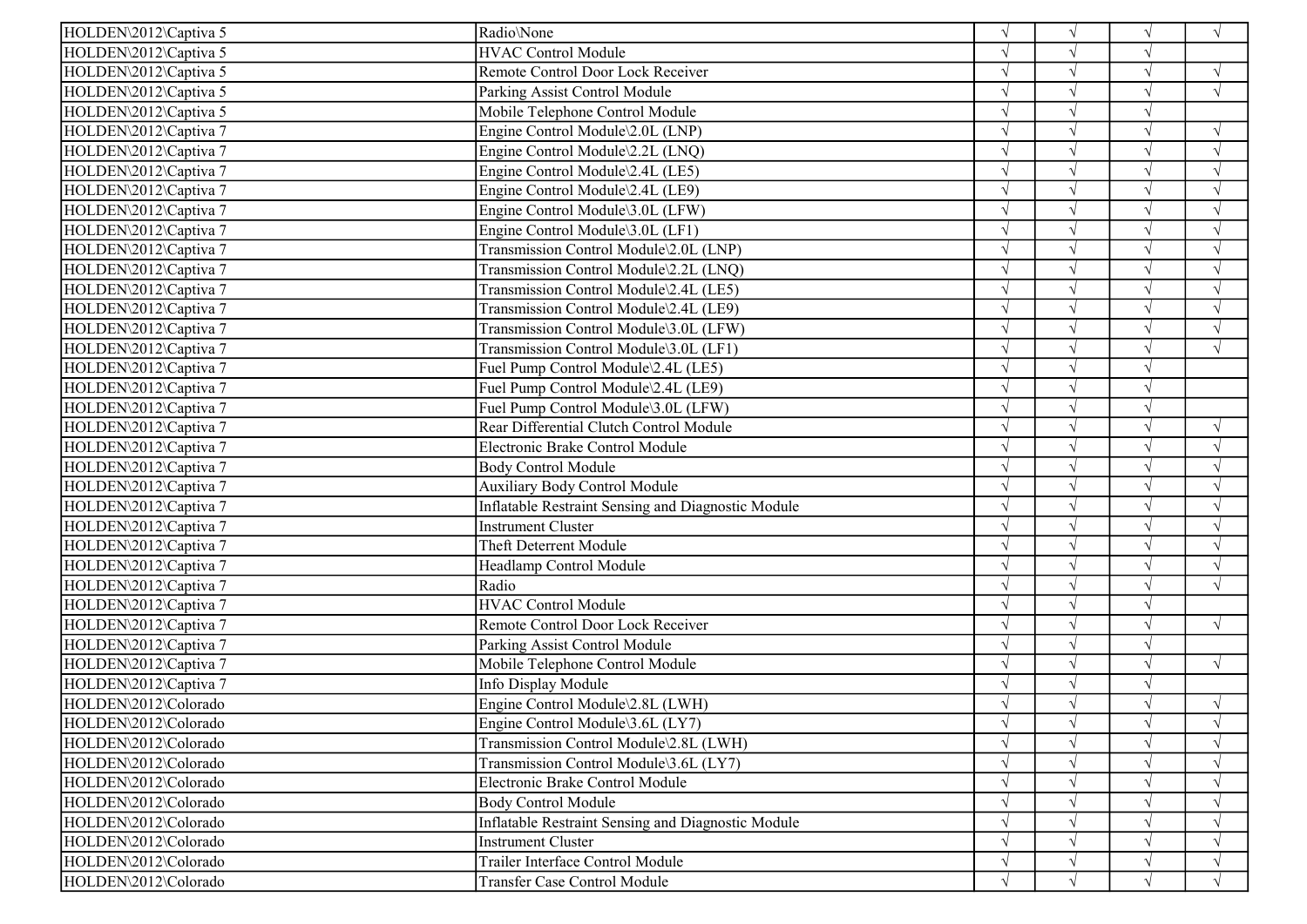| HOLDEN\2012\Colorado     | Telematic Vehicle Localization and Immobilization Control Module |               | $\sqrt{ }$ |               | $\sqrt{ }$    |
|--------------------------|------------------------------------------------------------------|---------------|------------|---------------|---------------|
| HOLDEN\2012\Cruze        | Engine Control Module\1.4L (LUJ)                                 |               |            |               | $\sqrt{ }$    |
| HOLDEN\2012\Cruze        | Engine Control Module\2.0L (LNP)                                 |               |            |               | $\sqrt{ }$    |
| HOLDEN\2012\Cruze        | Transmission Control Module\1.4L (LUJ)                           |               |            |               | $\sqrt{ }$    |
| HOLDEN\2012\Cruze        | Transmission Control Module\1.8L (2H0)                           |               |            |               |               |
| HOLDEN\2012\Cruze        | Transmission Control Module\2.0L (LNP)                           |               |            | $\sqrt{ }$    | $\sqrt{ }$    |
| HOLDEN\2012\Cruze        | Fuel Pump Control Module                                         |               |            | $\mathcal{N}$ |               |
| HOLDEN\2012\Cruze        | Electronic Brake Control Module                                  |               |            | $\sqrt{ }$    | $\sqrt{ }$    |
| HOLDEN\2012\Cruze        | Power Steering Control Module                                    |               |            |               | $\sqrt{ }$    |
| HOLDEN\2012\Cruze        | <b>Body Control Module</b>                                       |               |            |               | $\mathcal{L}$ |
| HOLDEN\2012\Cruze        | <b>Inflatable Restraint Sensing and Diagnostic Module</b>        |               |            |               |               |
| HOLDEN\2012\Cruze        | Passenger Presence Module                                        |               |            |               | $\sqrt{ }$    |
| HOLDEN\2012\Cruze        | <b>Instrument Cluster</b>                                        |               |            |               | $\sqrt{ }$    |
| HOLDEN\2012\Cruze        | Trailer Interface Control Module                                 |               |            | $\sqrt{ }$    | $\sqrt{ }$    |
| HOLDEN\2012\Cruze        | Radio                                                            | $\sqrt{ }$    |            | $\sqrt{ }$    | $\sqrt{ }$    |
| HOLDEN\2012\Cruze        | Multimedia Player Interface Module                               | $\sqrt{ }$    |            | $\sqrt{ }$    | $\sqrt{ }$    |
| HOLDEN\2012\Cruze        | Telematics Communication Interface Control Module                | $\sqrt{ }$    |            | $\sqrt{ }$    | $\sqrt{ }$    |
| HOLDEN\2012\Cruze        | Keyless Entry Control Module                                     |               |            |               | $\sqrt{ }$    |
| HOLDEN\2012\Cruze        | Parking Assist Control Module                                    |               |            | $\sqrt{ }$    | V             |
| HOLDEN\2012\Cruze        | Steering Column Lock Control Module                              |               |            | $\sqrt{ }$    | $\sqrt{ }$    |
| HOLDEN\2012\Cruze        | Mobile Telephone Control Module                                  |               |            | $\sqrt{ }$    | $\sqrt{ }$    |
| HOLDEN\2012\Cruze        | Remote Heater and Air Conditioning Control Module                |               |            |               | $\sqrt{ }$    |
| HOLDEN\2011\Barina Spark | Engine Control Module\1.0L (LEB)                                 | $\sqrt{ }$    |            | $\sqrt{}$     | $\sqrt{ }$    |
| HOLDEN\2011\Barina Spark | Engine Control Module\1.0L (LMT)\Vehicle Stability System (FX3)  | $\sqrt{ }$    | $\sqrt{ }$ | $\sqrt{ }$    | $\sqrt{ }$    |
| HOLDEN\2011\Barina Spark | Engine Control Module\1.0L (LMT)\Not Equipped                    | $\sqrt{ }$    | $\sqrt{ }$ | $\sqrt{}$     | $\sqrt{ }$    |
| HOLDEN\2011\Barina Spark | Engine Control Module\1.2L (LMU)\Vehicle Stability System (FX3)  |               |            |               | N             |
| HOLDEN\2011\Barina Spark | Engine Control Module\1.2L (LMU)\Not Equipped                    |               |            |               | N             |
| HOLDEN\2011\Barina Spark | <b>Transmission Control Module</b>                               |               |            |               | $\sqrt{ }$    |
| HOLDEN\2011\Barina Spark | Electronic Brake Control Module                                  |               | $\sqrt{ }$ | $\sqrt{ }$    | $\sqrt{ }$    |
| HOLDEN\2011\Barina Spark | Electric Power Steering Control Module                           |               |            |               | $\sqrt{ }$    |
| HOLDEN\2011\Barina Spark | <b>Inflatable Restraint Sensing and Diagnostic Module</b>        | $\sqrt{ }$    |            | $\sqrt{ }$    | $\sqrt{ }$    |
| HOLDEN\2011\Barina Spark | Passenger Presence Module                                        | $\mathcal{N}$ | $\sqrt{ }$ | $\sqrt{ }$    | $\sqrt{ }$    |
| HOLDEN\2011\Barina Spark | Instrument Cluster                                               | $\sqrt{ }$    | $\sqrt{ }$ |               | $\sqrt{ }$    |
| HOLDEN\2011\Barina Spark | Keyless Entry Control Module                                     |               |            |               |               |
| HOLDEN\2011\Captiva 5    | Engine Control Module\2.2L (LNQ)                                 | $\sqrt{ }$    | $\sqrt{ }$ | V             | $\sqrt{ }$    |
| HOLDEN\2011\Captiva 5    | Engine Control Module\2.4L (LE5)                                 | $\sqrt{ }$    | V          | V             | $\sqrt{ }$    |
| HOLDEN\2011\Captiva 5    | Engine Control Module\3.0L (LF1)                                 | $\sqrt{ }$    |            |               | $\sqrt{ }$    |
| HOLDEN\2011\Captiva 5    | Transmission Control Module\2.2L (LNQ)                           |               |            |               |               |
| HOLDEN\2011\Captiva 5    | Transmission Control Module\2.4L (LE5)                           | $\sqrt{ }$    |            |               |               |
| HOLDEN\2011\Captiva 5    | Transmission Control Module\3.0L (LF1)                           |               |            |               |               |
| HOLDEN\2011\Captiva 5    | Fuel Pump Control Module\2.4L (LE5)                              | $\sqrt{ }$    |            |               |               |
| HOLDEN\2011\Captiva 5    | Fuel Pump Control Module\3.0L (LF1)                              |               |            |               |               |
| HOLDEN\2011\Captiva 5    | Rear Differential Clutch Control Module                          | $\sqrt{ }$    | $\sqrt{ }$ | $\sqrt{ }$    | $\sqrt{ }$    |
| HOLDEN\2011\Captiva 5    | Electronic Brake Control Module                                  | V             | V          | $\mathcal{N}$ | $\sqrt{ }$    |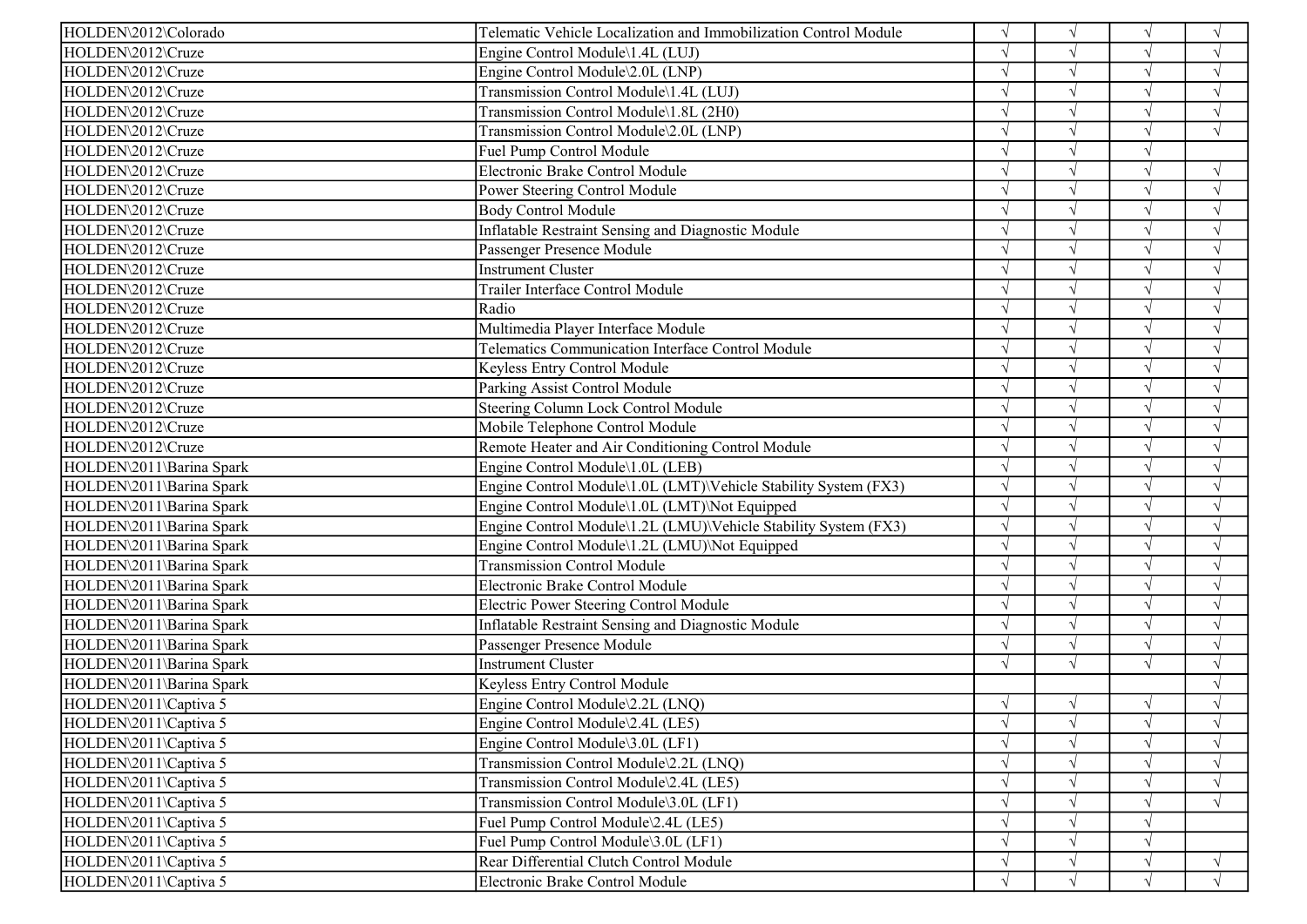| HOLDEN\2011\Captiva 5 | Parking Brake Control Module                              | $\sqrt{ }$    | $\sqrt{ }$         | $\sqrt{ }$ | $\sqrt{ }$    |
|-----------------------|-----------------------------------------------------------|---------------|--------------------|------------|---------------|
| HOLDEN\2011\Captiva 5 | <b>Body Control Module</b>                                |               | $\sqrt{ }$         |            | $\sqrt{ }$    |
| HOLDEN\2011\Captiva 5 | <b>Auxiliary Body Control Module</b>                      |               | $\sqrt{ }$         | $\sqrt{ }$ | $\sqrt{ }$    |
| HOLDEN\2011\Captiva 5 | Inflatable Restraint Sensing and Diagnostic Module        |               | $\gamma$           | $\sqrt{ }$ | $\sqrt{ }$    |
| HOLDEN\2011\Captiva 5 | <b>Instrument Cluster</b>                                 |               | $\mathbf{\hat{N}}$ | $\sqrt{ }$ | $\sqrt{ }$    |
| HOLDEN\2011\Captiva 5 | Theft Deterrent Module                                    |               | $\sqrt{ }$         | $\sqrt{ }$ | $\sqrt{ }$    |
| HOLDEN\2011\Captiva 5 | Headlamp Control Module                                   | $\mathcal{N}$ | $\sqrt{ }$         | $\sqrt{ }$ | $\sqrt{ }$    |
| HOLDEN\2011\Captiva 5 | Radio\CD 30 MP3                                           | $\mathcal{N}$ | $\sqrt{ }$         | $\sqrt{ }$ | $\sqrt{ }$    |
| HOLDEN\2011\Captiva 5 | Radio\CD 30 MP3 DMB                                       |               | $\mathbf{\hat{N}}$ | $\sqrt{ }$ | $\sqrt{ }$    |
| HOLDEN\2011\Captiva 5 | Radio\CD 40 USB                                           |               | $\sqrt{ }$         |            |               |
| HOLDEN\2011\Captiva 5 | Radio\CD 40 USB DMB                                       |               | $\gamma$           | $\sqrt{ }$ | $\mathcal{L}$ |
| HOLDEN\2011\Captiva 5 | Radio\DVD 100 NAVI                                        |               | $\gamma$           | $\sqrt{ }$ |               |
| HOLDEN\2011\Captiva 5 | Radio\CDC 40 Opera                                        |               | $\gamma$           | $\sqrt{ }$ | $\sqrt{ }$    |
| HOLDEN\2011\Captiva 5 | Radio\None                                                |               | $\mathcal{N}$      | $\sqrt{ }$ | $\sqrt{ }$    |
| HOLDEN\2011\Captiva 5 | <b>HVAC Control Module</b>                                | $\mathcal{N}$ | $\sqrt{ }$         | $\sqrt{ }$ |               |
| HOLDEN\2011\Captiva 5 | Remote Control Door Lock Receiver                         |               | $\sqrt{ }$         | $\sqrt{ }$ | $\sqrt{ }$    |
| HOLDEN\2011\Captiva 5 | Parking Assist Control Module                             |               | $\sqrt{ }$         | $\sqrt{}$  |               |
| HOLDEN\2011\Captiva 5 | Mobile Telephone Control Module                           |               | $\gamma$           | $\sqrt{ }$ | $\sqrt{ }$    |
| HOLDEN\2011\Captiva 5 | Info Display Module                                       |               | $\gamma$           | $\sqrt{ }$ |               |
| HOLDEN\2011\Captiva 7 | Engine Control Module\2.2L (LNQ)                          |               | $\mathcal{N}$      | $\sqrt{ }$ | $\sqrt{ }$    |
| HOLDEN\2011\Captiva 7 | Engine Control Module\2.4L (LE5)                          |               | $\sqrt{ }$         | $\sqrt{}$  | $\sqrt{ }$    |
| HOLDEN\2011\Captiva 7 | Engine Control Module\3.0L (LF1)                          |               |                    | $\sqrt{ }$ | $\sqrt{ }$    |
| HOLDEN\2011\Captiva 7 | Transmission Control Module\2.2L (LNQ)                    |               | $\sqrt{ }$         | $\sqrt{ }$ | $\sqrt{ }$    |
| HOLDEN\2011\Captiva 7 | Transmission Control Module\2.4L (LE5)                    |               | $\mathcal{N}$      | $\sqrt{ }$ | $\sqrt{ }$    |
| HOLDEN\2011\Captiva 7 | Transmission Control Module\3.0L (LF1)                    |               | $\mathcal{N}$      | $\sqrt{ }$ | $\sqrt{ }$    |
| HOLDEN\2011\Captiva 7 | Fuel Pump Control Module\2.4L (LE5)                       |               |                    |            |               |
| HOLDEN\2011\Captiva 7 | Fuel Pump Control Module\3.0L (LF1)                       |               | $\sqrt{ }$         | $\sqrt{ }$ |               |
| HOLDEN\2011\Captiva 7 | Rear Differential Clutch Control Module                   |               |                    | $\sqrt{ }$ | $\sqrt{ }$    |
| HOLDEN\2011\Captiva 7 | Electronic Brake Control Module                           | $\mathcal{N}$ | $\gamma$           | $\sqrt{ }$ | $\sqrt{ }$    |
| HOLDEN\2011\Captiva 7 | Parking Brake Control Module                              |               | $\sqrt{2}$         | $\sqrt{ }$ | $\sqrt{ }$    |
| HOLDEN\2011\Captiva 7 | <b>Body Control Module</b>                                |               | $\sqrt{ }$         | $\sqrt{ }$ | $\sqrt{ }$    |
| HOLDEN\2011\Captiva 7 | <b>Auxiliary Body Control Module</b>                      | $\sqrt{ }$    | $\sqrt{2}$         | $\sqrt{}$  | $\sqrt{ }$    |
| HOLDEN\2011\Captiva 7 | <b>Inflatable Restraint Sensing and Diagnostic Module</b> | $\sqrt{ }$    | $\sqrt{ }$         | $\sqrt{}$  | $\sqrt{ }$    |
| HOLDEN\2011\Captiva 7 | <b>Instrument Cluster</b>                                 |               | $\sqrt{ }$         | $\sqrt{ }$ |               |
| HOLDEN\2011\Captiva 7 | Theft Deterrent Module                                    |               | $\sqrt{ }$         |            |               |
| HOLDEN\2011\Captiva 7 | Headlamp Control Module                                   | $\sqrt{ }$    | V                  | V          | $\sqrt{ }$    |
| HOLDEN\2011\Captiva 7 | Radio                                                     | $\sqrt{ }$    |                    | $\sqrt{ }$ | $\sqrt{ }$    |
| HOLDEN\2011\Captiva 7 | <b>HVAC Control Module</b>                                |               |                    | $\sqrt{ }$ |               |
| HOLDEN\2011\Captiva 7 | Remote Control Door Lock Receiver                         |               | $\sqrt{ }$         | $\sqrt{ }$ | $\sqrt{ }$    |
| HOLDEN\2011\Captiva 7 | Parking Assist Control Module                             | $\mathcal{N}$ |                    | $\sqrt{ }$ |               |
| HOLDEN\2011\Captiva 7 | Mobile Telephone Control Module                           |               |                    | $\sqrt{ }$ | $\sqrt{ }$    |
| HOLDEN\2011\Captiva 7 | Info Display Module                                       | $\sqrt{ }$    |                    | $\sqrt{ }$ |               |
| HOLDEN\2011\Cruze     | Engine Control Module\1.4L (LUJ)                          |               | $\sqrt{ }$         | $\sqrt{ }$ | $\sqrt{ }$    |
| HOLDEN\2011\Cruze     | Engine Control Module\1.8L (LUW)                          | $\sqrt{ }$    | $\sqrt{ }$         | $\sqrt{ }$ | $\sqrt{ }$    |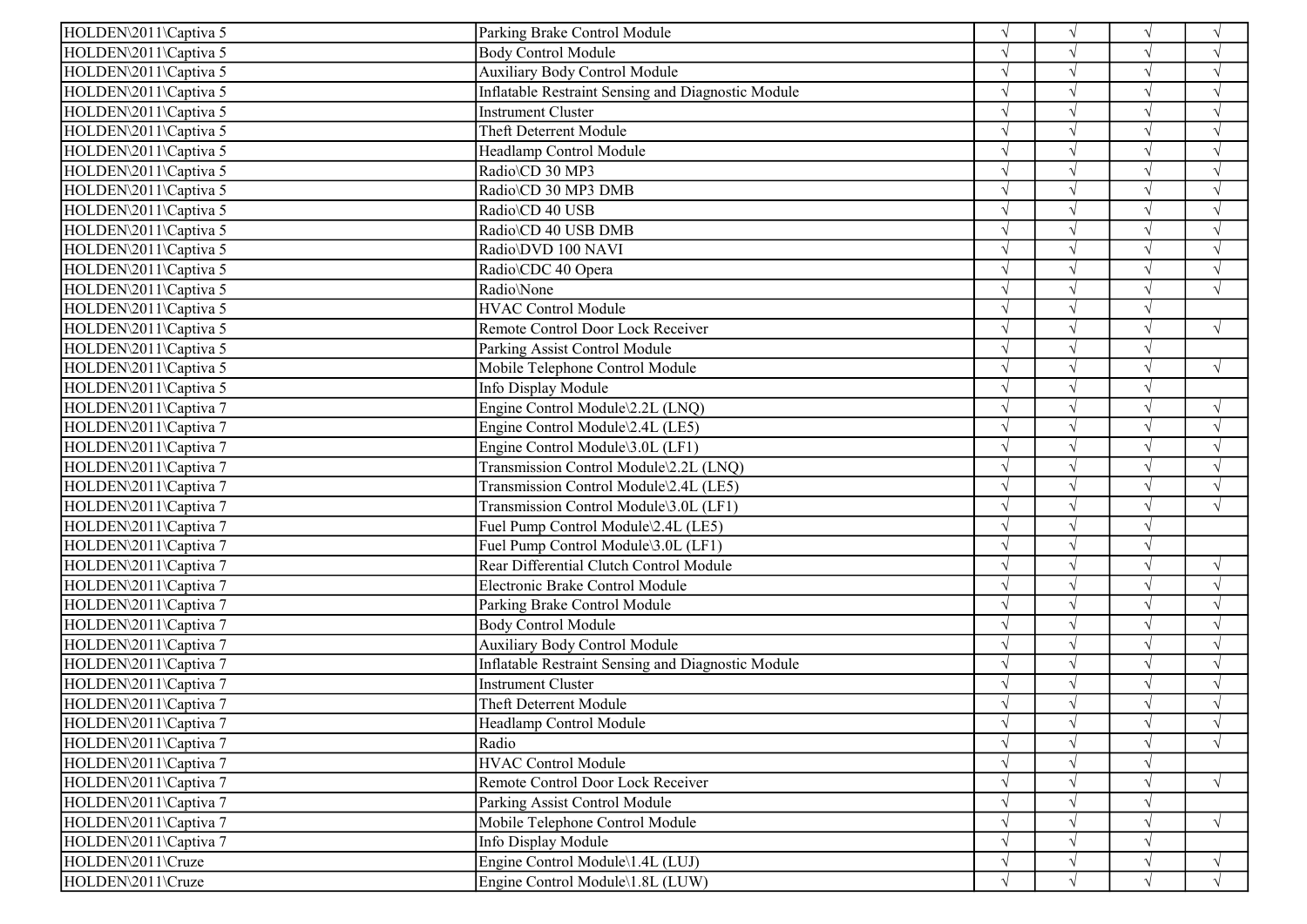| HOLDEN\2011\Cruze        | Engine Control Module\2.0L (LNP)                                |               | $\sqrt{ }$    |            | $\sqrt{ }$         |
|--------------------------|-----------------------------------------------------------------|---------------|---------------|------------|--------------------|
| HOLDEN\2011\Cruze        | Engine Control Module\2.0L (LLW)                                |               | $\sqrt{ }$    |            | $\sqrt{ }$         |
| HOLDEN\2011\Cruze        | Transmission Control Module\1.4L (LUJ)                          |               | $\sqrt{ }$    |            | $\gamma$           |
| HOLDEN\2011\Cruze        | Transmission Control Module\1.8L (2H0)                          |               | $\sqrt{ }$    |            | $\mathcal{A}$      |
| HOLDEN\2011\Cruze        | Transmission Control Module\1.8L (LUW)                          |               |               |            |                    |
| HOLDEN\2011\Cruze        | Transmission Control Module\2.0L (LNP)                          |               | $\sqrt{ }$    |            | $\sqrt{ }$         |
| HOLDEN\2011\Cruze        | Transmission Control Module\2.0L (LLW)                          |               | $\sqrt{ }$    |            | $\sqrt{ }$         |
| HOLDEN\2011\Cruze        | Fuel Pump Control Module\1.8L (LUW)                             |               | $\sqrt{ }$    |            |                    |
| HOLDEN\2011\Cruze        | Electronic Brake Control Module                                 |               |               |            |                    |
| HOLDEN\2011\Cruze        | Power Steering Control Module                                   |               |               |            |                    |
| HOLDEN\2011\Cruze        | <b>Body Control Module</b>                                      |               | $\mathcal{L}$ |            |                    |
| HOLDEN\2011\Cruze        | Inflatable Restraint Sensing and Diagnostic Module              |               | $\sqrt{ }$    | $\sqrt{}$  | $\gamma$           |
| HOLDEN\2011\Cruze        | Passenger Presence Module                                       |               | $\sqrt{ }$    |            | $\mathcal{L}$      |
| HOLDEN\2011\Cruze        | <b>Instrument Cluster</b>                                       |               | $\sqrt{ }$    |            | $\sqrt{ }$         |
| HOLDEN\2011\Cruze        | Trailer Interface Control Module                                |               | $\sqrt{ }$    | $\sqrt{ }$ | $\sqrt{ }$         |
| HOLDEN\2011\Cruze        | Radio                                                           | $\sqrt{ }$    | $\sqrt{ }$    | $\sqrt{ }$ | $\sqrt{ }$         |
| HOLDEN\2011\Cruze        | Multimedia Player Interface Module                              |               | $\sqrt{ }$    |            | $\mathcal{L}$      |
| HOLDEN\2011\Cruze        | Telematics Communication Interface Control Module               |               | $\sqrt{ }$    |            | $\sqrt{ }$         |
| HOLDEN\2011\Cruze        | Front Seat Heating Control Module                               |               | $\sqrt{ }$    | $\sqrt{ }$ | $\mathcal{A}$      |
| HOLDEN\2011\Cruze        | Keyless Entry Control Module                                    |               | $\sqrt{ }$    | $\sqrt{ }$ | $\gamma$           |
| HOLDEN\2011\Cruze        | Parking Assist Control Module                                   |               | $\sqrt{ }$    |            | $\mathbf{\hat{N}}$ |
| HOLDEN\2011\Cruze        | Steering Column Lock Control Module                             |               | $\sqrt{ }$    |            | $\sqrt{ }$         |
| HOLDEN\2011\Cruze        | Mobile Telephone Control Module                                 | $\sqrt{ }$    | $\sqrt{ }$    | $\sqrt{ }$ | $\sqrt{ }$         |
| HOLDEN\2011\Cruze        | Remote Heater and Air Conditioning Control Module               |               | $\sqrt{ }$    | $\sqrt{ }$ | $\mathcal{L}$      |
| HOLDEN\2010\Barina Spark | Engine Control Module\1.0L (LEB)                                |               | $\sqrt{ }$    |            | $\mathcal{L}$      |
| HOLDEN\2010\Barina Spark | Engine Control Module\1.0L (LMT)\Vehicle Stability System (FX3) |               | $\sqrt{ }$    |            | $\mathcal{L}$      |
| HOLDEN\2010\Barina Spark | Engine Control Module\1.0L (LMT)\Not Equipped                   |               | $\sqrt{ }$    |            | $\sqrt{ }$         |
| HOLDEN\2010\Barina Spark | Engine Control Module\1.2L (LMU)\Vehicle Stability System (FX3) |               | $\sqrt{ }$    |            | $\gamma$           |
| HOLDEN\2010\Barina Spark | Engine Control Module\1.2L (LMU)\Not Equipped                   |               | $\sqrt{ }$    | $\sqrt{ }$ | $\gamma$           |
| HOLDEN\2010\Barina Spark | <b>Transmission Control Module</b>                              |               | $\sqrt{ }$    |            | $\sqrt{ }$         |
| HOLDEN\2010\Barina Spark | Electronic Brake Control Module                                 | $\sqrt{ }$    | $\sqrt{ }$    | $\sqrt{ }$ | $\sqrt{ }$         |
| HOLDEN\2010\Barina Spark | Electric Power Steering Control Module                          |               | $\sqrt{ }$    | $\sqrt{ }$ | $\sqrt{ }$         |
| HOLDEN\2010\Barina Spark | Inflatable Restraint Sensing and Diagnostic Module              |               | $\sqrt{ }$    | $\sqrt{ }$ | $\sqrt{ }$         |
| HOLDEN\2010\Barina Spark | Passenger Presence Module                                       |               | $\mathcal{L}$ |            |                    |
| HOLDEN\2010\Barina Spark | <b>Instrument Cluster</b>                                       |               | $\sqrt{}$     |            |                    |
| HOLDEN\2010\Barina Spark | Keyless Entry Control Module                                    |               |               |            | $\sqrt{ }$         |
| HOLDEN\2010\Cruze        | Engine Control Module\1.8L (2H0)                                | $\sqrt{ }$    | $\sqrt{ }$    | $\sqrt{ }$ | $\sqrt{ }$         |
| HOLDEN\2010\Cruze        | Engine Control Module\2.0L (LLW)                                |               |               |            |                    |
| HOLDEN\2010\Cruze        | Transmission Control Module\1.8L (2H0)                          |               |               |            | $\sqrt{ }$         |
| HOLDEN\2010\Cruze        | Transmission Control Module\2.0L (LLW)                          | $\mathcal{N}$ |               |            | $\gamma$           |
| HOLDEN\2010\Cruze        | Electronic Brake Control Module                                 | $\sqrt{ }$    |               |            | $\mathcal{L}$      |
| HOLDEN\2010\Cruze        | Power Steering Control Module                                   |               |               |            |                    |
| HOLDEN\2010\Cruze        | <b>Body Control Module</b>                                      | V             | $\sqrt{ }$    |            | $\sqrt{ }$         |
| HOLDEN\2010\Cruze        | Inflatable Restraint Sensing and Diagnostic Module              | $\sqrt{ }$    | $\sqrt{ }$    |            | $\sqrt{ }$         |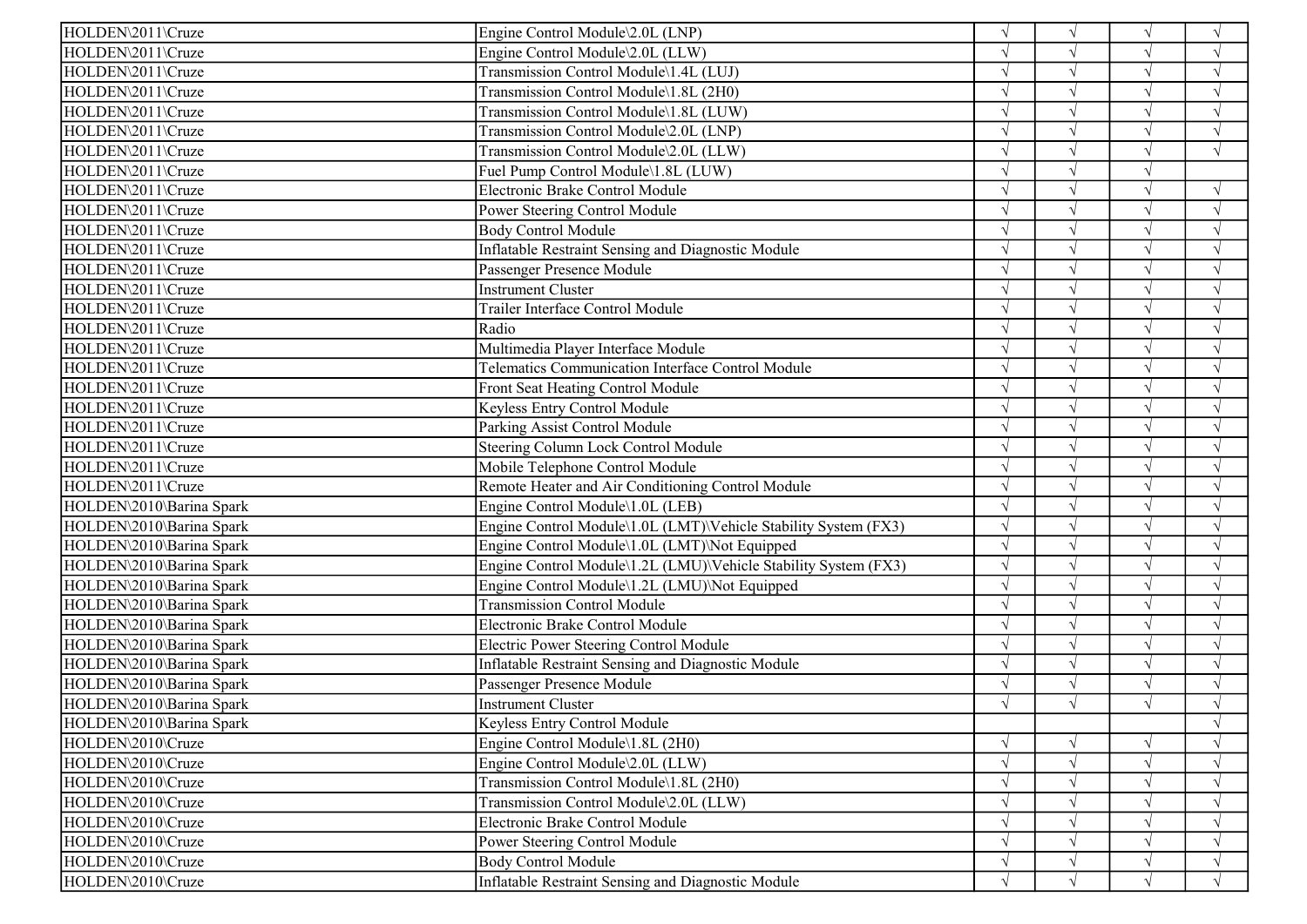| HOLDEN\2010\Cruze | Passenger Presence Module                         |  |  |
|-------------------|---------------------------------------------------|--|--|
| HOLDEN\2010\Cruze | Instrument Cluster                                |  |  |
| HOLDEN\2010\Cruze | <b>Radio</b>                                      |  |  |
| HOLDEN\2010\Cruze | Multimedia Player Interface Module                |  |  |
| HOLDEN\2010\Cruze | Telematics Communication Interface Control Module |  |  |
| HOLDEN\2010\Cruze | <b>Front Seat Heating Control Module</b>          |  |  |
| HOLDEN\2010\Cruze | Keyless Entry Control Module                      |  |  |
| HOLDEN\2010\Cruze | Parking Assist Control Module                     |  |  |
| HOLDEN\2010\Cruze | Steering Column Lock Control Module               |  |  |
| HOLDEN\2010\Cruze | Mobile Telephone Control Module                   |  |  |
| HOLDEN\2010\Cruze | Remote Heater and Air Conditioning Control Module |  |  |

| <b>Vehicle Special Function covered</b>         |                                     |  |  |
|-------------------------------------------------|-------------------------------------|--|--|
| <b>System</b>                                   | <b>Special Function</b>             |  |  |
| Body(Audio System)                              | <b>Reset Service Interval</b>       |  |  |
| Body(Body Control Module)                       | Antenna Height Memory               |  |  |
| Body(Body Control Module)                       | Approach Illumination               |  |  |
| Body(Body Control Module)                       | <b>BCM Link To PCM</b>              |  |  |
| Body(Body Control Module)                       | Battery Saver Shut Down Time        |  |  |
| Body(Body Control Module)                       | Ignition Off Courtesy Lamp          |  |  |
| Body(Body Control Module)                       | Key Program                         |  |  |
| Body(Body Control Module)                       | Options                             |  |  |
| Body(Body Control Module)                       | Pre Delivery Mode                   |  |  |
| Body(Body Control Module)                       | Rear Wiper Control                  |  |  |
| Body(Body Control Module)                       | Set Key To Priority 1               |  |  |
| Body(Body Control Module)                       | <b>Twilight Sentinel</b>            |  |  |
| Body(Body Control Module)                       | Two Stage Unlock                    |  |  |
| Body(Body Control Module)                       | <b>User Settings</b>                |  |  |
| Body(HVAC (Heating Ventilation And Cooling))    | <b>Blower Operating Time Reset</b>  |  |  |
| Body(HVAC (Heating Ventilation And Cooling))    | Calibrate HVAC Doors                |  |  |
| Body(HVAC(Heating Ventilation and Cooling))     | <b>Blower Operating Time Reset</b>  |  |  |
| Body(HVAC(Heating Ventilation and Cooling))     | Calibrate HVAC Doors                |  |  |
| Body(IPC (Instrument Panel Cluster))            | <b>Reset Service Interval</b>       |  |  |
| Body(IPC(Instrument Panel Cluster))             | <b>Reset Service Interval</b>       |  |  |
| Body(Instrument)                                | Configuration                       |  |  |
| Body(Instrument)                                | Fuel Gauge Calibration              |  |  |
| Body(Instrument)                                | <b>Instrument Configuration</b>     |  |  |
| Body(Instrument)                                | Options                             |  |  |
| Body(Instrument)                                | Reset Service Interval              |  |  |
| Body(Instrument)                                | <b>Reset Trip Computer Settings</b> |  |  |
| Body(Instrument)                                | <b>Reset User Calibration</b>       |  |  |
| Body(Instrument)                                | Reset to Vehicle Build Settings     |  |  |
| Chassis(EBCM (Electronic Brake Control Module)) | Calibrate Steering Angle Sensor     |  |  |